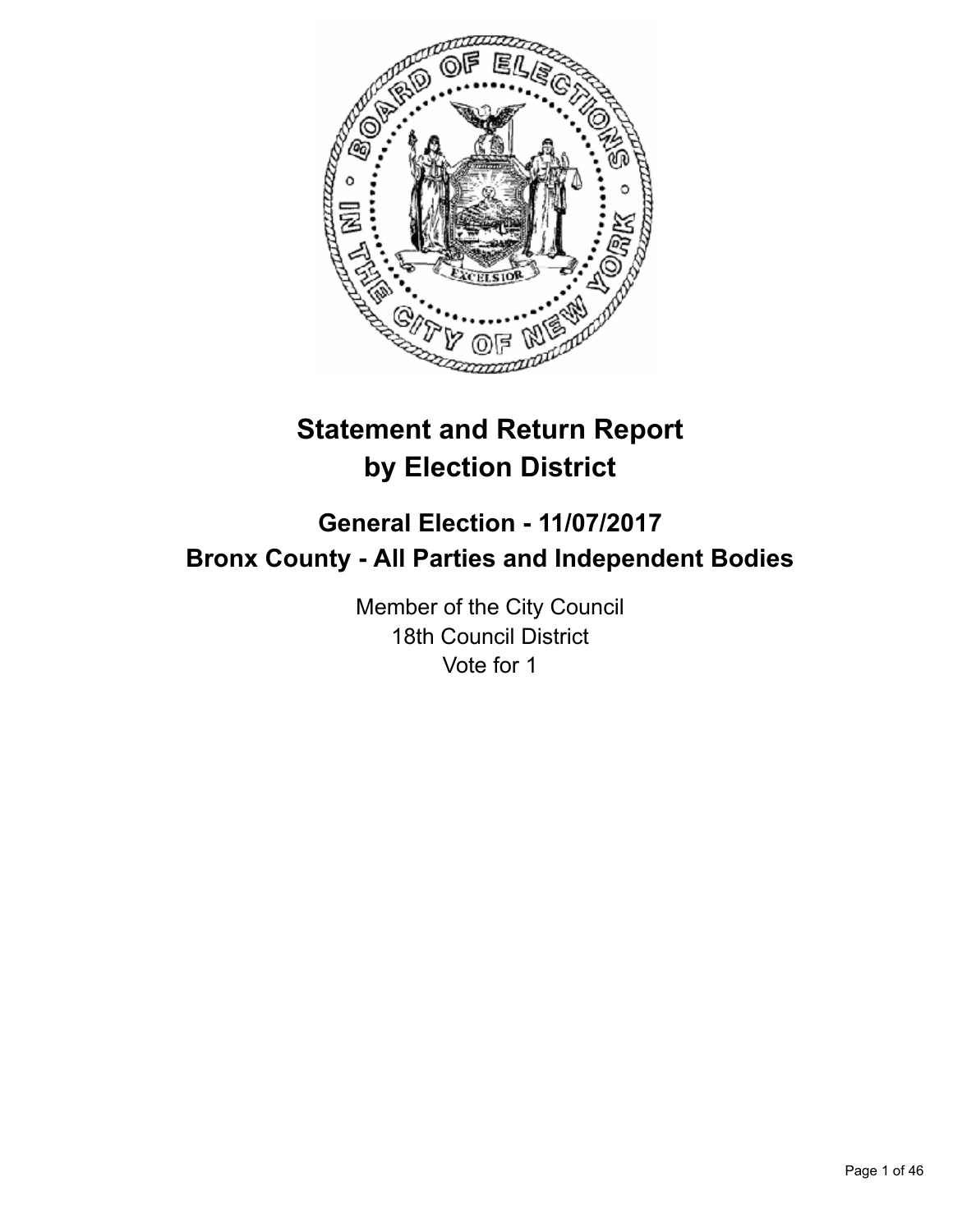

| <b>PUBLIC COUNTER</b>                                    | 176            |
|----------------------------------------------------------|----------------|
| <b>MANUALLY COUNTED EMERGENCY</b>                        | 0              |
| <b>ABSENTEE / MILITARY</b>                               | 0              |
| AFFIDAVIT                                                |                |
| <b>Total Ballots</b>                                     | 177            |
| Less - Inapplicable Federal/Special Presidential Ballots | 0              |
| <b>Total Applicable Ballots</b>                          | 177            |
| RUBEN DIAZ SR. (DEMOCRATIC)                              | 135            |
| EDUARDO RAMIREZ (CONSERVATIVE)                           | 10             |
| <b>CARL LUNDGREN (GREEN)</b>                             | 8              |
| WILLIAM RUSSELL MOORE (REFORM)                           | $\overline{2}$ |
| MICHAEL BELTZER (LIBERAL)                                | 9              |
| <b>Total Votes</b>                                       | 164            |
|                                                          |                |

# **027/82**

| <b>PUBLIC COUNTER</b>                                    | 102 |
|----------------------------------------------------------|-----|
| <b>MANUALLY COUNTED EMERGENCY</b>                        | 0   |
| ABSENTEE / MILITARY                                      | 0   |
| <b>AFFIDAVIT</b>                                         | 0   |
| <b>Total Ballots</b>                                     | 102 |
| Less - Inapplicable Federal/Special Presidential Ballots | 0   |
| <b>Total Applicable Ballots</b>                          | 102 |
| RUBEN DIAZ SR. (DEMOCRATIC)                              | 76  |
| EDUARDO RAMIREZ (CONSERVATIVE)                           | 6   |
| <b>CARL LUNDGREN (GREEN)</b>                             | 5   |
| WILLIAM RUSSELL MOORE (REFORM)                           | 4   |
| MICHAEL BELTZER (LIBERAL)                                | 5   |
| <b>Total Votes</b>                                       | 96  |
| Unrecorded                                               | 6   |

| <b>PUBLIC COUNTER</b>                                    | 157            |
|----------------------------------------------------------|----------------|
| <b>MANUALLY COUNTED EMERGENCY</b>                        | 0              |
| <b>ABSENTEE / MILITARY</b>                               | 4              |
| AFFIDAVIT                                                | 4              |
| <b>Total Ballots</b>                                     | 165            |
| Less - Inapplicable Federal/Special Presidential Ballots | 0              |
| <b>Total Applicable Ballots</b>                          | 165            |
| RUBEN DIAZ SR. (DEMOCRATIC)                              | 116            |
| EDUARDO RAMIREZ (CONSERVATIVE)                           | 18             |
| <b>CARL LUNDGREN (GREEN)</b>                             | $\overline{7}$ |
| WILLIAM RUSSELL MOORE (REFORM)                           | 5              |
| MICHAEL BELTZER (LIBERAL)                                | 10             |
| <b>Total Votes</b>                                       | 156            |
| Unrecorded                                               | 9              |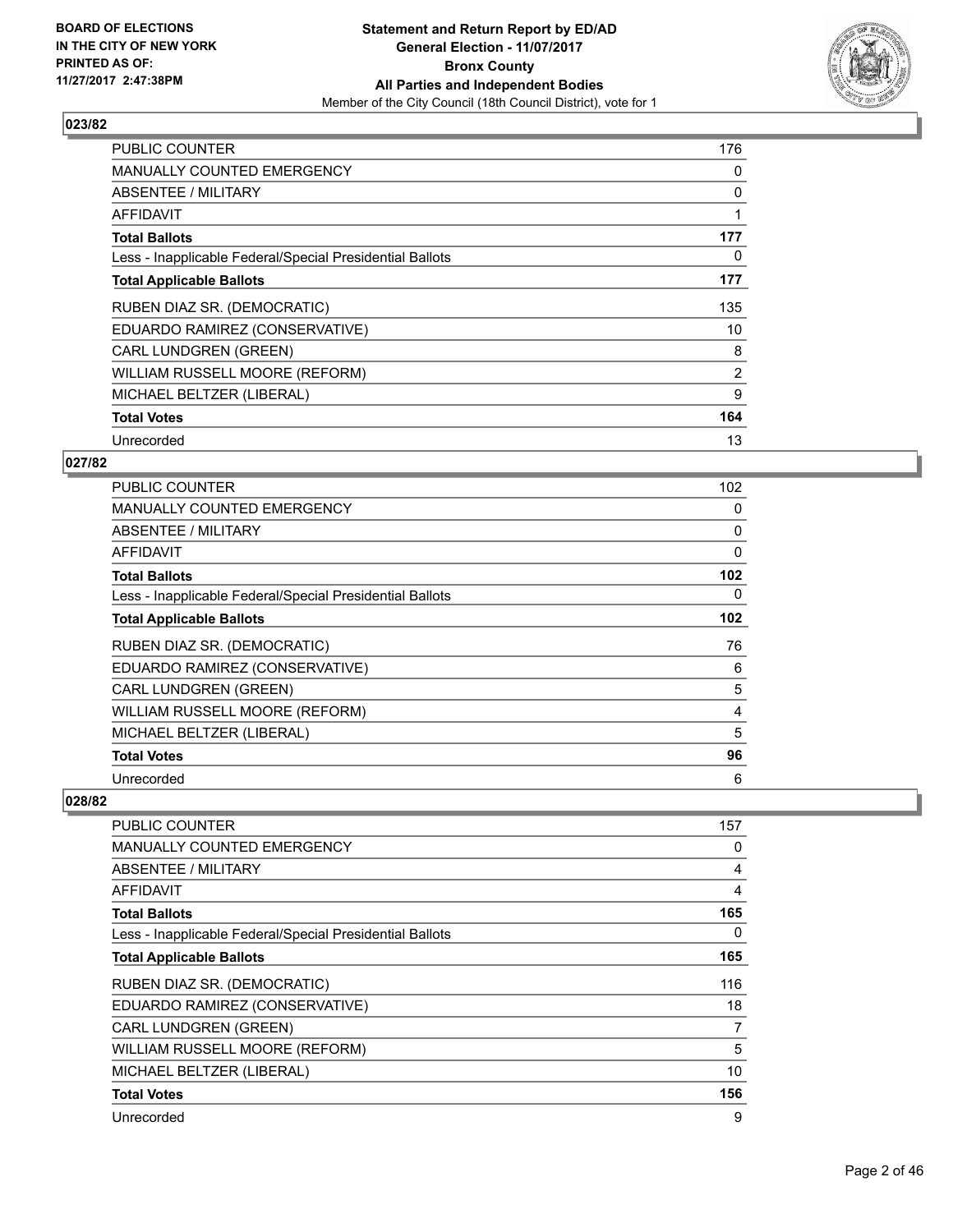

| <b>PUBLIC COUNTER</b>                                    | 36           |
|----------------------------------------------------------|--------------|
| <b>MANUALLY COUNTED EMERGENCY</b>                        | 0            |
| <b>ABSENTEE / MILITARY</b>                               | 1            |
| <b>AFFIDAVIT</b>                                         | 1            |
| <b>Total Ballots</b>                                     | 38           |
| Less - Inapplicable Federal/Special Presidential Ballots | 0            |
| <b>Total Applicable Ballots</b>                          | 38           |
| RUBEN DIAZ SR. (DEMOCRATIC)                              | 28           |
| EDUARDO RAMIREZ (CONSERVATIVE)                           | 4            |
| CARL LUNDGREN (GREEN)                                    | 0            |
| WILLIAM RUSSELL MOORE (REFORM)                           | 0            |
| MICHAEL BELTZER (LIBERAL)                                | 1            |
| RAEL ALMONTE (WRITE-IN)                                  | 1            |
| REV RUBEN DIAZ SR (WRITE-IN)                             | 1            |
| UNATTRIBUTABLE WRITE-IN (WRITE-IN)                       | $\mathbf{1}$ |
| <b>Total Votes</b>                                       | 36           |
| Unrecorded                                               | 2            |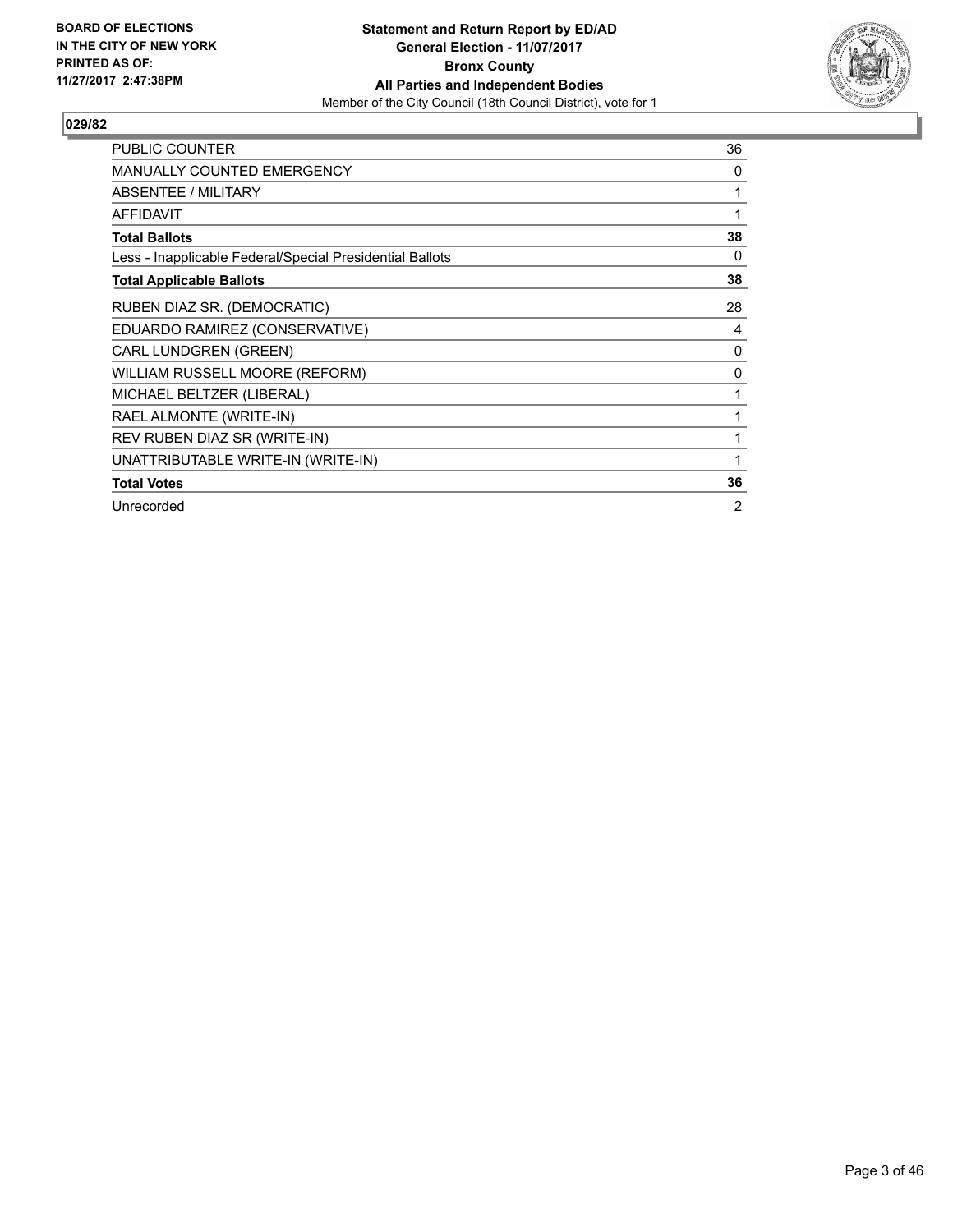

| <b>PUBLIC COUNTER</b>                                    | 299 |
|----------------------------------------------------------|-----|
| <b>MANUALLY COUNTED EMERGENCY</b>                        | 0   |
| <b>ABSENTEE / MILITARY</b>                               | 3   |
| AFFIDAVIT                                                | 2   |
| <b>Total Ballots</b>                                     | 304 |
| Less - Inapplicable Federal/Special Presidential Ballots | 0   |
| <b>Total Applicable Ballots</b>                          | 304 |
| RUBEN DIAZ SR. (DEMOCRATIC)                              | 228 |
| EDUARDO RAMIREZ (CONSERVATIVE)                           | 19  |
| <b>CARL LUNDGREN (GREEN)</b>                             | 4   |
| WILLIAM RUSSELL MOORE (REFORM)                           | 16  |
| MICHAEL BELTZER (LIBERAL)                                | 18  |
| <b>Total Votes</b>                                       | 285 |
| Unrecorded                                               | 19  |

# **002/85**

| PUBLIC COUNTER                                           | 221 |
|----------------------------------------------------------|-----|
| <b>MANUALLY COUNTED EMERGENCY</b>                        | 0   |
| <b>ABSENTEE / MILITARY</b>                               | 3   |
| <b>AFFIDAVIT</b>                                         |     |
| <b>Total Ballots</b>                                     | 225 |
| Less - Inapplicable Federal/Special Presidential Ballots | 0   |
| <b>Total Applicable Ballots</b>                          | 225 |
| RUBEN DIAZ SR. (DEMOCRATIC)                              | 165 |
| EDUARDO RAMIREZ (CONSERVATIVE)                           | 12  |
| <b>CARL LUNDGREN (GREEN)</b>                             | 6   |
| WILLIAM RUSSELL MOORE (REFORM)                           | 12  |
| MICHAEL BELTZER (LIBERAL)                                | 11  |
| <b>Total Votes</b>                                       | 206 |
| Unrecorded                                               | 19  |

| PUBLIC COUNTER                                           | 231 |
|----------------------------------------------------------|-----|
| <b>MANUALLY COUNTED EMERGENCY</b>                        | 0   |
| <b>ABSENTEE / MILITARY</b>                               | 3   |
| AFFIDAVIT                                                | 3   |
| <b>Total Ballots</b>                                     | 237 |
| Less - Inapplicable Federal/Special Presidential Ballots | 0   |
| <b>Total Applicable Ballots</b>                          | 237 |
| RUBEN DIAZ SR. (DEMOCRATIC)                              | 163 |
| EDUARDO RAMIREZ (CONSERVATIVE)                           | 21  |
| <b>CARL LUNDGREN (GREEN)</b>                             | 7   |
| WILLIAM RUSSELL MOORE (REFORM)                           | 15  |
| MICHAEL BELTZER (LIBERAL)                                | 11  |
| UNATTRIBUTABLE WRITE-IN (WRITE-IN)                       | 1   |
| <b>Total Votes</b>                                       | 218 |
| Unrecorded                                               | 19  |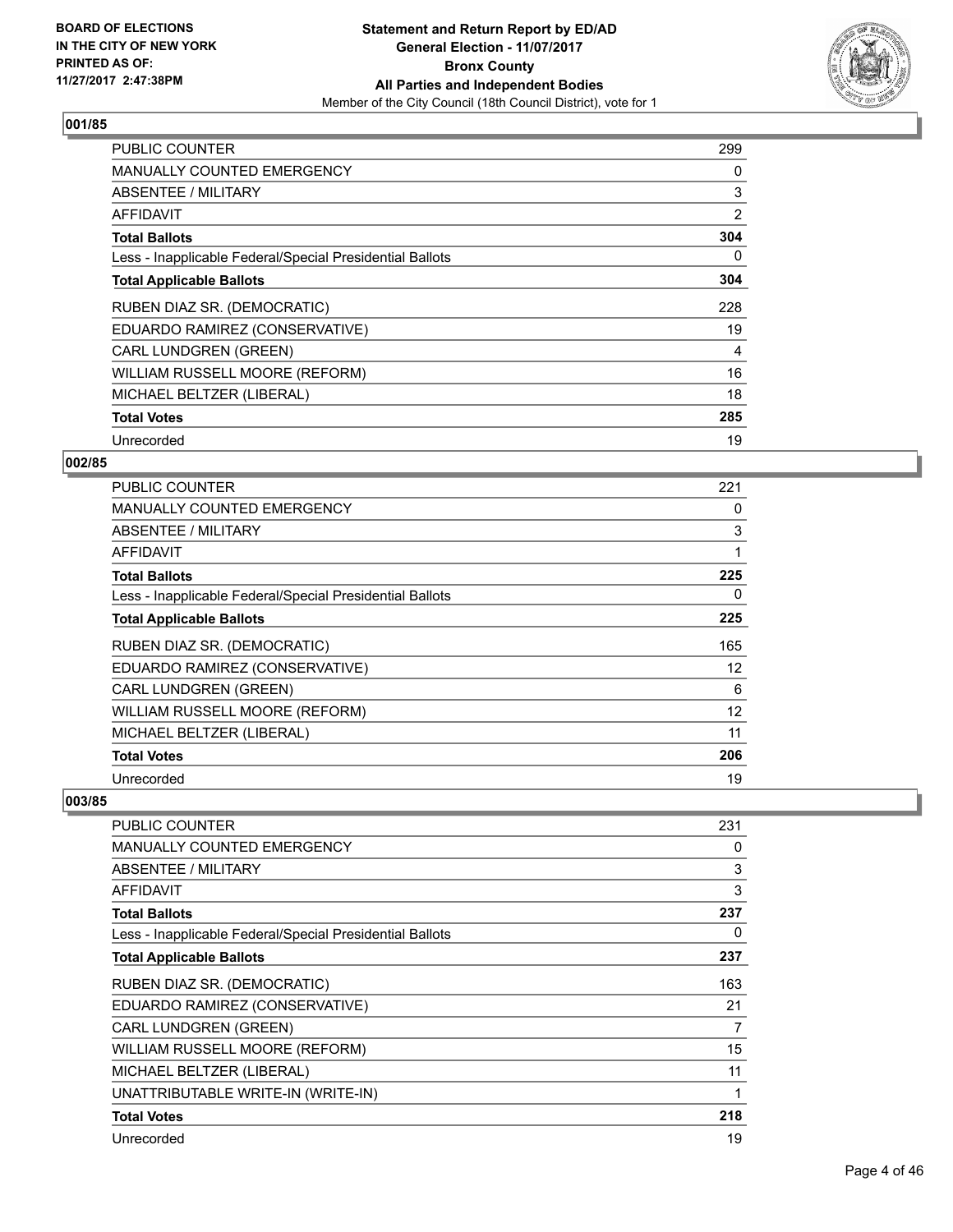

| <b>PUBLIC COUNTER</b>                                    | 128 |
|----------------------------------------------------------|-----|
| <b>MANUALLY COUNTED EMERGENCY</b>                        | 0   |
| ABSENTEE / MILITARY                                      | 3   |
| <b>AFFIDAVIT</b>                                         |     |
| <b>Total Ballots</b>                                     | 132 |
| Less - Inapplicable Federal/Special Presidential Ballots | 0   |
| <b>Total Applicable Ballots</b>                          | 132 |
| RUBEN DIAZ SR. (DEMOCRATIC)                              | 103 |
| EDUARDO RAMIREZ (CONSERVATIVE)                           | 7   |
| <b>CARL LUNDGREN (GREEN)</b>                             | 3   |
| WILLIAM RUSSELL MOORE (REFORM)                           | 1   |
| MICHAEL BELTZER (LIBERAL)                                | 9   |
| <b>Total Votes</b>                                       | 123 |
|                                                          |     |

# **005/85**

| <b>PUBLIC COUNTER</b>                                    | 172 |
|----------------------------------------------------------|-----|
| <b>MANUALLY COUNTED EMERGENCY</b>                        | 0   |
| ABSENTEE / MILITARY                                      | 0   |
| AFFIDAVIT                                                |     |
| <b>Total Ballots</b>                                     | 173 |
| Less - Inapplicable Federal/Special Presidential Ballots | 0   |
| <b>Total Applicable Ballots</b>                          | 173 |
| RUBEN DIAZ SR. (DEMOCRATIC)                              | 142 |
| EDUARDO RAMIREZ (CONSERVATIVE)                           | 9   |
| CARL LUNDGREN (GREEN)                                    | 10  |
| WILLIAM RUSSELL MOORE (REFORM)                           | 1   |
| MICHAEL BELTZER (LIBERAL)                                | 5   |
| <b>Total Votes</b>                                       | 167 |
| Unrecorded                                               | 6   |

| PUBLIC COUNTER                                           | 91             |
|----------------------------------------------------------|----------------|
| <b>MANUALLY COUNTED EMERGENCY</b>                        | 0              |
| <b>ABSENTEE / MILITARY</b>                               | 0              |
| <b>AFFIDAVIT</b>                                         | $\overline{2}$ |
| <b>Total Ballots</b>                                     | 93             |
| Less - Inapplicable Federal/Special Presidential Ballots | 0              |
| <b>Total Applicable Ballots</b>                          | 93             |
| RUBEN DIAZ SR. (DEMOCRATIC)                              | 67             |
| EDUARDO RAMIREZ (CONSERVATIVE)                           | 6              |
| CARL LUNDGREN (GREEN)                                    | 3              |
| WILLIAM RUSSELL MOORE (REFORM)                           | 3              |
| MICHAEL BELTZER (LIBERAL)                                | 7              |
| AMANDA FARIAS (WRITE-IN)                                 | 1              |
| <b>Total Votes</b>                                       | 87             |
| Unrecorded                                               | 6              |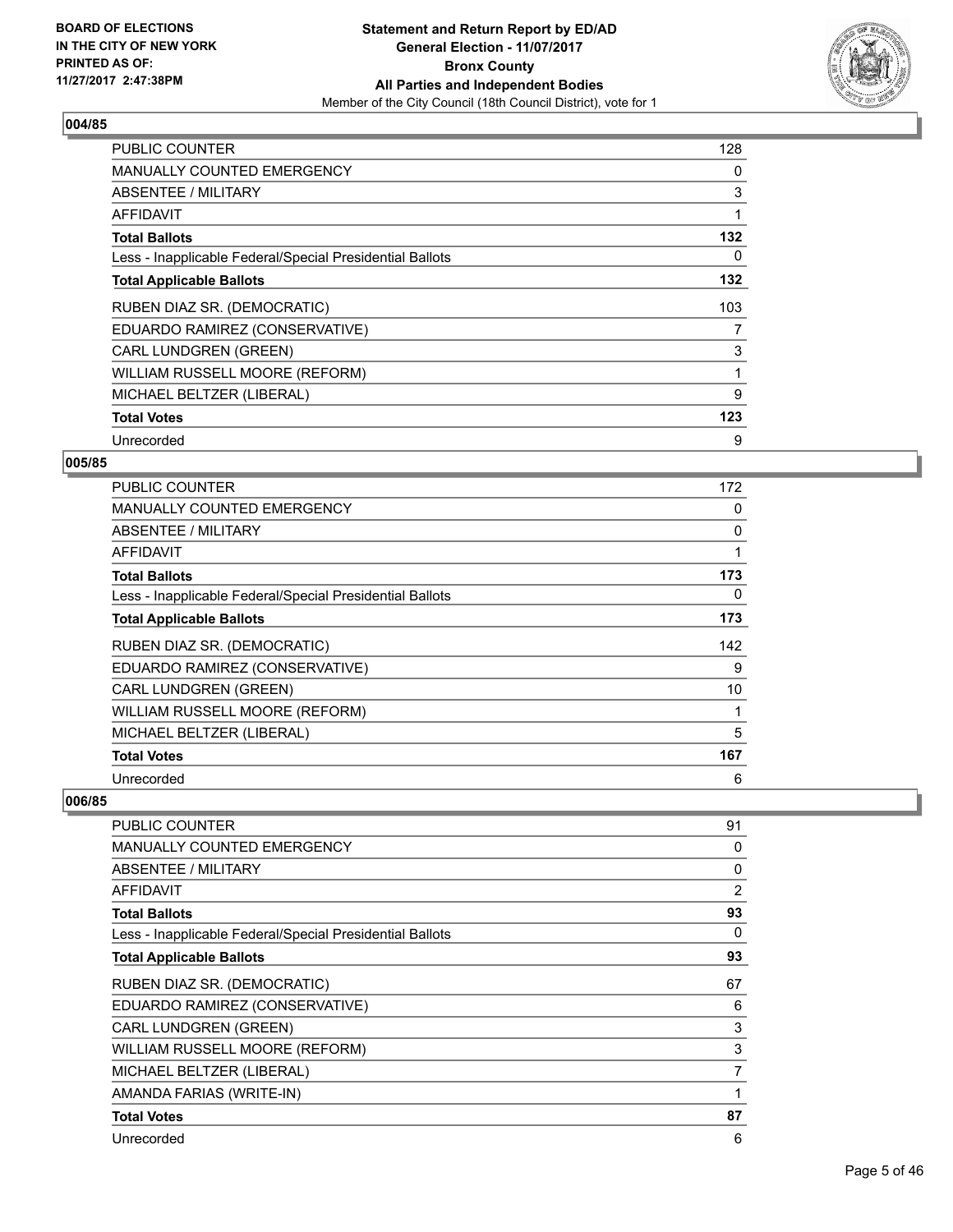

| <b>PUBLIC COUNTER</b>                                    | 152            |
|----------------------------------------------------------|----------------|
| <b>MANUALLY COUNTED EMERGENCY</b>                        | 0              |
| <b>ABSENTEE / MILITARY</b>                               | 2              |
| <b>AFFIDAVIT</b>                                         | 2              |
| <b>Total Ballots</b>                                     | 156            |
| Less - Inapplicable Federal/Special Presidential Ballots | 0              |
| <b>Total Applicable Ballots</b>                          | 156            |
| RUBEN DIAZ SR. (DEMOCRATIC)                              | 122            |
| EDUARDO RAMIREZ (CONSERVATIVE)                           | 8              |
| <b>CARL LUNDGREN (GREEN)</b>                             | 3              |
| WILLIAM RUSSELL MOORE (REFORM)                           | $\overline{2}$ |
| MICHAEL BELTZER (LIBERAL)                                | 3              |
| <b>Total Votes</b>                                       | 138            |
| Unrecorded                                               | 18             |

# **008/85**

| <b>PUBLIC COUNTER</b>                                    | 196            |
|----------------------------------------------------------|----------------|
| <b>MANUALLY COUNTED EMERGENCY</b>                        | 0              |
| ABSENTEE / MILITARY                                      | 3              |
| <b>AFFIDAVIT</b>                                         | $\overline{2}$ |
| <b>Total Ballots</b>                                     | 201            |
| Less - Inapplicable Federal/Special Presidential Ballots | 0              |
| <b>Total Applicable Ballots</b>                          | 201            |
| RUBEN DIAZ SR. (DEMOCRATIC)                              | 152            |
| EDUARDO RAMIREZ (CONSERVATIVE)                           | 14             |
| CARL LUNDGREN (GREEN)                                    | 3              |
| WILLIAM RUSSELL MOORE (REFORM)                           | 9              |
| MICHAEL BELTZER (LIBERAL)                                | 8              |
| <b>Total Votes</b>                                       | 186            |
| Unrecorded                                               | 15             |

| <b>PUBLIC COUNTER</b>                                    | 137 |
|----------------------------------------------------------|-----|
| <b>MANUALLY COUNTED EMERGENCY</b>                        | 0   |
| <b>ABSENTEE / MILITARY</b>                               | 2   |
| <b>AFFIDAVIT</b>                                         | 0   |
| <b>Total Ballots</b>                                     | 139 |
| Less - Inapplicable Federal/Special Presidential Ballots | 0   |
| <b>Total Applicable Ballots</b>                          | 139 |
| RUBEN DIAZ SR. (DEMOCRATIC)                              | 107 |
| EDUARDO RAMIREZ (CONSERVATIVE)                           | 8   |
| <b>CARL LUNDGREN (GREEN)</b>                             | 3   |
| WILLIAM RUSSELL MOORE (REFORM)                           | 7   |
| MICHAEL BELTZER (LIBERAL)                                | 6   |
| <b>Total Votes</b>                                       | 131 |
| Unrecorded                                               | 8   |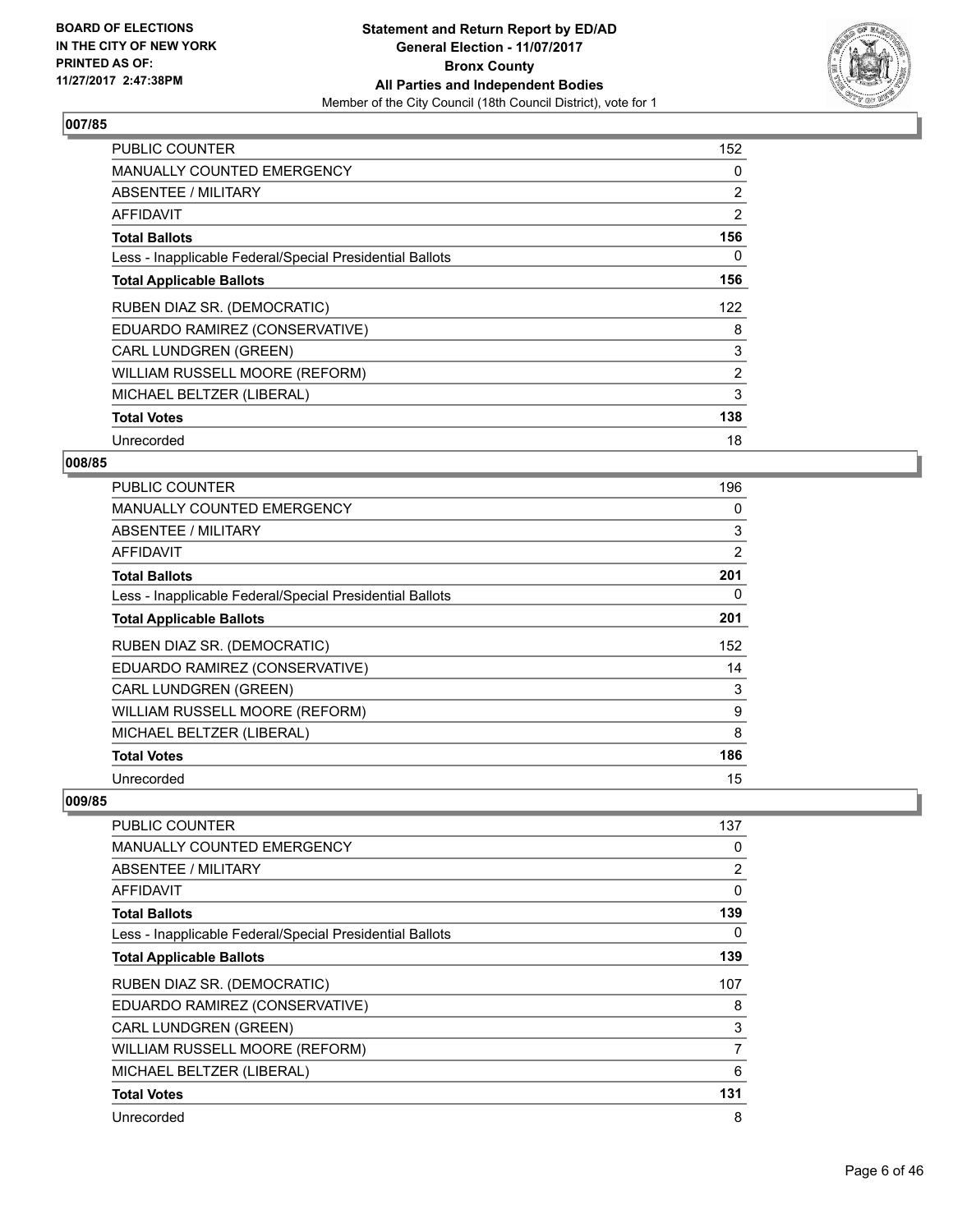

| <b>PUBLIC COUNTER</b>                                    | 181 |
|----------------------------------------------------------|-----|
| <b>MANUALLY COUNTED EMERGENCY</b>                        | 0   |
| ABSENTEE / MILITARY                                      | 6   |
| AFFIDAVIT                                                | 0   |
| <b>Total Ballots</b>                                     | 187 |
| Less - Inapplicable Federal/Special Presidential Ballots | 0   |
| <b>Total Applicable Ballots</b>                          | 187 |
| RUBEN DIAZ SR. (DEMOCRATIC)                              | 137 |
| EDUARDO RAMIREZ (CONSERVATIVE)                           | 8   |
| <b>CARL LUNDGREN (GREEN)</b>                             | 2   |
| WILLIAM RUSSELL MOORE (REFORM)                           | 11  |
| MICHAEL BELTZER (LIBERAL)                                | 16  |
| <b>Total Votes</b>                                       | 174 |
| Unrecorded                                               | 13  |

# **011/85**

| <b>PUBLIC COUNTER</b>                                    | 70             |
|----------------------------------------------------------|----------------|
| <b>MANUALLY COUNTED EMERGENCY</b>                        | 0              |
| ABSENTEE / MILITARY                                      | $\overline{2}$ |
| AFFIDAVIT                                                | 2              |
| <b>Total Ballots</b>                                     | 74             |
| Less - Inapplicable Federal/Special Presidential Ballots | 0              |
| <b>Total Applicable Ballots</b>                          | 74             |
| RUBEN DIAZ SR. (DEMOCRATIC)                              | 50             |
| EDUARDO RAMIREZ (CONSERVATIVE)                           | 2              |
| <b>CARL LUNDGREN (GREEN)</b>                             |                |
| WILLIAM RUSSELL MOORE (REFORM)                           | 5              |
| MICHAEL BELTZER (LIBERAL)                                | 4              |
| <b>Total Votes</b>                                       | 62             |
| Unrecorded                                               | 12             |

| PUBLIC COUNTER                                           | 111 |
|----------------------------------------------------------|-----|
| <b>MANUALLY COUNTED EMERGENCY</b>                        | 0   |
| <b>ABSENTEE / MILITARY</b>                               | 2   |
| AFFIDAVIT                                                | 3   |
| <b>Total Ballots</b>                                     | 116 |
| Less - Inapplicable Federal/Special Presidential Ballots | 0   |
| <b>Total Applicable Ballots</b>                          | 116 |
| RUBEN DIAZ SR. (DEMOCRATIC)                              | 83  |
| EDUARDO RAMIREZ (CONSERVATIVE)                           | 5   |
| <b>CARL LUNDGREN (GREEN)</b>                             | 0   |
| WILLIAM RUSSELL MOORE (REFORM)                           | 6   |
| MICHAEL BELTZER (LIBERAL)                                | 9   |
| UNATTRIBUTABLE WRITE-IN (WRITE-IN)                       | 1   |
| <b>Total Votes</b>                                       | 104 |
| Unrecorded                                               | 12  |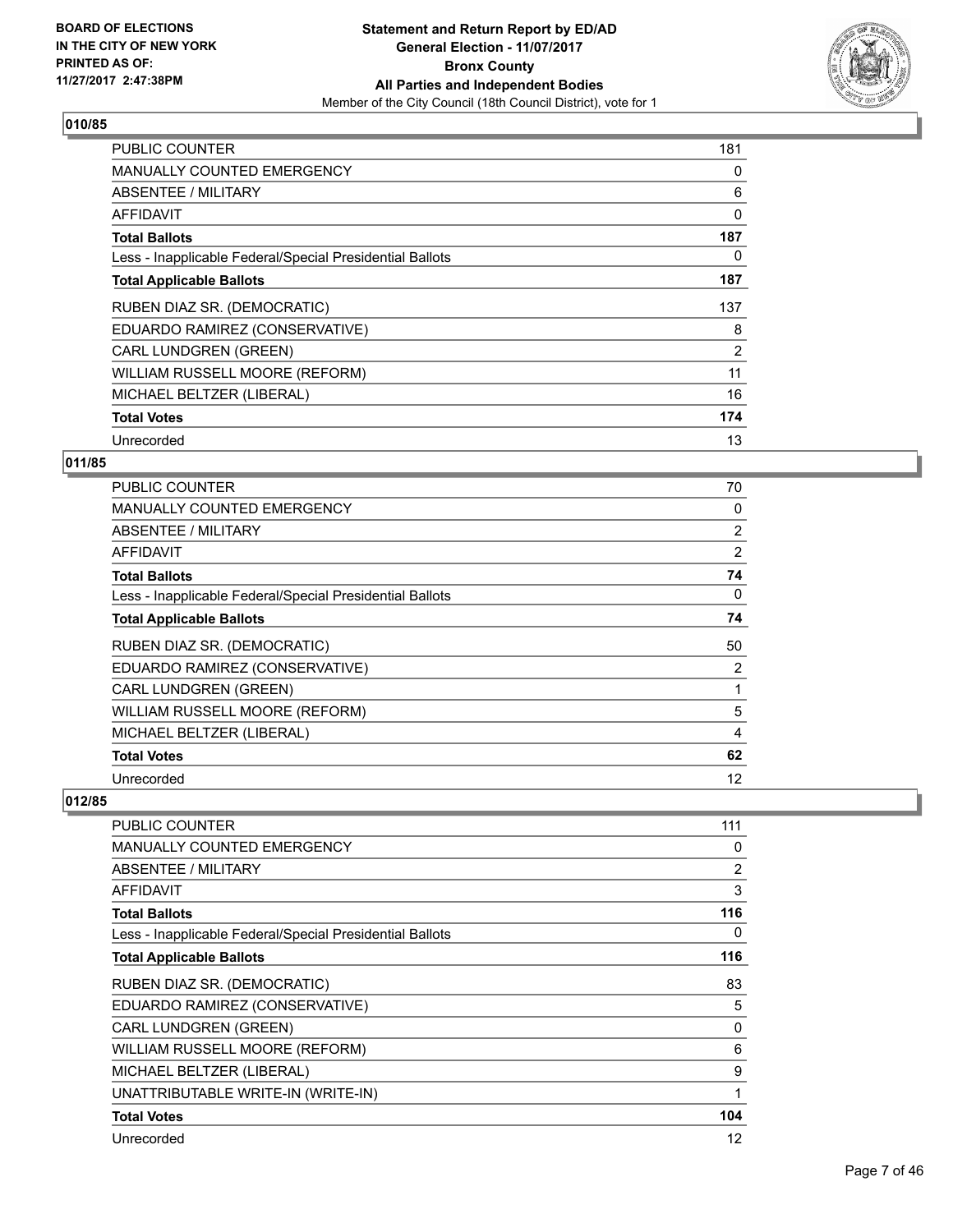

| <b>PUBLIC COUNTER</b>                                    | 44 |
|----------------------------------------------------------|----|
| <b>MANUALLY COUNTED EMERGENCY</b>                        | 0  |
| <b>ABSENTEE / MILITARY</b>                               | 0  |
| AFFIDAVIT                                                | 0  |
| <b>Total Ballots</b>                                     | 44 |
| Less - Inapplicable Federal/Special Presidential Ballots | 0  |
| <b>Total Applicable Ballots</b>                          | 44 |
| RUBEN DIAZ SR. (DEMOCRATIC)                              | 36 |
| EDUARDO RAMIREZ (CONSERVATIVE)                           | 4  |
| <b>CARL LUNDGREN (GREEN)</b>                             | 0  |
| WILLIAM RUSSELL MOORE (REFORM)                           | 0  |
| MICHAEL BELTZER (LIBERAL)                                | 2  |
|                                                          |    |
| <b>Total Votes</b>                                       | 42 |

| <b>PUBLIC COUNTER</b>                                    | 79 |
|----------------------------------------------------------|----|
| <b>MANUALLY COUNTED EMERGENCY</b>                        | 0  |
| ABSENTEE / MILITARY                                      | 6  |
| AFFIDAVIT                                                | 3  |
| <b>Total Ballots</b>                                     | 88 |
| Less - Inapplicable Federal/Special Presidential Ballots | 0  |
| <b>Total Applicable Ballots</b>                          | 88 |
| RUBEN DIAZ SR. (DEMOCRATIC)                              | 69 |
| EDUARDO RAMIREZ (CONSERVATIVE)                           |    |
| <b>CARL LUNDGREN (GREEN)</b>                             | 1  |
| WILLIAM RUSSELL MOORE (REFORM)                           | 6  |
| MICHAEL BELTZER (LIBERAL)                                | 4  |
| UNATTRIBUTABLE WRITE-IN (WRITE-IN)                       | 1  |
| <b>Total Votes</b>                                       | 82 |
| Unrecorded                                               | 6  |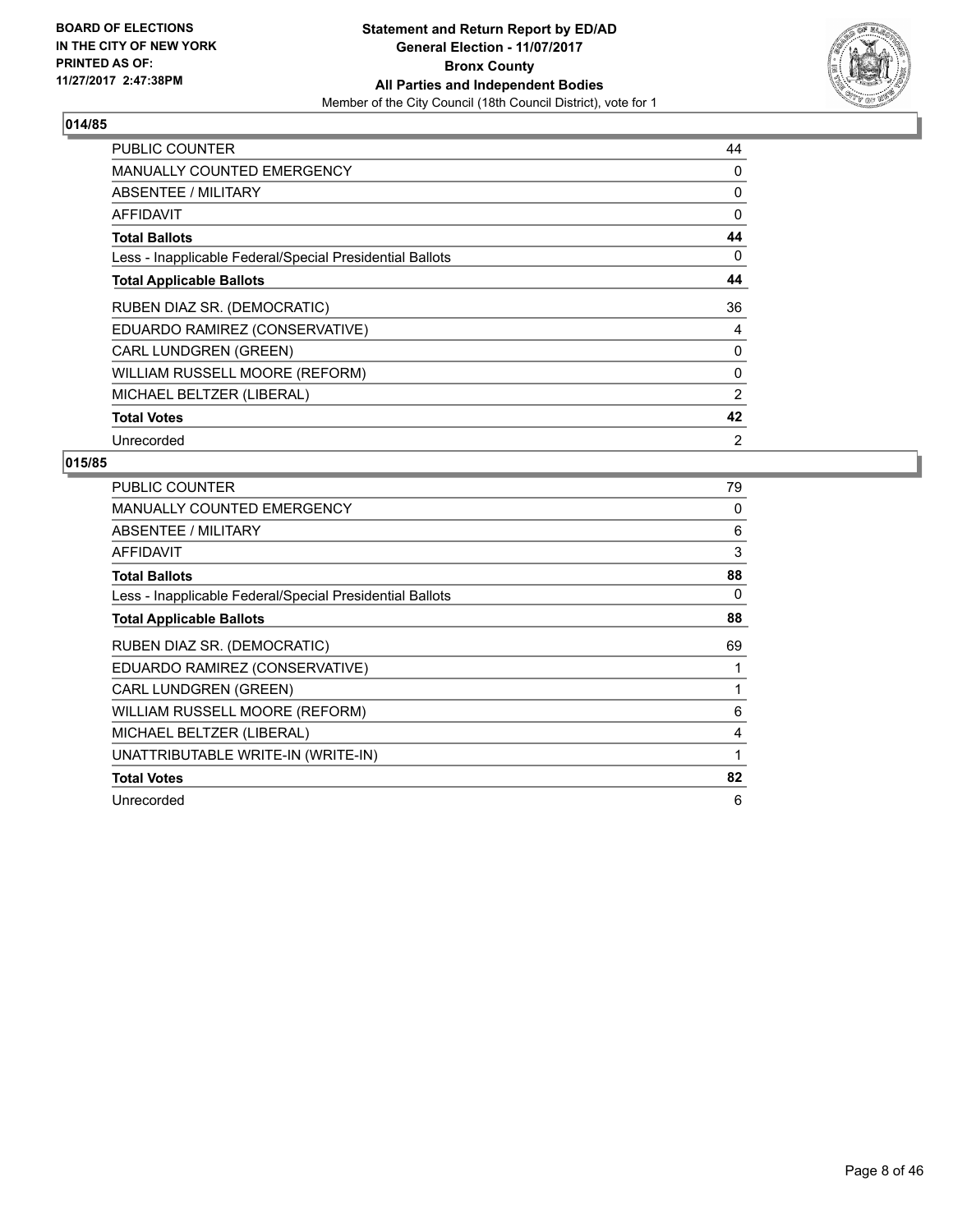

| <b>PUBLIC COUNTER</b>                                    | 41 |
|----------------------------------------------------------|----|
| MANUALLY COUNTED EMERGENCY                               | 0  |
| ABSENTEE / MILITARY                                      | 1  |
| <b>AFFIDAVIT</b>                                         | 0  |
| <b>Total Ballots</b>                                     | 42 |
| Less - Inapplicable Federal/Special Presidential Ballots | 0  |
| <b>Total Applicable Ballots</b>                          | 42 |
| RUBEN DIAZ SR. (DEMOCRATIC)                              | 28 |
| EDUARDO RAMIREZ (CONSERVATIVE)                           | 5  |
| <b>CARL LUNDGREN (GREEN)</b>                             | 0  |
| WILLIAM RUSSELL MOORE (REFORM)                           | 1  |
| MICHAEL BELTZER (LIBERAL)                                | 1  |
| UNATTRIBUTABLE WRITE-IN (WRITE-IN)                       | 1  |
| <b>Total Votes</b>                                       | 36 |
| Unrecorded                                               | 6  |

| <b>PUBLIC COUNTER</b>                                    | 83             |
|----------------------------------------------------------|----------------|
| <b>MANUALLY COUNTED EMERGENCY</b>                        | 0              |
| ABSENTEE / MILITARY                                      |                |
| AFFIDAVIT                                                | 3              |
| <b>Total Ballots</b>                                     | 87             |
| Less - Inapplicable Federal/Special Presidential Ballots | 0              |
| <b>Total Applicable Ballots</b>                          | 87             |
| RUBEN DIAZ SR. (DEMOCRATIC)                              | 66             |
| EDUARDO RAMIREZ (CONSERVATIVE)                           | 5              |
| <b>CARL LUNDGREN (GREEN)</b>                             | 0              |
| WILLIAM RUSSELL MOORE (REFORM)                           | $\overline{2}$ |
| MICHAEL BELTZER (LIBERAL)                                | 1              |
| UNATTRIBUTABLE WRITE-IN (WRITE-IN)                       | 1              |
| <b>Total Votes</b>                                       | 75             |
| Unrecorded                                               | 12             |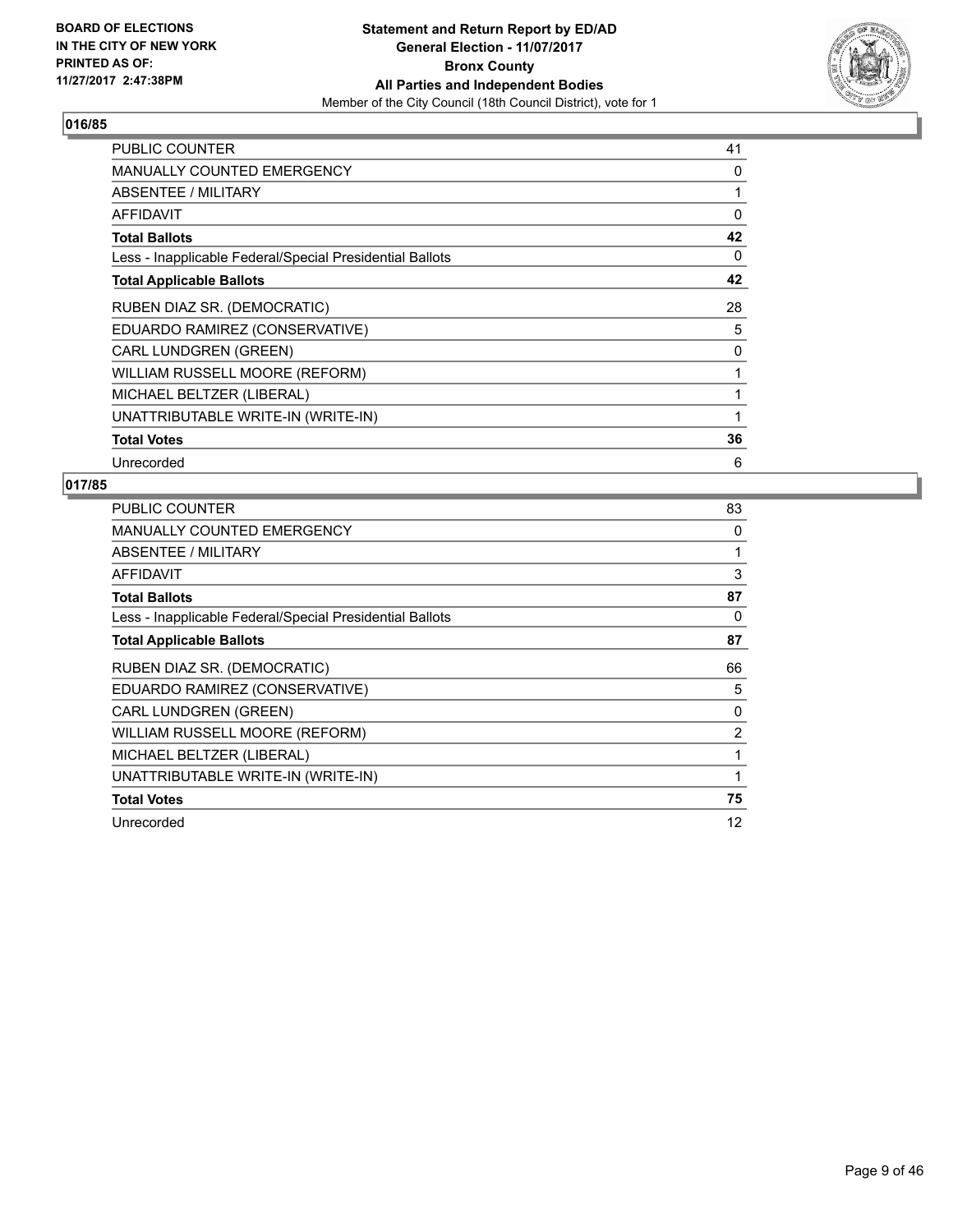

| <b>PUBLIC COUNTER</b>                                    | 19 |
|----------------------------------------------------------|----|
| <b>MANUALLY COUNTED EMERGENCY</b>                        | 0  |
| <b>ABSENTEE / MILITARY</b>                               | 0  |
| AFFIDAVIT                                                | 0  |
| <b>Total Ballots</b>                                     | 19 |
| Less - Inapplicable Federal/Special Presidential Ballots | 0  |
| <b>Total Applicable Ballots</b>                          | 19 |
| RUBEN DIAZ SR. (DEMOCRATIC)                              | 14 |
| EDUARDO RAMIREZ (CONSERVATIVE)                           |    |
| <b>CARL LUNDGREN (GREEN)</b>                             | 0  |
| WILLIAM RUSSELL MOORE (REFORM)                           | 2  |
| MICHAEL BELTZER (LIBERAL)                                | 0  |
| <b>Total Votes</b>                                       | 17 |
| Unrecorded                                               | 2  |

# **022/85**

| <b>PUBLIC COUNTER</b>                                    | 103            |
|----------------------------------------------------------|----------------|
| <b>MANUALLY COUNTED EMERGENCY</b>                        | 0              |
| ABSENTEE / MILITARY                                      | $\overline{7}$ |
| AFFIDAVIT                                                |                |
| <b>Total Ballots</b>                                     | 111            |
| Less - Inapplicable Federal/Special Presidential Ballots | 0              |
| <b>Total Applicable Ballots</b>                          | 111            |
| RUBEN DIAZ SR. (DEMOCRATIC)                              | 80             |
| EDUARDO RAMIREZ (CONSERVATIVE)                           | 3              |
| <b>CARL LUNDGREN (GREEN)</b>                             | 4              |
| WILLIAM RUSSELL MOORE (REFORM)                           | 3              |
| MICHAEL BELTZER (LIBERAL)                                | 10             |
| <b>Total Votes</b>                                       | 100            |
| Unrecorded                                               | 11             |

| <b>PUBLIC COUNTER</b>                                    | 91             |
|----------------------------------------------------------|----------------|
| <b>MANUALLY COUNTED EMERGENCY</b>                        | 0              |
| ABSENTEE / MILITARY                                      | 6              |
| AFFIDAVIT                                                | 1              |
| <b>Total Ballots</b>                                     | 98             |
| Less - Inapplicable Federal/Special Presidential Ballots | 0              |
| <b>Total Applicable Ballots</b>                          | 98             |
| RUBEN DIAZ SR. (DEMOCRATIC)                              | 69             |
| EDUARDO RAMIREZ (CONSERVATIVE)                           | 4              |
| <b>CARL LUNDGREN (GREEN)</b>                             | $\overline{2}$ |
| WILLIAM RUSSELL MOORE (REFORM)                           | 6              |
| MICHAEL BELTZER (LIBERAL)                                | 8              |
| <b>Total Votes</b>                                       | 89             |
| Unrecorded                                               | 9              |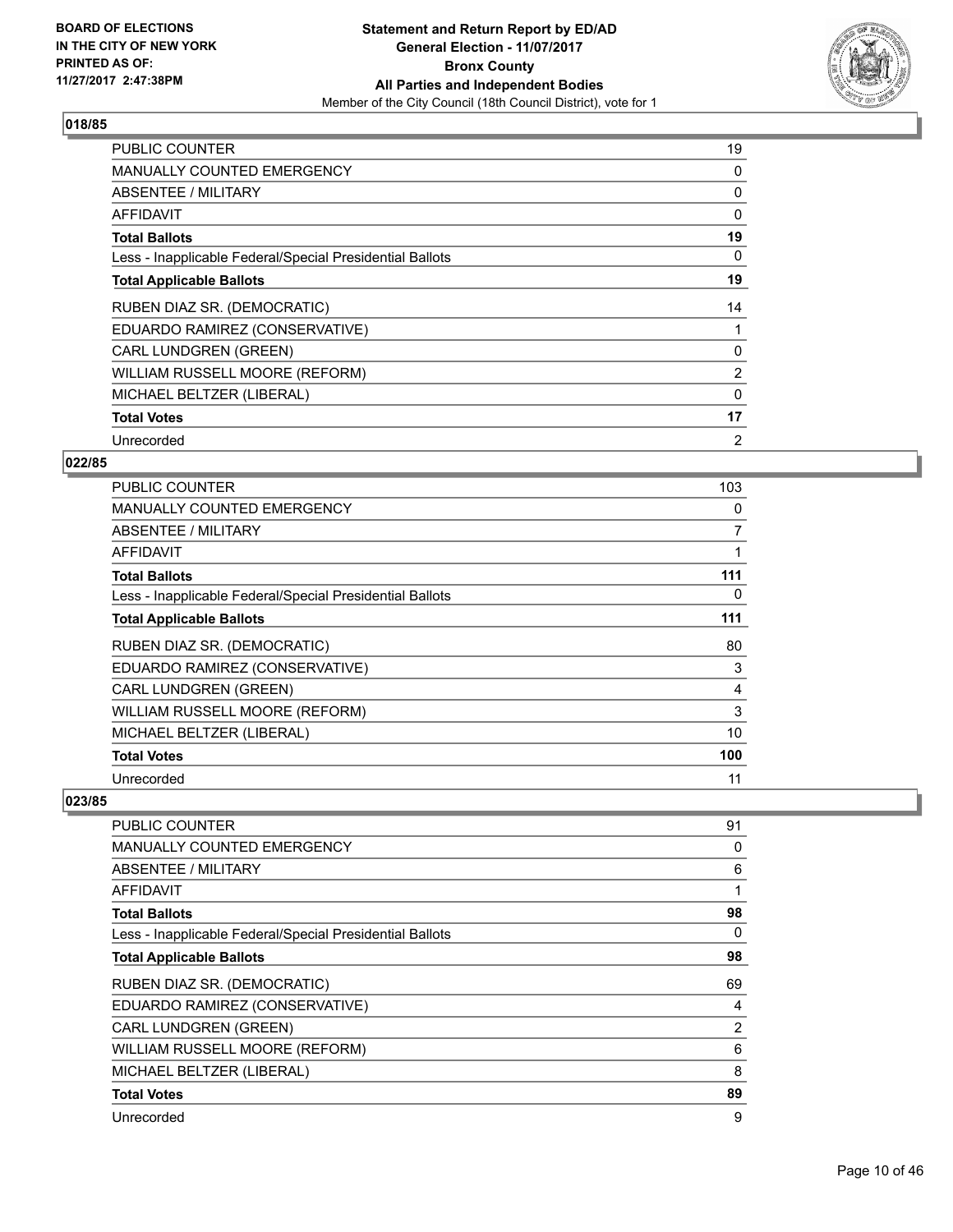

| <b>PUBLIC COUNTER</b>                                    | 258 |
|----------------------------------------------------------|-----|
| <b>MANUALLY COUNTED EMERGENCY</b>                        | 0   |
| ABSENTEE / MILITARY                                      | 8   |
| AFFIDAVIT                                                | 7   |
| <b>Total Ballots</b>                                     | 273 |
| Less - Inapplicable Federal/Special Presidential Ballots | 0   |
| <b>Total Applicable Ballots</b>                          | 273 |
| RUBEN DIAZ SR. (DEMOCRATIC)                              | 177 |
| EDUARDO RAMIREZ (CONSERVATIVE)                           | 14  |
| <b>CARL LUNDGREN (GREEN)</b>                             | 9   |
|                                                          |     |
| WILLIAM RUSSELL MOORE (REFORM)                           | 8   |
| MICHAEL BELTZER (LIBERAL)                                | 50  |
| <b>Total Votes</b>                                       | 258 |

# **025/85**

| PUBLIC COUNTER                                           | 161            |
|----------------------------------------------------------|----------------|
| <b>MANUALLY COUNTED EMERGENCY</b>                        | 0              |
| <b>ABSENTEE / MILITARY</b>                               | 6              |
| <b>AFFIDAVIT</b>                                         | $\overline{4}$ |
| <b>Total Ballots</b>                                     | 171            |
| Less - Inapplicable Federal/Special Presidential Ballots | 0              |
| <b>Total Applicable Ballots</b>                          | 171            |
| RUBEN DIAZ SR. (DEMOCRATIC)                              | 103            |
| EDUARDO RAMIREZ (CONSERVATIVE)                           | 4              |
| <b>CARL LUNDGREN (GREEN)</b>                             | 7              |
| WILLIAM RUSSELL MOORE (REFORM)                           | 10             |
| MICHAEL BELTZER (LIBERAL)                                | 35             |
| <b>Total Votes</b>                                       | 159            |
| Unrecorded                                               | 12             |

| <b>PUBLIC COUNTER</b>                                    | 169 |
|----------------------------------------------------------|-----|
| <b>MANUALLY COUNTED EMERGENCY</b>                        | 0   |
| <b>ABSENTEE / MILITARY</b>                               | 3   |
| <b>AFFIDAVIT</b>                                         | 2   |
| <b>Total Ballots</b>                                     | 174 |
| Less - Inapplicable Federal/Special Presidential Ballots | 0   |
| <b>Total Applicable Ballots</b>                          | 174 |
| RUBEN DIAZ SR. (DEMOCRATIC)                              | 106 |
| EDUARDO RAMIREZ (CONSERVATIVE)                           | 2   |
| <b>CARL LUNDGREN (GREEN)</b>                             | 4   |
| WILLIAM RUSSELL MOORE (REFORM)                           | 21  |
| MICHAEL BELTZER (LIBERAL)                                | 36  |
| <b>Total Votes</b>                                       | 169 |
| Unrecorded                                               | 5   |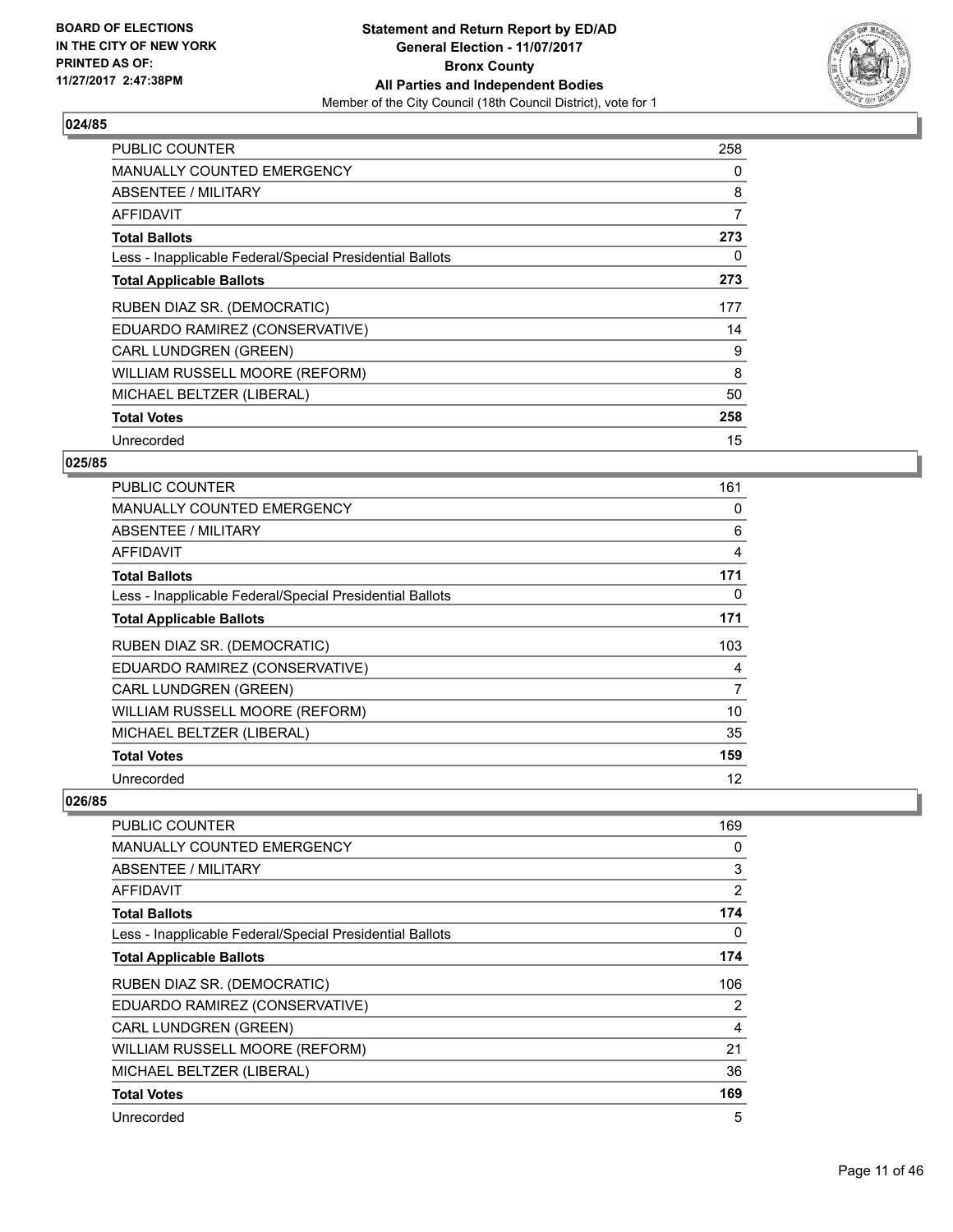

| <b>PUBLIC COUNTER</b>                                    | 203 |
|----------------------------------------------------------|-----|
| <b>MANUALLY COUNTED EMERGENCY</b>                        | 0   |
| <b>ABSENTEE / MILITARY</b>                               | 3   |
| <b>AFFIDAVIT</b>                                         | 2   |
| <b>Total Ballots</b>                                     | 208 |
| Less - Inapplicable Federal/Special Presidential Ballots | 0   |
| <b>Total Applicable Ballots</b>                          | 208 |
| RUBEN DIAZ SR. (DEMOCRATIC)                              | 143 |
|                                                          |     |
| EDUARDO RAMIREZ (CONSERVATIVE)                           | 11  |
| <b>CARL LUNDGREN (GREEN)</b>                             | 4   |
| WILLIAM RUSSELL MOORE (REFORM)                           | 7   |
| MICHAEL BELTZER (LIBERAL)                                | 29  |
| <b>Total Votes</b>                                       | 194 |

# **028/85**

| <b>PUBLIC COUNTER</b>                                    | 23       |
|----------------------------------------------------------|----------|
| <b>MANUALLY COUNTED EMERGENCY</b>                        | 0        |
| ABSENTEE / MILITARY                                      | 0        |
| AFFIDAVIT                                                | $\Omega$ |
| <b>Total Ballots</b>                                     | 23       |
| Less - Inapplicable Federal/Special Presidential Ballots | 0        |
| <b>Total Applicable Ballots</b>                          | 23       |
| RUBEN DIAZ SR. (DEMOCRATIC)                              | 18       |
| EDUARDO RAMIREZ (CONSERVATIVE)                           | 0        |
| <b>CARL LUNDGREN (GREEN)</b>                             | 0        |
| WILLIAM RUSSELL MOORE (REFORM)                           |          |
| MICHAEL BELTZER (LIBERAL)                                |          |
| <b>Total Votes</b>                                       | 20       |
| Unrecorded                                               | 3        |

| <b>PUBLIC COUNTER</b>                                    | 121 |
|----------------------------------------------------------|-----|
| <b>MANUALLY COUNTED EMERGENCY</b>                        | 0   |
| <b>ABSENTEE / MILITARY</b>                               | 2   |
| AFFIDAVIT                                                | 1   |
| <b>Total Ballots</b>                                     | 124 |
| Less - Inapplicable Federal/Special Presidential Ballots | 0   |
| <b>Total Applicable Ballots</b>                          | 124 |
| RUBEN DIAZ SR. (DEMOCRATIC)                              | 112 |
| EDUARDO RAMIREZ (CONSERVATIVE)                           | 3   |
| <b>CARL LUNDGREN (GREEN)</b>                             | 1   |
| WILLIAM RUSSELL MOORE (REFORM)                           | 2   |
| MICHAEL BELTZER (LIBERAL)                                | 1   |
| <b>Total Votes</b>                                       | 119 |
| Unrecorded                                               | 5   |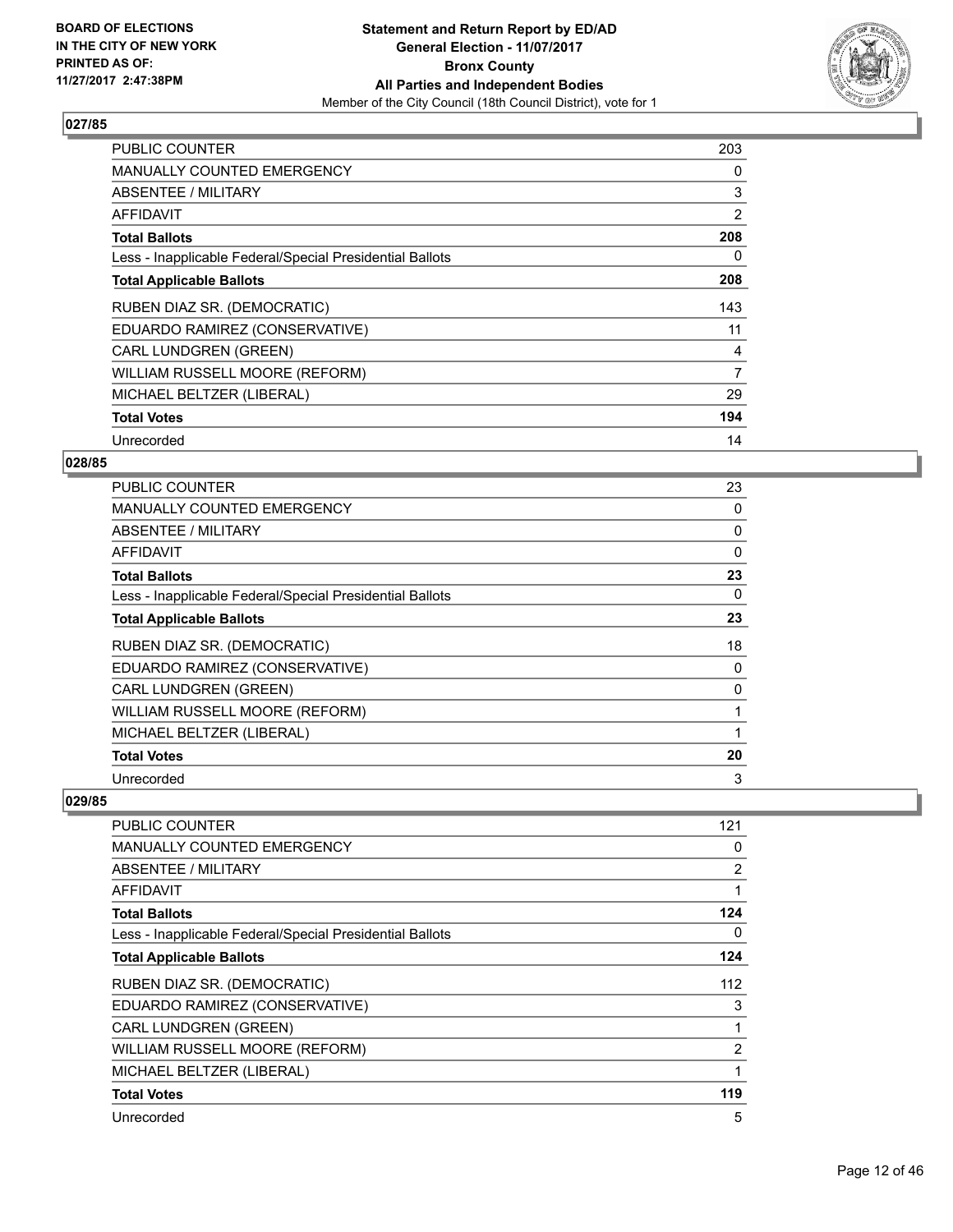

| <b>PUBLIC COUNTER</b>                                    | 171 |
|----------------------------------------------------------|-----|
| <b>MANUALLY COUNTED EMERGENCY</b>                        | 0   |
| ABSENTEE / MILITARY                                      | 3   |
| AFFIDAVIT                                                | 2   |
| <b>Total Ballots</b>                                     | 176 |
| Less - Inapplicable Federal/Special Presidential Ballots | 0   |
| <b>Total Applicable Ballots</b>                          | 176 |
| RUBEN DIAZ SR. (DEMOCRATIC)                              | 138 |
| EDUARDO RAMIREZ (CONSERVATIVE)                           | 3   |
| <b>CARL LUNDGREN (GREEN)</b>                             | 3   |
| WILLIAM RUSSELL MOORE (REFORM)                           | 8   |
| MICHAEL BELTZER (LIBERAL)                                | 10  |
| <b>Total Votes</b>                                       | 162 |
| Unrecorded                                               | 14  |

# **031/85**

| <b>PUBLIC COUNTER</b>                                    | 122            |
|----------------------------------------------------------|----------------|
| <b>MANUALLY COUNTED EMERGENCY</b>                        | 0              |
| ABSENTEE / MILITARY                                      | $\overline{2}$ |
| AFFIDAVIT                                                | 2              |
| <b>Total Ballots</b>                                     | 126            |
| Less - Inapplicable Federal/Special Presidential Ballots | 0              |
| <b>Total Applicable Ballots</b>                          | 126            |
| RUBEN DIAZ SR. (DEMOCRATIC)                              | 99             |
| EDUARDO RAMIREZ (CONSERVATIVE)                           | 4              |
| <b>CARL LUNDGREN (GREEN)</b>                             | 3              |
| WILLIAM RUSSELL MOORE (REFORM)                           | 10             |
| MICHAEL BELTZER (LIBERAL)                                | 3              |
| <b>Total Votes</b>                                       | 119            |
| Unrecorded                                               | 7              |

| <b>PUBLIC COUNTER</b>                                    | 86 |
|----------------------------------------------------------|----|
| <b>MANUALLY COUNTED EMERGENCY</b>                        | 0  |
| <b>ABSENTEE / MILITARY</b>                               | 0  |
| AFFIDAVIT                                                | 3  |
| <b>Total Ballots</b>                                     | 89 |
| Less - Inapplicable Federal/Special Presidential Ballots | 0  |
| <b>Total Applicable Ballots</b>                          | 89 |
| RUBEN DIAZ SR. (DEMOCRATIC)                              | 70 |
| EDUARDO RAMIREZ (CONSERVATIVE)                           | 3  |
| <b>CARL LUNDGREN (GREEN)</b>                             | 4  |
| WILLIAM RUSSELL MOORE (REFORM)                           | 3  |
| MICHAEL BELTZER (LIBERAL)                                | 1  |
| <b>Total Votes</b>                                       | 81 |
| Unrecorded                                               | 8  |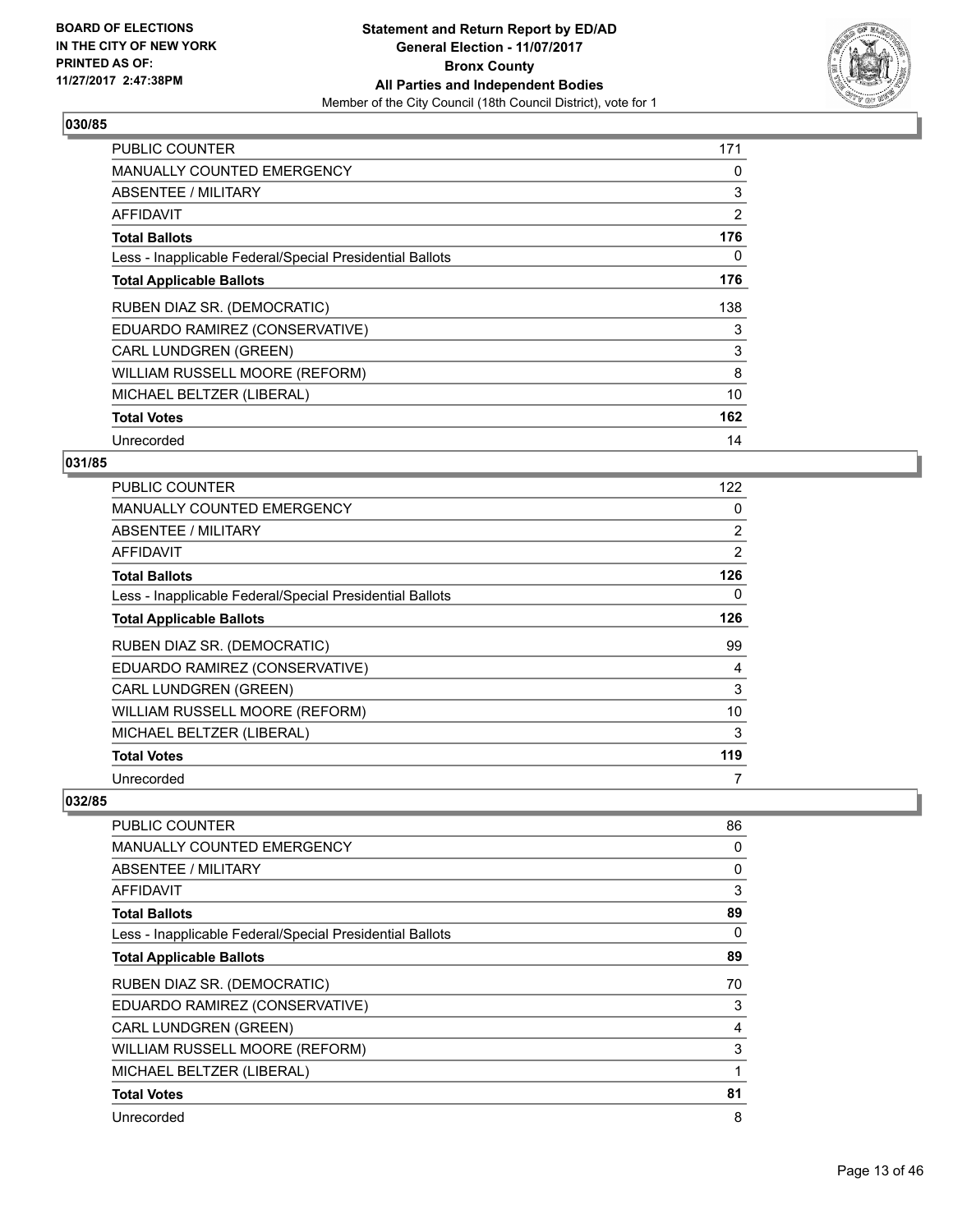

| <b>PUBLIC COUNTER</b>                                    | 184 |
|----------------------------------------------------------|-----|
| <b>MANUALLY COUNTED EMERGENCY</b>                        | 0   |
| ABSENTEE / MILITARY                                      | 6   |
| AFFIDAVIT                                                | 0   |
| <b>Total Ballots</b>                                     | 190 |
| Less - Inapplicable Federal/Special Presidential Ballots | 0   |
| <b>Total Applicable Ballots</b>                          | 190 |
| RUBEN DIAZ SR. (DEMOCRATIC)                              | 127 |
| EDUARDO RAMIREZ (CONSERVATIVE)                           | 10  |
| <b>CARL LUNDGREN (GREEN)</b>                             | 6   |
| WILLIAM RUSSELL MOORE (REFORM)                           | 10  |
| MICHAEL BELTZER (LIBERAL)                                | 20  |
| <b>Total Votes</b>                                       | 173 |
| Unrecorded                                               | 17  |

# **034/85**

| <b>PUBLIC COUNTER</b>                                    | 98             |
|----------------------------------------------------------|----------------|
| <b>MANUALLY COUNTED EMERGENCY</b>                        | 0              |
| <b>ABSENTEE / MILITARY</b>                               | $\overline{2}$ |
| AFFIDAVIT                                                | 7              |
| <b>Total Ballots</b>                                     | 107            |
| Less - Inapplicable Federal/Special Presidential Ballots | 0              |
| <b>Total Applicable Ballots</b>                          | 107            |
| RUBEN DIAZ SR. (DEMOCRATIC)                              | 87             |
| EDUARDO RAMIREZ (CONSERVATIVE)                           | 3              |
| <b>CARL LUNDGREN (GREEN)</b>                             |                |
| WILLIAM RUSSELL MOORE (REFORM)                           | 0              |
| MICHAEL BELTZER (LIBERAL)                                | 0              |
| <b>Total Votes</b>                                       | 91             |
| Unrecorded                                               | 16             |

| <b>PUBLIC COUNTER</b>                                    | 74 |
|----------------------------------------------------------|----|
| <b>MANUALLY COUNTED EMERGENCY</b>                        | 0  |
| ABSENTEE / MILITARY                                      | 0  |
| AFFIDAVIT                                                | 1  |
| <b>Total Ballots</b>                                     | 75 |
| Less - Inapplicable Federal/Special Presidential Ballots | 0  |
| <b>Total Applicable Ballots</b>                          | 75 |
| RUBEN DIAZ SR. (DEMOCRATIC)                              | 61 |
| EDUARDO RAMIREZ (CONSERVATIVE)                           | 2  |
| <b>CARL LUNDGREN (GREEN)</b>                             | 0  |
| WILLIAM RUSSELL MOORE (REFORM)                           | 3  |
| MICHAEL BELTZER (LIBERAL)                                | 1  |
| <b>Total Votes</b>                                       | 67 |
| Unrecorded                                               | 8  |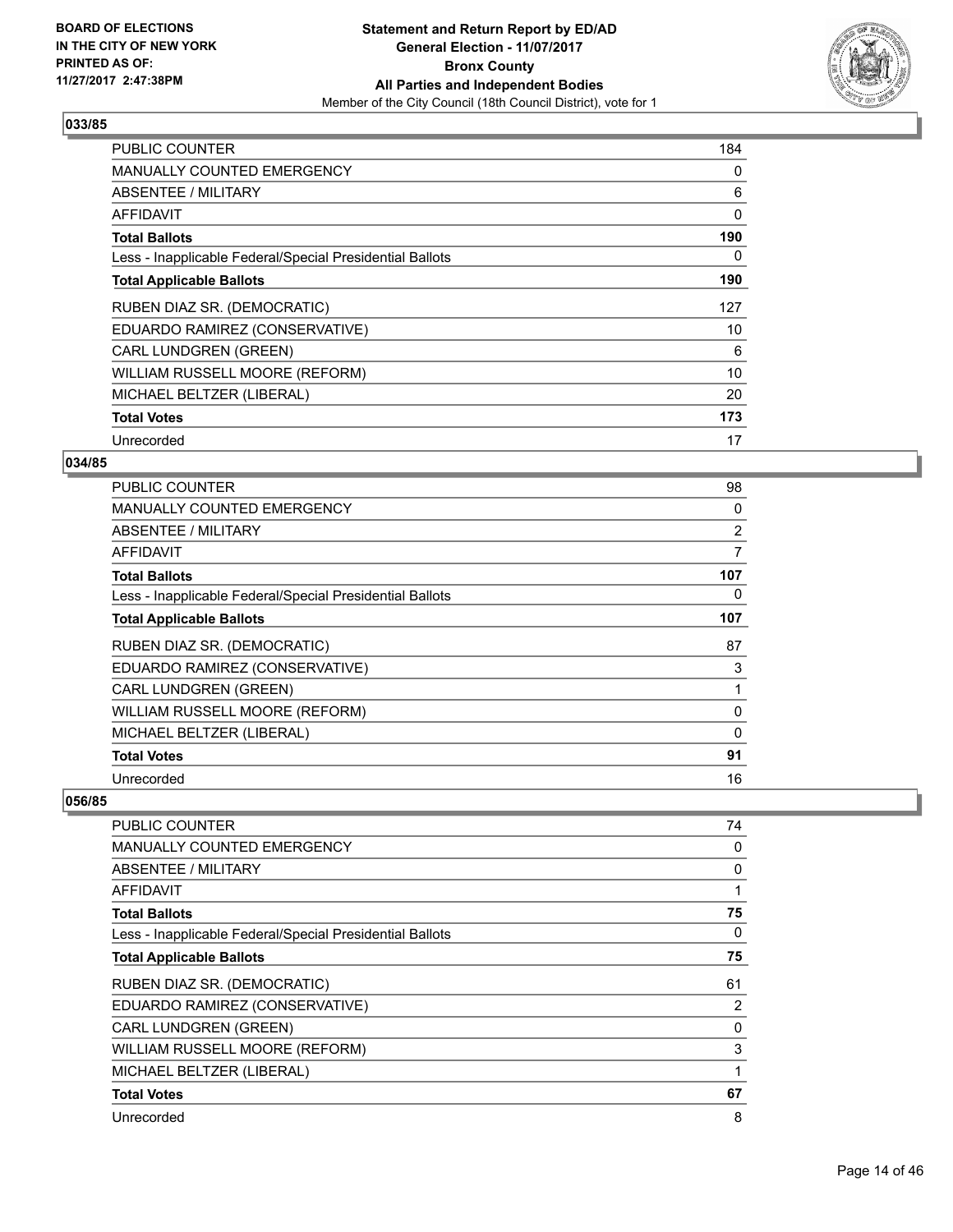

| <b>PUBLIC COUNTER</b>                                    | 110 |
|----------------------------------------------------------|-----|
| <b>MANUALLY COUNTED EMERGENCY</b>                        | 0   |
| <b>ABSENTEE / MILITARY</b>                               | 4   |
| AFFIDAVIT                                                | 0   |
| <b>Total Ballots</b>                                     | 114 |
| Less - Inapplicable Federal/Special Presidential Ballots | 0   |
| <b>Total Applicable Ballots</b>                          | 114 |
| RUBEN DIAZ SR. (DEMOCRATIC)                              | 97  |
| EDUARDO RAMIREZ (CONSERVATIVE)                           | 5   |
| <b>CARL LUNDGREN (GREEN)</b>                             | 0   |
| WILLIAM RUSSELL MOORE (REFORM)                           | 1   |
| MICHAEL BELTZER (LIBERAL)                                | 4   |
| <b>Total Votes</b>                                       | 107 |
|                                                          |     |

# **064/85**

| <b>PUBLIC COUNTER</b>                                    | 122 |
|----------------------------------------------------------|-----|
| <b>MANUALLY COUNTED EMERGENCY</b>                        | 0   |
| ABSENTEE / MILITARY                                      |     |
| AFFIDAVIT                                                | 0   |
| <b>Total Ballots</b>                                     | 123 |
| Less - Inapplicable Federal/Special Presidential Ballots | 0   |
| <b>Total Applicable Ballots</b>                          | 123 |
| RUBEN DIAZ SR. (DEMOCRATIC)                              | 96  |
| EDUARDO RAMIREZ (CONSERVATIVE)                           | 8   |
| <b>CARL LUNDGREN (GREEN)</b>                             |     |
| WILLIAM RUSSELL MOORE (REFORM)                           |     |
| MICHAEL BELTZER (LIBERAL)                                |     |
| AMANDA FARIAS (WRITE-IN)                                 |     |
| <b>Total Votes</b>                                       | 108 |
| Unrecorded                                               | 15  |

| PUBLIC COUNTER                                           | 144          |
|----------------------------------------------------------|--------------|
| MANUALLY COUNTED EMERGENCY                               | 0            |
| ABSENTEE / MILITARY                                      | 0            |
| <b>AFFIDAVIT</b>                                         | 3            |
| <b>Total Ballots</b>                                     | 147          |
| Less - Inapplicable Federal/Special Presidential Ballots | 0            |
| <b>Total Applicable Ballots</b>                          | 147          |
| RUBEN DIAZ SR. (DEMOCRATIC)                              | 118          |
| EDUARDO RAMIREZ (CONSERVATIVE)                           | 5            |
| <b>CARL LUNDGREN (GREEN)</b>                             | 1            |
| WILLIAM RUSSELL MOORE (REFORM)                           | $\mathbf{0}$ |
| MICHAEL BELTZER (LIBERAL)                                | 6            |
| <b>Total Votes</b>                                       | 130          |
| Unrecorded                                               | 17           |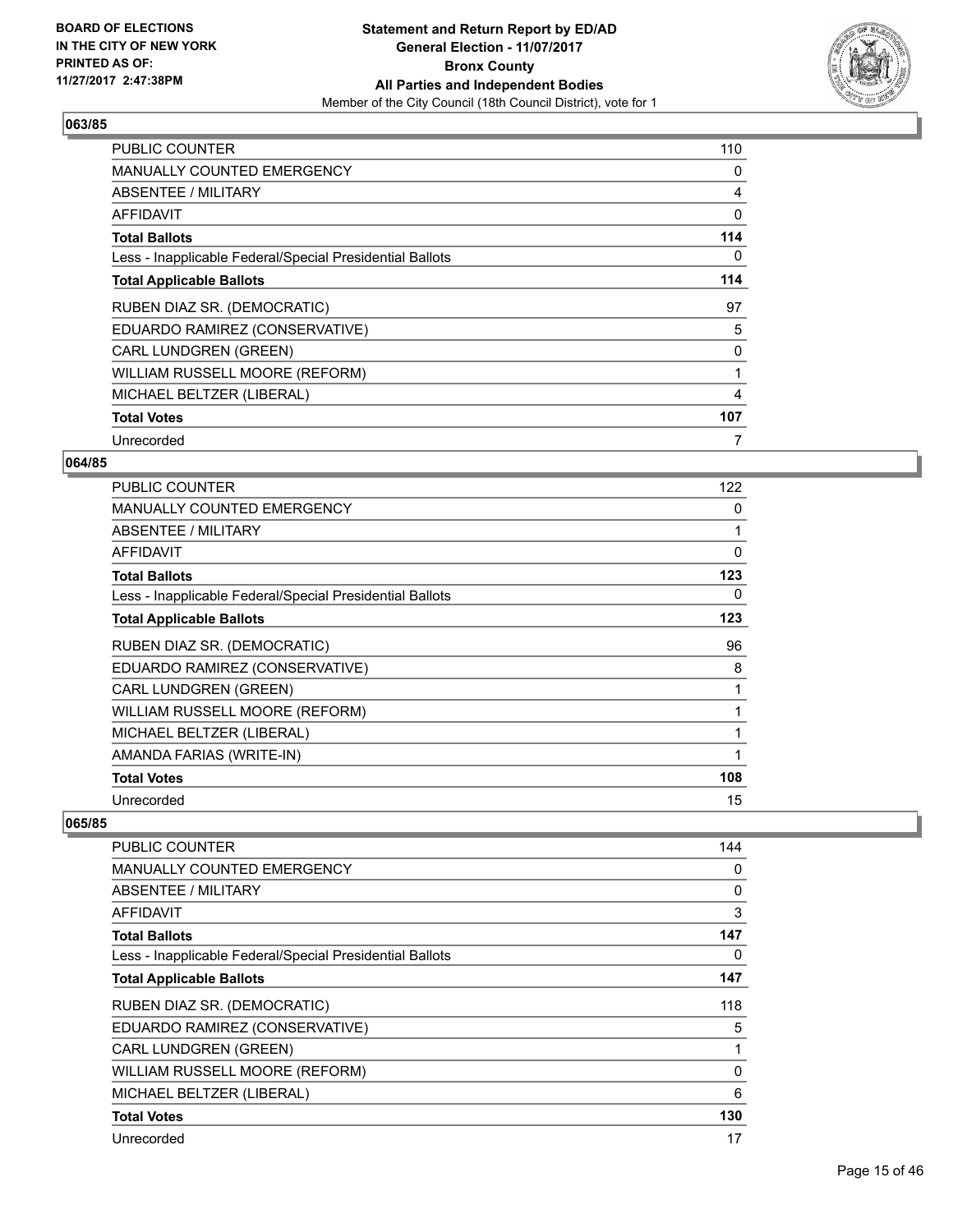

| <b>PUBLIC COUNTER</b>                                    | 98             |
|----------------------------------------------------------|----------------|
| <b>MANUALLY COUNTED EMERGENCY</b>                        | 0              |
| ABSENTEE / MILITARY                                      | 2              |
| <b>AFFIDAVIT</b>                                         |                |
| <b>Total Ballots</b>                                     | 101            |
| Less - Inapplicable Federal/Special Presidential Ballots | 0              |
| <b>Total Applicable Ballots</b>                          | 101            |
| RUBEN DIAZ SR. (DEMOCRATIC)                              | 78             |
| EDUARDO RAMIREZ (CONSERVATIVE)                           | 3              |
| <b>CARL LUNDGREN (GREEN)</b>                             | $\overline{2}$ |
| WILLIAM RUSSELL MOORE (REFORM)                           | 2              |
| MICHAEL BELTZER (LIBERAL)                                |                |
| <b>Total Votes</b>                                       | 86             |
| Unrecorded                                               | 15             |

# **068/85**

| <b>PUBLIC COUNTER</b>                                    | 223 |
|----------------------------------------------------------|-----|
| <b>MANUALLY COUNTED EMERGENCY</b>                        | 0   |
| <b>ABSENTEE / MILITARY</b>                               | 10  |
| AFFIDAVIT                                                | 9   |
| <b>Total Ballots</b>                                     | 242 |
| Less - Inapplicable Federal/Special Presidential Ballots | 0   |
| <b>Total Applicable Ballots</b>                          | 242 |
| RUBEN DIAZ SR. (DEMOCRATIC)                              | 186 |
| EDUARDO RAMIREZ (CONSERVATIVE)                           | 8   |
| <b>CARL LUNDGREN (GREEN)</b>                             | 7   |
| WILLIAM RUSSELL MOORE (REFORM)                           | 9   |
| MICHAEL BELTZER (LIBERAL)                                | 8   |
| <b>Total Votes</b>                                       | 218 |
| Unrecorded                                               | 24  |

| <b>PUBLIC COUNTER</b>                                    | 157            |
|----------------------------------------------------------|----------------|
| MANUALLY COUNTED EMERGENCY                               | 0              |
| <b>ABSENTEE / MILITARY</b>                               | 6              |
| <b>AFFIDAVIT</b>                                         | 6              |
| <b>Total Ballots</b>                                     | 169            |
| Less - Inapplicable Federal/Special Presidential Ballots | 0              |
| <b>Total Applicable Ballots</b>                          | 169            |
| RUBEN DIAZ SR. (DEMOCRATIC)                              | 127            |
| EDUARDO RAMIREZ (CONSERVATIVE)                           | 2              |
| <b>CARL LUNDGREN (GREEN)</b>                             | $\overline{2}$ |
| WILLIAM RUSSELL MOORE (REFORM)                           | 7              |
| MICHAEL BELTZER (LIBERAL)                                | 16             |
| <b>Total Votes</b>                                       | 154            |
| Unrecorded                                               | 15             |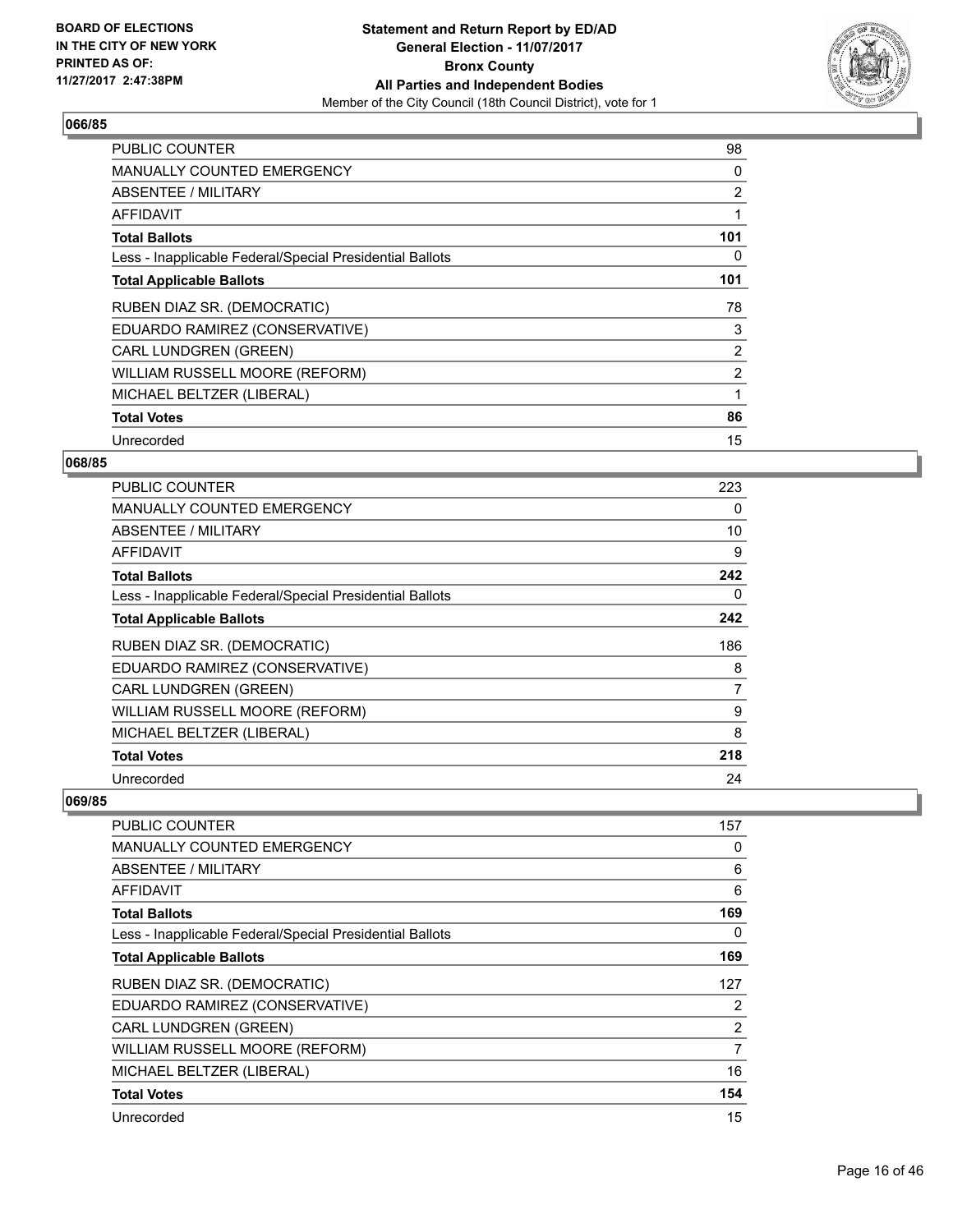

| <b>PUBLIC COUNTER</b>                                    | 112 |
|----------------------------------------------------------|-----|
| <b>MANUALLY COUNTED EMERGENCY</b>                        | 0   |
| ABSENTEE / MILITARY                                      | 2   |
| <b>AFFIDAVIT</b>                                         | 3   |
| <b>Total Ballots</b>                                     | 117 |
| Less - Inapplicable Federal/Special Presidential Ballots | 0   |
| <b>Total Applicable Ballots</b>                          | 117 |
| RUBEN DIAZ SR. (DEMOCRATIC)                              | 101 |
| EDUARDO RAMIREZ (CONSERVATIVE)                           | 2   |
| <b>CARL LUNDGREN (GREEN)</b>                             |     |
|                                                          |     |
| WILLIAM RUSSELL MOORE (REFORM)                           | 3   |
| MICHAEL BELTZER (LIBERAL)                                |     |
| <b>Total Votes</b>                                       | 108 |

# **071/85**

| <b>Total Votes</b>                                       | 0 |
|----------------------------------------------------------|---|
| MICHAEL BELTZER (LIBERAL)                                | 0 |
| WILLIAM RUSSELL MOORE (REFORM)                           | 0 |
| <b>CARL LUNDGREN (GREEN)</b>                             | 0 |
| EDUARDO RAMIREZ (CONSERVATIVE)                           | 0 |
| RUBEN DIAZ SR. (DEMOCRATIC)                              | 0 |
| <b>Total Applicable Ballots</b>                          | 0 |
| Less - Inapplicable Federal/Special Presidential Ballots | 0 |
| <b>Total Ballots</b>                                     | 0 |
| AFFIDAVIT                                                | 0 |
| ABSENTEE / MILITARY                                      | 0 |
| MANUALLY COUNTED EMERGENCY                               | 0 |
| PUBLIC COUNTER                                           | 0 |

# **074/85**

**075/85 COMBINED into: 074/85**

| <b>COMBINED into: 074/85</b>                             |              |
|----------------------------------------------------------|--------------|
| <b>Total Votes</b>                                       | $\mathbf{0}$ |
| MICHAEL BELTZER (LIBERAL)                                | 0            |
| WILLIAM RUSSELL MOORE (REFORM)                           | 0            |
| <b>CARL LUNDGREN (GREEN)</b>                             | 0            |
| EDUARDO RAMIREZ (CONSERVATIVE)                           | 0            |
| RUBEN DIAZ SR. (DEMOCRATIC)                              | 0            |
| <b>Total Applicable Ballots</b>                          | 0            |
| Less - Inapplicable Federal/Special Presidential Ballots | 0            |
| <b>Total Ballots</b>                                     | 0            |
| AFFIDAVIT                                                | 0            |
| ABSENTEE / MILITARY                                      | 0            |
| MANUALLY COUNTED EMERGENCY                               | 0            |
| <b>PUBLIC COUNTER</b>                                    | 0            |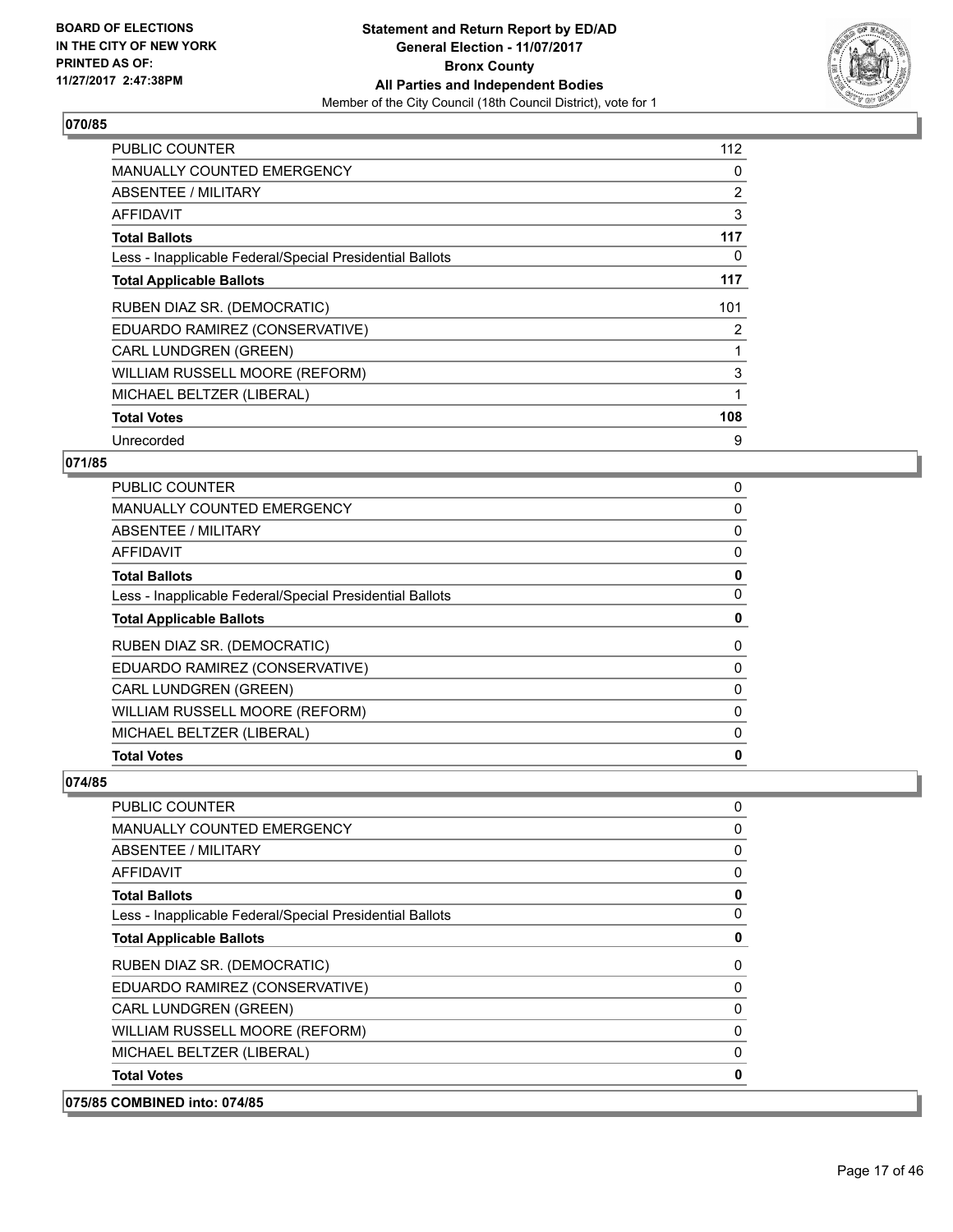

| <b>PUBLIC COUNTER</b>                                    | 67 |
|----------------------------------------------------------|----|
| <b>MANUALLY COUNTED EMERGENCY</b>                        | 0  |
| <b>ABSENTEE / MILITARY</b>                               | 0  |
| AFFIDAVIT                                                | 0  |
| <b>Total Ballots</b>                                     | 67 |
| Less - Inapplicable Federal/Special Presidential Ballots | 0  |
| <b>Total Applicable Ballots</b>                          | 67 |
| RUBEN DIAZ SR. (DEMOCRATIC)                              | 48 |
| EDUARDO RAMIREZ (CONSERVATIVE)                           |    |
| <b>CARL LUNDGREN (GREEN)</b>                             | 4  |
| WILLIAM RUSSELL MOORE (REFORM)                           | 4  |
| MICHAEL BELTZER (LIBERAL)                                | 4  |
| <b>Total Votes</b>                                       | 61 |
| Unrecorded                                               | 6  |

# **083/85**

| <b>PUBLIC COUNTER</b>                                    | 115          |
|----------------------------------------------------------|--------------|
| <b>MANUALLY COUNTED EMERGENCY</b>                        | 0            |
| ABSENTEE / MILITARY                                      | 0            |
| AFFIDAVIT                                                | $\mathbf{0}$ |
| <b>Total Ballots</b>                                     | 115          |
| Less - Inapplicable Federal/Special Presidential Ballots | 0            |
| <b>Total Applicable Ballots</b>                          | 115          |
| RUBEN DIAZ SR. (DEMOCRATIC)                              | 88           |
| EDUARDO RAMIREZ (CONSERVATIVE)                           | 3            |
| CARL LUNDGREN (GREEN)                                    | 6            |
| WILLIAM RUSSELL MOORE (REFORM)                           | 1            |
| MICHAEL BELTZER (LIBERAL)                                | 11           |
| <b>Total Votes</b>                                       | 109          |
| Unrecorded                                               | 6            |

| <b>PUBLIC COUNTER</b>                                    | 110 |
|----------------------------------------------------------|-----|
| <b>MANUALLY COUNTED EMERGENCY</b>                        | 0   |
| ABSENTEE / MILITARY                                      | 3   |
| AFFIDAVIT                                                | 7   |
| <b>Total Ballots</b>                                     | 120 |
| Less - Inapplicable Federal/Special Presidential Ballots | 0   |
| <b>Total Applicable Ballots</b>                          | 120 |
| RUBEN DIAZ SR. (DEMOCRATIC)                              | 78  |
| EDUARDO RAMIREZ (CONSERVATIVE)                           | 11  |
| <b>CARL LUNDGREN (GREEN)</b>                             | 1   |
| WILLIAM RUSSELL MOORE (REFORM)                           | 5   |
| MICHAEL BELTZER (LIBERAL)                                | 11  |
| <b>Total Votes</b>                                       | 106 |
| Unrecorded                                               | 14  |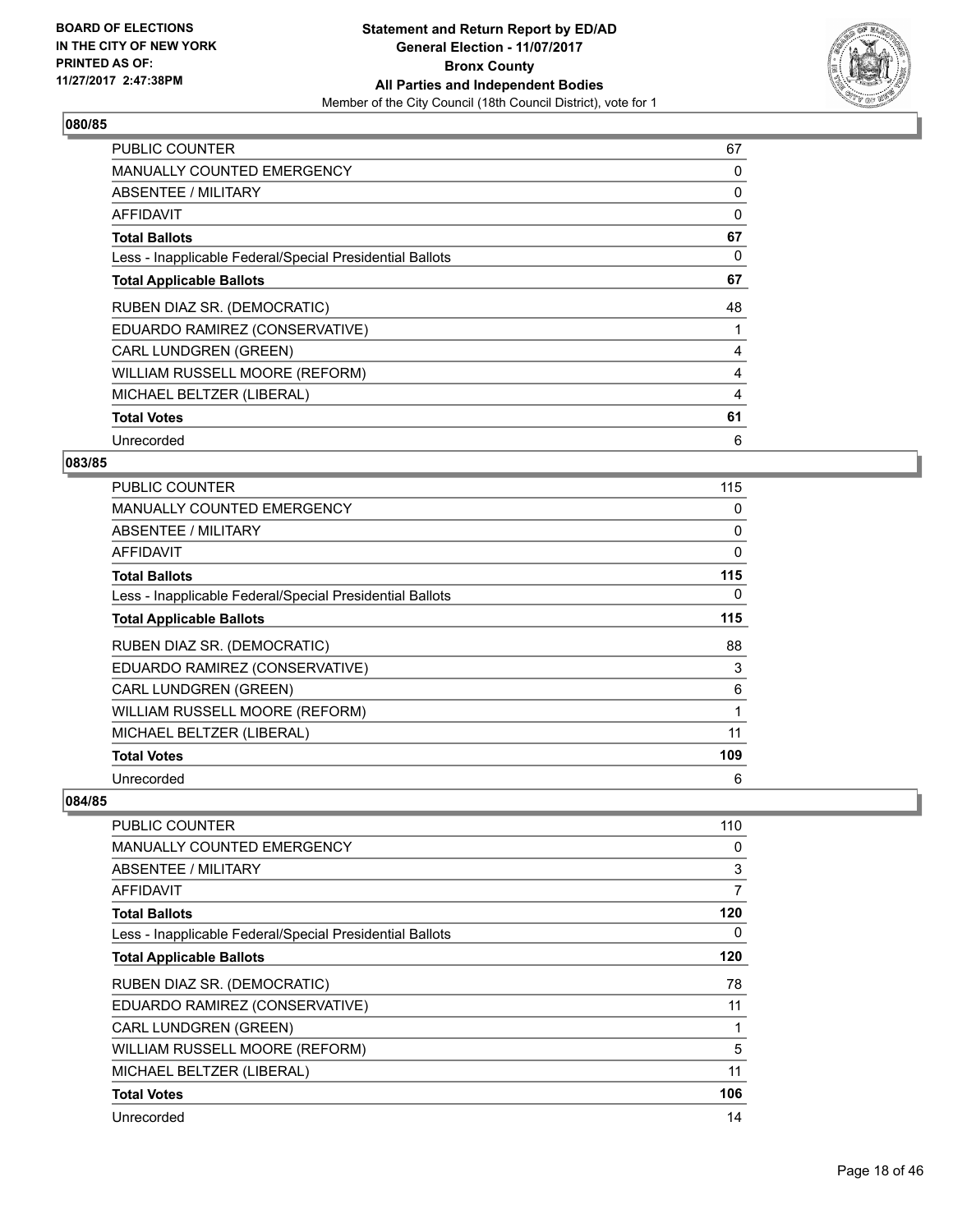

| <b>PUBLIC COUNTER</b>                                    | 122 |
|----------------------------------------------------------|-----|
| MANUALLY COUNTED EMERGENCY                               | 0   |
| ABSENTEE / MILITARY                                      |     |
| <b>AFFIDAVIT</b>                                         | 0   |
| <b>Total Ballots</b>                                     | 123 |
| Less - Inapplicable Federal/Special Presidential Ballots | 0   |
| <b>Total Applicable Ballots</b>                          | 123 |
| RUBEN DIAZ SR. (DEMOCRATIC)                              | 81  |
| EDUARDO RAMIREZ (CONSERVATIVE)                           | 4   |
| <b>CARL LUNDGREN (GREEN)</b>                             | 4   |
| WILLIAM RUSSELL MOORE (REFORM)                           | 3   |
| MICHAEL BELTZER (LIBERAL)                                | 20  |
| UNATTRIBUTABLE WRITE-IN (WRITE-IN)                       | 1   |
| <b>Total Votes</b>                                       | 113 |
| Unrecorded                                               | 10  |

# **023/87**

| <b>PUBLIC COUNTER</b>                                    | 94             |
|----------------------------------------------------------|----------------|
| <b>MANUALLY COUNTED EMERGENCY</b>                        | 0              |
| ABSENTEE / MILITARY                                      | 1              |
| AFFIDAVIT                                                | 0              |
| <b>Total Ballots</b>                                     | 95             |
| Less - Inapplicable Federal/Special Presidential Ballots | 0              |
| <b>Total Applicable Ballots</b>                          | 95             |
| RUBEN DIAZ SR. (DEMOCRATIC)                              | 72             |
| EDUARDO RAMIREZ (CONSERVATIVE)                           | 8              |
| <b>CARL LUNDGREN (GREEN)</b>                             | 3              |
| WILLIAM RUSSELL MOORE (REFORM)                           | $\overline{2}$ |
| MICHAEL BELTZER (LIBERAL)                                | 2              |
| <b>Total Votes</b>                                       | 87             |
| Unrecorded                                               | 8              |

| PUBLIC COUNTER                                           | 87           |
|----------------------------------------------------------|--------------|
| <b>MANUALLY COUNTED EMERGENCY</b>                        | 0            |
| ABSENTEE / MILITARY                                      | 1            |
| AFFIDAVIT                                                | 4            |
| <b>Total Ballots</b>                                     | 92           |
| Less - Inapplicable Federal/Special Presidential Ballots | 0            |
| <b>Total Applicable Ballots</b>                          | 92           |
| RUBEN DIAZ SR. (DEMOCRATIC)                              | 70           |
| EDUARDO RAMIREZ (CONSERVATIVE)                           | 4            |
| <b>CARL LUNDGREN (GREEN)</b>                             | 1            |
| WILLIAM RUSSELL MOORE (REFORM)                           | $\mathbf{0}$ |
| MICHAEL BELTZER (LIBERAL)                                | 5            |
| <b>Total Votes</b>                                       | 80           |
| Unrecorded                                               | 12           |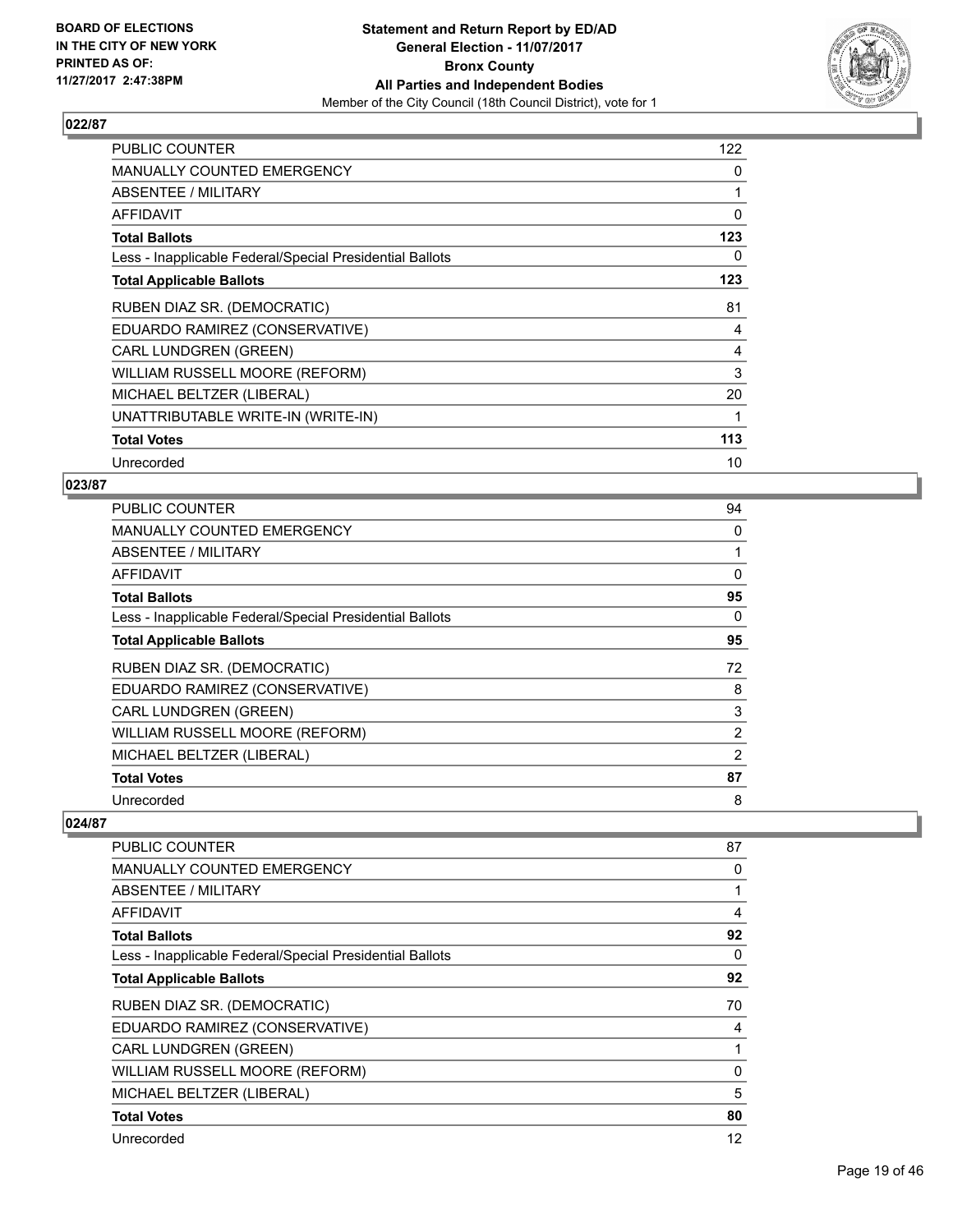

| <b>PUBLIC COUNTER</b>                                    | 59 |
|----------------------------------------------------------|----|
| <b>MANUALLY COUNTED EMERGENCY</b>                        | 0  |
| <b>ABSENTEE / MILITARY</b>                               | 4  |
| AFFIDAVIT                                                |    |
| <b>Total Ballots</b>                                     | 64 |
| Less - Inapplicable Federal/Special Presidential Ballots | 0  |
| <b>Total Applicable Ballots</b>                          | 64 |
| RUBEN DIAZ SR. (DEMOCRATIC)                              | 48 |
| EDUARDO RAMIREZ (CONSERVATIVE)                           | 2  |
| <b>CARL LUNDGREN (GREEN)</b>                             | 0  |
| WILLIAM RUSSELL MOORE (REFORM)                           | 6  |
| MICHAEL BELTZER (LIBERAL)                                | 4  |
| <b>Total Votes</b>                                       | 60 |
| Unrecorded                                               | 4  |

| <b>PUBLIC COUNTER</b>                                    | 169 |
|----------------------------------------------------------|-----|
| <b>MANUALLY COUNTED EMERGENCY</b>                        | 0   |
| ABSENTEE / MILITARY                                      | 5   |
| <b>AFFIDAVIT</b>                                         | 4   |
| <b>Total Ballots</b>                                     | 178 |
| Less - Inapplicable Federal/Special Presidential Ballots | 0   |
| <b>Total Applicable Ballots</b>                          | 178 |
| RUBEN DIAZ SR. (DEMOCRATIC)                              | 136 |
| EDUARDO RAMIREZ (CONSERVATIVE)                           | 6   |
| <b>CARL LUNDGREN (GREEN)</b>                             | 4   |
| WILLIAM RUSSELL MOORE (REFORM)                           | 10  |
| MICHAEL BELTZER (LIBERAL)                                | 7   |
| MICHAEL BLOOMBERG (WRITE-IN)                             | 1   |
| <b>Total Votes</b>                                       | 164 |
| Unrecorded                                               | 14  |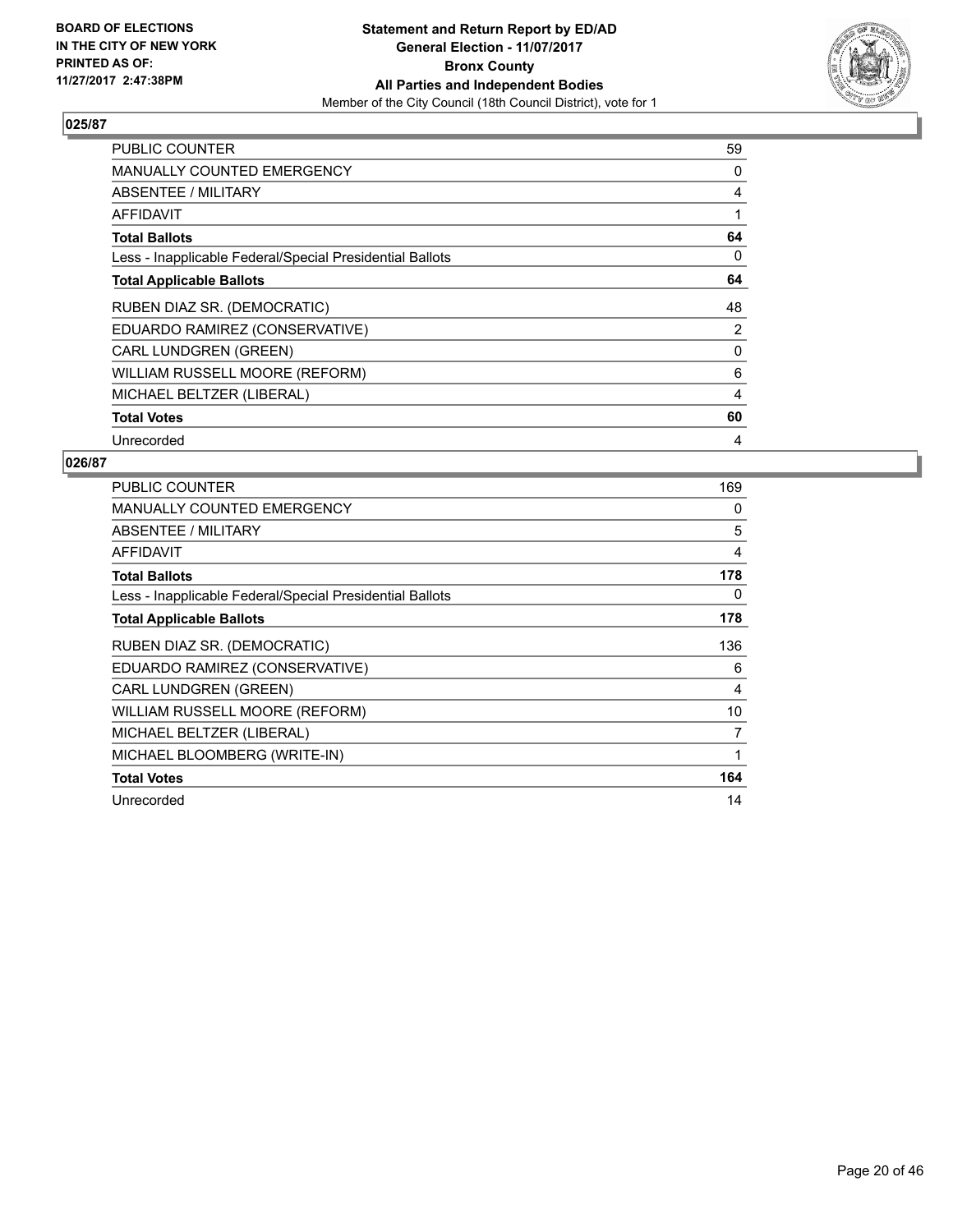

| <b>PUBLIC COUNTER</b>                                    | 102            |
|----------------------------------------------------------|----------------|
| MANUALLY COUNTED EMERGENCY                               | 0              |
| ABSENTEE / MILITARY                                      | 1              |
| <b>AFFIDAVIT</b>                                         | $\overline{2}$ |
| <b>Total Ballots</b>                                     | 105            |
| Less - Inapplicable Federal/Special Presidential Ballots | 0              |
| <b>Total Applicable Ballots</b>                          | 105            |
| RUBEN DIAZ SR. (DEMOCRATIC)                              | 78             |
| EDUARDO RAMIREZ (CONSERVATIVE)                           | 8              |
| CARL LUNDGREN (GREEN)                                    | 5              |
| WILLIAM RUSSELL MOORE (REFORM)                           | 1              |
| MICHAEL BELTZER (LIBERAL)                                | 7              |
| AMANDA FARIAS (WRITE-IN)                                 | 1              |
| UNATTRIBUTABLE WRITE-IN (WRITE-IN)                       | 2              |
| <b>Total Votes</b>                                       | 102            |
| Unrecorded                                               | 3              |

| <b>PUBLIC COUNTER</b>                                    | 185 |
|----------------------------------------------------------|-----|
| <b>MANUALLY COUNTED EMERGENCY</b>                        | 0   |
| ABSENTEE / MILITARY                                      | 6   |
| <b>AFFIDAVIT</b>                                         | 1   |
| <b>Total Ballots</b>                                     | 192 |
| Less - Inapplicable Federal/Special Presidential Ballots | 0   |
| <b>Total Applicable Ballots</b>                          | 192 |
| RUBEN DIAZ SR. (DEMOCRATIC)                              | 137 |
| EDUARDO RAMIREZ (CONSERVATIVE)                           | 11  |
| <b>CARL LUNDGREN (GREEN)</b>                             | 6   |
| WILLIAM RUSSELL MOORE (REFORM)                           | 4   |
| MICHAEL BELTZER (LIBERAL)                                | 22  |
| ROSE ORDONEZ-JENKINS (WRITE-IN)                          | 1   |
| <b>Total Votes</b>                                       | 181 |
| Unrecorded                                               | 11  |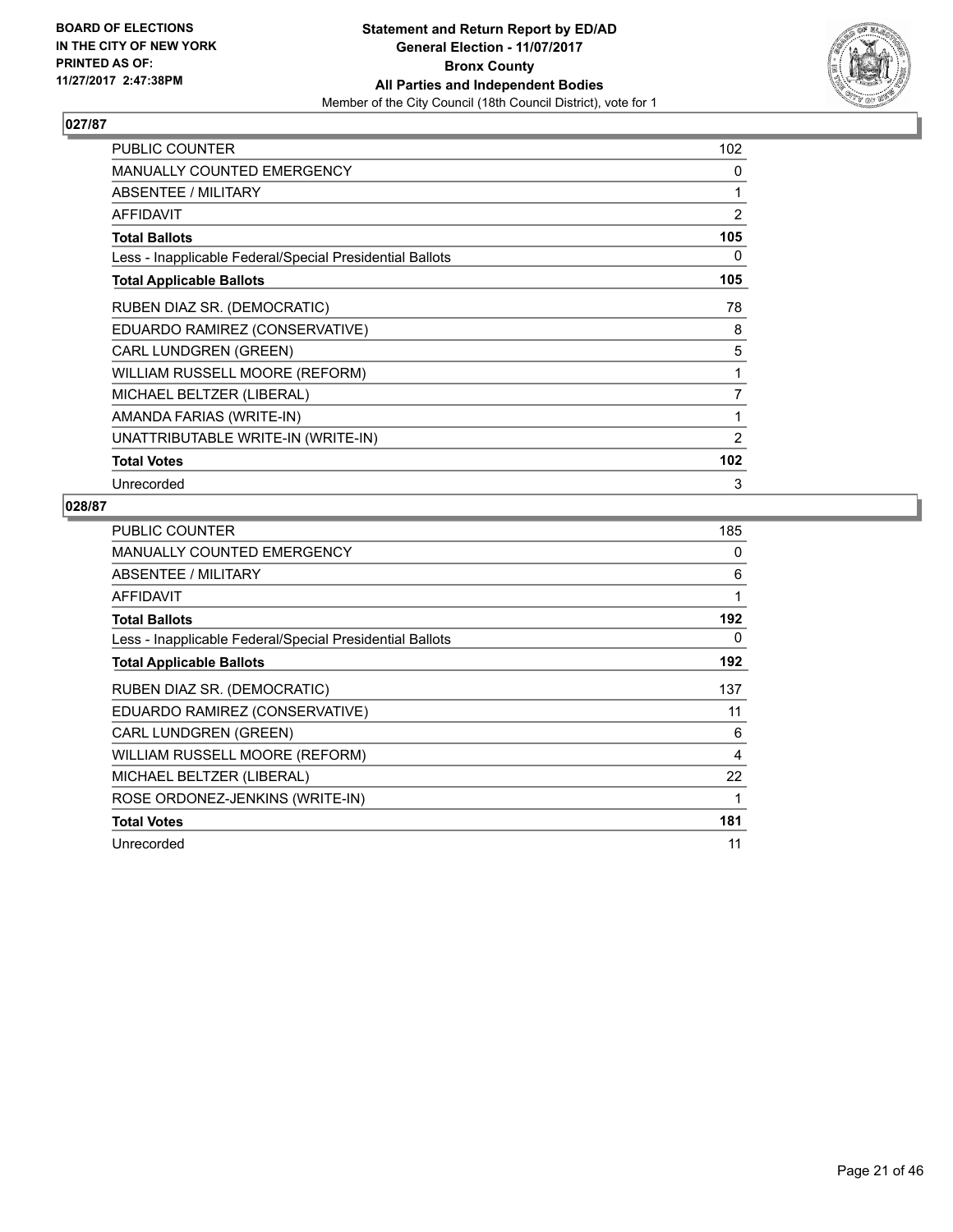

| <b>PUBLIC COUNTER</b>                                    | 135            |
|----------------------------------------------------------|----------------|
| <b>MANUALLY COUNTED EMERGENCY</b>                        | 0              |
| ABSENTEE / MILITARY                                      | 4              |
| <b>AFFIDAVIT</b>                                         | $\overline{2}$ |
| <b>Total Ballots</b>                                     | 141            |
| Less - Inapplicable Federal/Special Presidential Ballots | 0              |
| <b>Total Applicable Ballots</b>                          | 141            |
| RUBEN DIAZ SR. (DEMOCRATIC)                              | 104            |
| EDUARDO RAMIREZ (CONSERVATIVE)                           | 8              |
| <b>CARL LUNDGREN (GREEN)</b>                             | 6              |
| WILLIAM RUSSELL MOORE (REFORM)                           | 2              |
| MICHAEL BELTZER (LIBERAL)                                | 9              |
| UNATTRIBUTABLE WRITE-IN (WRITE-IN)                       | 1              |
| <b>Total Votes</b>                                       | 130            |
| Unrecorded                                               | 11             |

| <b>PUBLIC COUNTER</b>                                    | 55             |
|----------------------------------------------------------|----------------|
| <b>MANUALLY COUNTED EMERGENCY</b>                        | 0              |
| ABSENTEE / MILITARY                                      | 3              |
| <b>AFFIDAVIT</b>                                         | $\Omega$       |
| <b>Total Ballots</b>                                     | 58             |
| Less - Inapplicable Federal/Special Presidential Ballots | 0              |
| <b>Total Applicable Ballots</b>                          | 58             |
| RUBEN DIAZ SR. (DEMOCRATIC)                              | 49             |
| EDUARDO RAMIREZ (CONSERVATIVE)                           | $\overline{2}$ |
| <b>CARL LUNDGREN (GREEN)</b>                             | 0              |
| WILLIAM RUSSELL MOORE (REFORM)                           | 3              |
| MICHAEL BELTZER (LIBERAL)                                | 1              |
| SONIA CHAMBERS (WRITE-IN)                                | 1              |
| <b>Total Votes</b>                                       | 56             |
| Unrecorded                                               | $\overline{2}$ |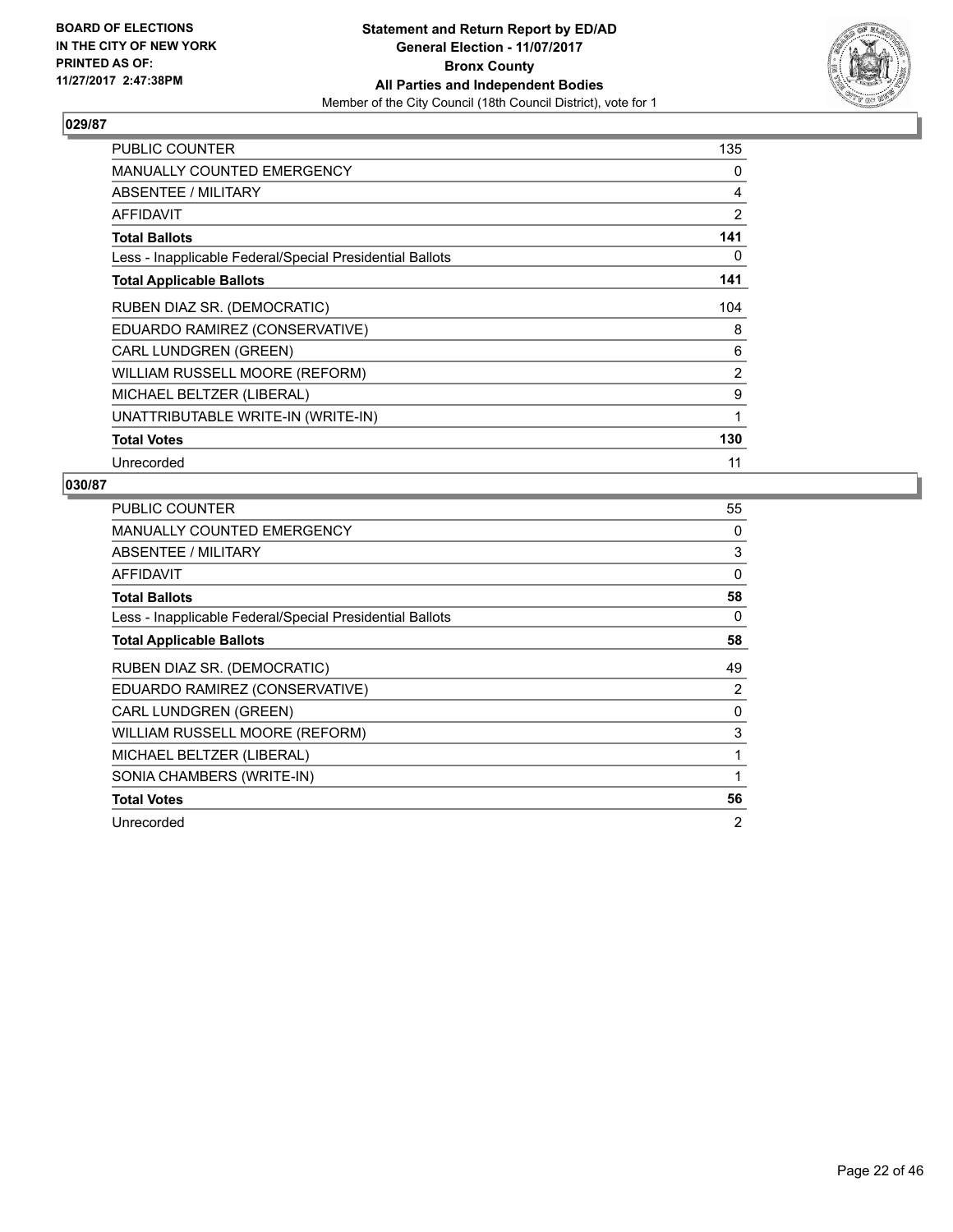

| <b>PUBLIC COUNTER</b>                                    | 101 |
|----------------------------------------------------------|-----|
| <b>MANUALLY COUNTED EMERGENCY</b>                        | 0   |
| <b>ABSENTEE / MILITARY</b>                               | 5   |
| <b>AFFIDAVIT</b>                                         | 3   |
| <b>Total Ballots</b>                                     | 109 |
| Less - Inapplicable Federal/Special Presidential Ballots | 0   |
| <b>Total Applicable Ballots</b>                          | 109 |
| RUBEN DIAZ SR. (DEMOCRATIC)                              | 91  |
| EDUARDO RAMIREZ (CONSERVATIVE)                           | 3   |
| CARL LUNDGREN (GREEN)                                    | 2   |
| WILLIAM RUSSELL MOORE (REFORM)                           | 3   |
| MICHAEL BELTZER (LIBERAL)                                | 2   |
| <b>Total Votes</b>                                       | 101 |
| Unrecorded                                               | 8   |

# **032/87**

| <b>PUBLIC COUNTER</b>                                    | 135            |
|----------------------------------------------------------|----------------|
| <b>MANUALLY COUNTED EMERGENCY</b>                        | 0              |
| ABSENTEE / MILITARY                                      |                |
| AFFIDAVIT                                                | 4              |
| <b>Total Ballots</b>                                     | 140            |
| Less - Inapplicable Federal/Special Presidential Ballots | 0              |
| <b>Total Applicable Ballots</b>                          | 140            |
| RUBEN DIAZ SR. (DEMOCRATIC)                              | 120            |
| EDUARDO RAMIREZ (CONSERVATIVE)                           | 2              |
| <b>CARL LUNDGREN (GREEN)</b>                             | 5              |
| WILLIAM RUSSELL MOORE (REFORM)                           | $\overline{2}$ |
| MICHAEL BELTZER (LIBERAL)                                | 3              |
| <b>Total Votes</b>                                       | 132            |
| Unrecorded                                               | 8              |

| <b>PUBLIC COUNTER</b>                                    | 133 |
|----------------------------------------------------------|-----|
| <b>MANUALLY COUNTED EMERGENCY</b>                        | 0   |
| <b>ABSENTEE / MILITARY</b>                               | 4   |
| <b>AFFIDAVIT</b>                                         |     |
| <b>Total Ballots</b>                                     | 138 |
| Less - Inapplicable Federal/Special Presidential Ballots | 0   |
| <b>Total Applicable Ballots</b>                          | 138 |
| RUBEN DIAZ SR. (DEMOCRATIC)                              | 112 |
| EDUARDO RAMIREZ (CONSERVATIVE)                           | 7   |
| <b>CARL LUNDGREN (GREEN)</b>                             | 2   |
| WILLIAM RUSSELL MOORE (REFORM)                           | 0   |
| MICHAEL BELTZER (LIBERAL)                                | 6   |
| <b>Total Votes</b>                                       | 127 |
| Unrecorded                                               | 11  |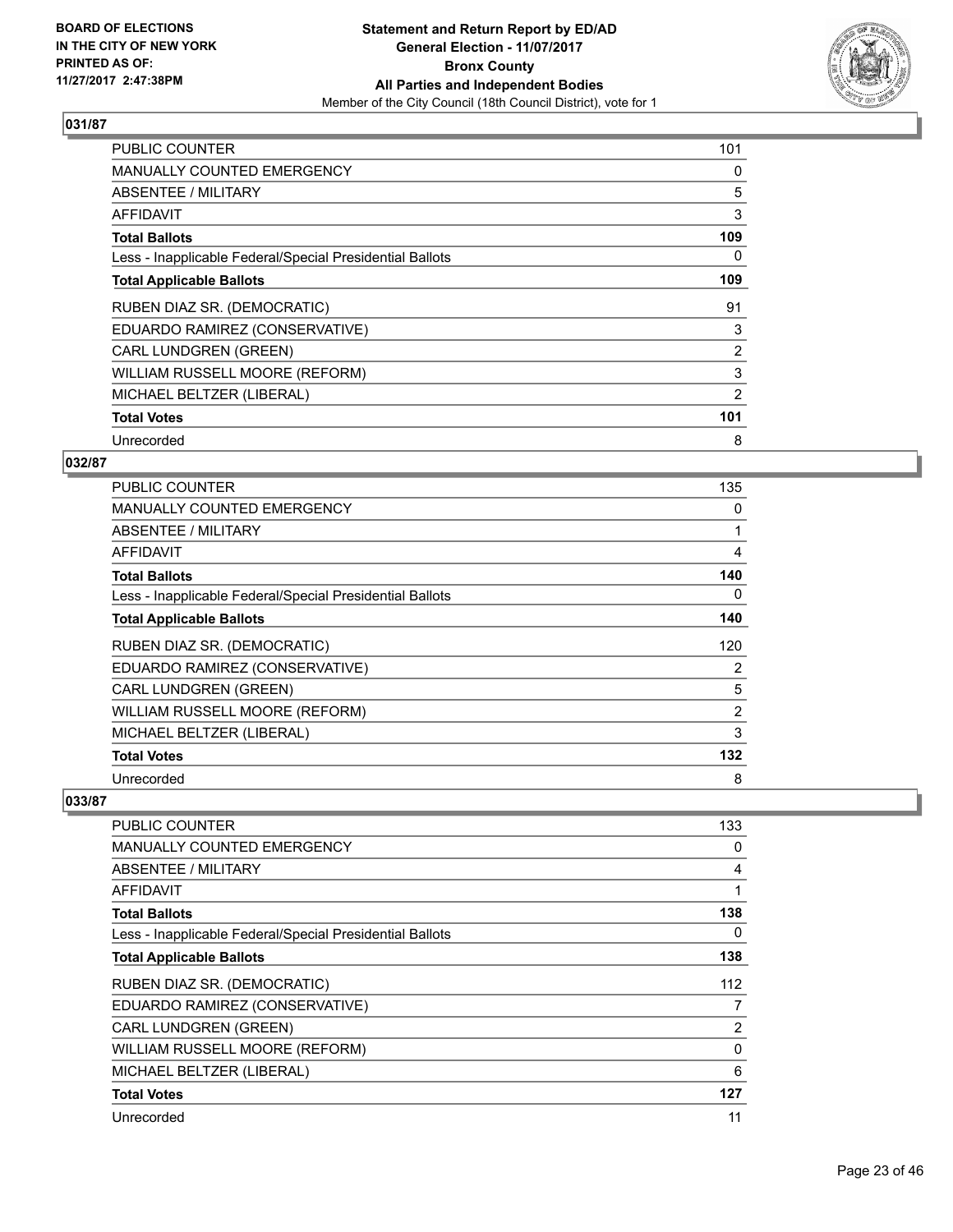

| <b>PUBLIC COUNTER</b>                                    | 158            |
|----------------------------------------------------------|----------------|
| <b>MANUALLY COUNTED EMERGENCY</b>                        | 0              |
| ABSENTEE / MILITARY                                      | 2              |
| AFFIDAVIT                                                | 0              |
| <b>Total Ballots</b>                                     | 160            |
| Less - Inapplicable Federal/Special Presidential Ballots | 0              |
| <b>Total Applicable Ballots</b>                          | 160            |
| RUBEN DIAZ SR. (DEMOCRATIC)                              | 131            |
| EDUARDO RAMIREZ (CONSERVATIVE)                           | 9              |
| CARL LUNDGREN (GREEN)                                    | 4              |
| WILLIAM RUSSELL MOORE (REFORM)                           | $\Omega$       |
| MICHAEL BELTZER (LIBERAL)                                | $\overline{2}$ |
| ELVIN GARCIA (WRITE-IN)                                  | 1              |
| <b>Total Votes</b>                                       | 147            |
| Unrecorded                                               | 13             |

#### **035/87**

| <b>PUBLIC COUNTER</b>                                    | 147 |
|----------------------------------------------------------|-----|
| MANUALLY COUNTED EMERGENCY                               | 0   |
| ABSENTEE / MILITARY                                      | 2   |
| AFFIDAVIT                                                | 3   |
| <b>Total Ballots</b>                                     | 152 |
| Less - Inapplicable Federal/Special Presidential Ballots | 0   |
| <b>Total Applicable Ballots</b>                          | 152 |
| RUBEN DIAZ SR. (DEMOCRATIC)                              | 115 |
| EDUARDO RAMIREZ (CONSERVATIVE)                           | 14  |
| <b>CARL LUNDGREN (GREEN)</b>                             | 4   |
| WILLIAM RUSSELL MOORE (REFORM)                           | 5   |
| MICHAEL BELTZER (LIBERAL)                                | 1   |
| <b>Total Votes</b>                                       | 139 |
| Unrecorded                                               | 13  |

| <b>PUBLIC COUNTER</b>                                    | 126            |
|----------------------------------------------------------|----------------|
| <b>MANUALLY COUNTED EMERGENCY</b>                        | 0              |
| ABSENTEE / MILITARY                                      | $\overline{2}$ |
| AFFIDAVIT                                                | 1              |
| <b>Total Ballots</b>                                     | 129            |
| Less - Inapplicable Federal/Special Presidential Ballots | 0              |
| <b>Total Applicable Ballots</b>                          | 129            |
| RUBEN DIAZ SR. (DEMOCRATIC)                              | 104            |
| EDUARDO RAMIREZ (CONSERVATIVE)                           | 7              |
| <b>CARL LUNDGREN (GREEN)</b>                             | 0              |
| WILLIAM RUSSELL MOORE (REFORM)                           | 5              |
| MICHAEL BELTZER (LIBERAL)                                | 3              |
| <b>Total Votes</b>                                       | 119            |
| Unrecorded                                               | 10             |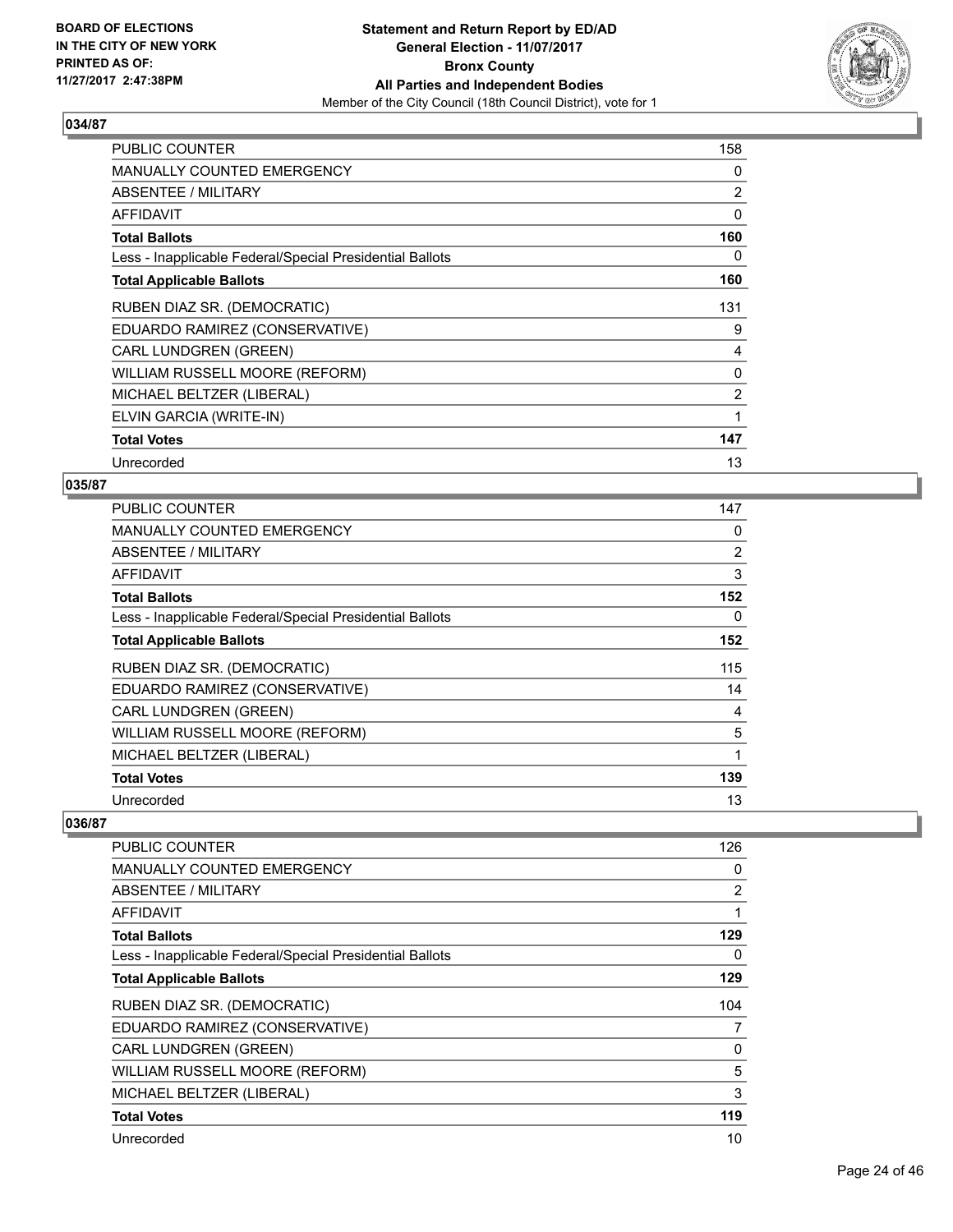

| PUBLIC COUNTER                                           | 180 |
|----------------------------------------------------------|-----|
| MANUALLY COUNTED EMERGENCY                               | 0   |
| ABSENTEE / MILITARY                                      | 7   |
| <b>AFFIDAVIT</b>                                         |     |
| <b>Total Ballots</b>                                     | 188 |
| Less - Inapplicable Federal/Special Presidential Ballots | 0   |
| <b>Total Applicable Ballots</b>                          | 188 |
| RUBEN DIAZ SR. (DEMOCRATIC)                              | 156 |
| EDUARDO RAMIREZ (CONSERVATIVE)                           | 11  |
| <b>CARL LUNDGREN (GREEN)</b>                             | 1   |
| WILLIAM RUSSELL MOORE (REFORM)                           | 4   |
| MICHAEL BELTZER (LIBERAL)                                | 3   |
| AMANDA FARIAS (WRITE-IN)                                 | 3   |
| ELVIN GARCIA (WRITE-IN)                                  |     |
| <b>Total Votes</b>                                       | 179 |
| Unrecorded                                               | 9   |

| <b>PUBLIC COUNTER</b>                                    | 96             |
|----------------------------------------------------------|----------------|
| <b>MANUALLY COUNTED EMERGENCY</b>                        | 0              |
| ABSENTEE / MILITARY                                      | 0              |
| <b>AFFIDAVIT</b>                                         | 2              |
| <b>Total Ballots</b>                                     | 98             |
| Less - Inapplicable Federal/Special Presidential Ballots | 0              |
| <b>Total Applicable Ballots</b>                          | 98             |
| RUBEN DIAZ SR. (DEMOCRATIC)                              | 67             |
| EDUARDO RAMIREZ (CONSERVATIVE)                           | 8              |
| <b>CARL LUNDGREN (GREEN)</b>                             | $\overline{2}$ |
| WILLIAM RUSSELL MOORE (REFORM)                           | 0              |
| MICHAEL BELTZER (LIBERAL)                                | 9              |
| ELVIN GARCIA (WRITE-IN)                                  | 1              |
| <b>Total Votes</b>                                       | 87             |
| Unrecorded                                               | 11             |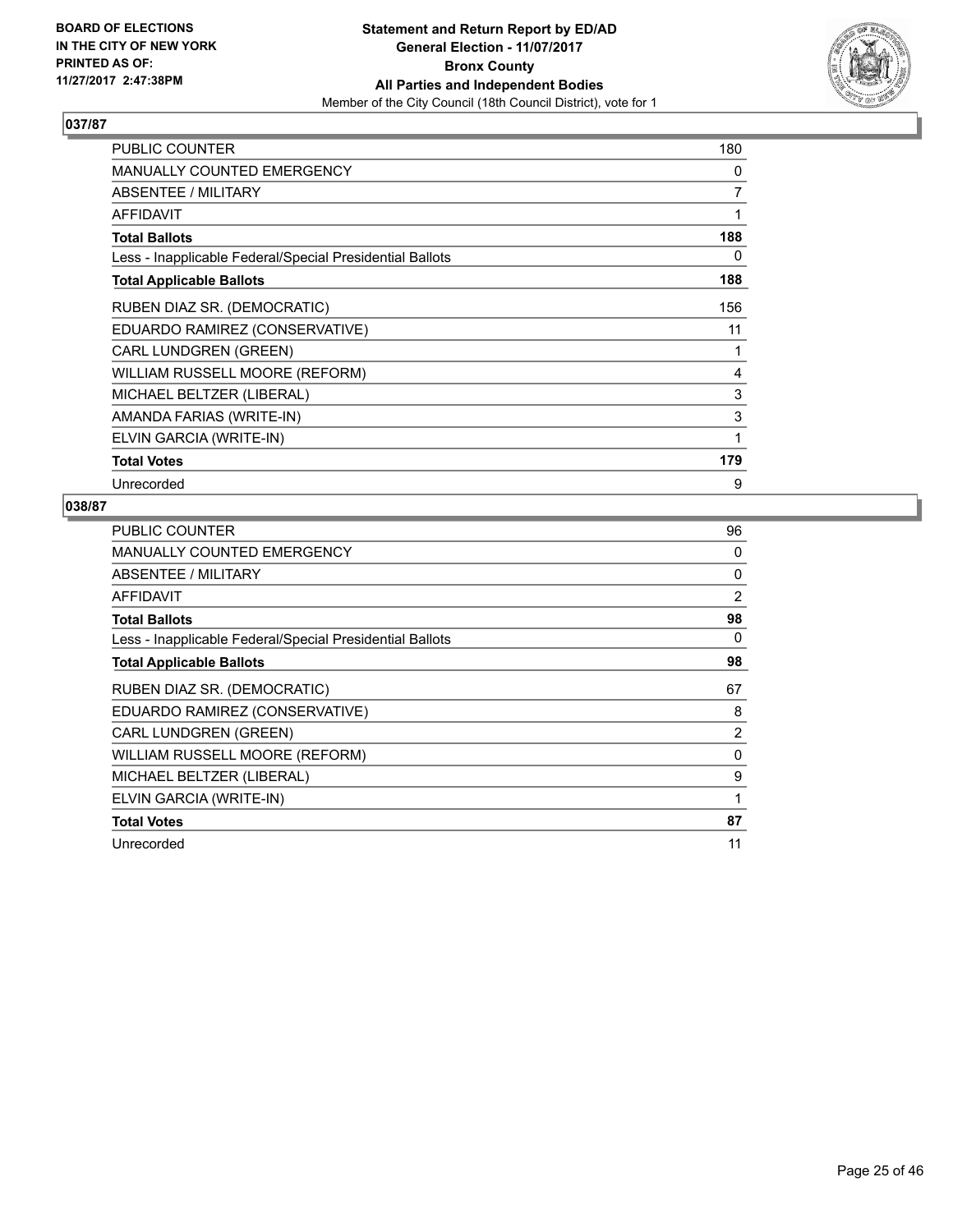

| <b>PUBLIC COUNTER</b>                                    | 196            |
|----------------------------------------------------------|----------------|
| <b>MANUALLY COUNTED EMERGENCY</b>                        | 0              |
| ABSENTEE / MILITARY                                      | 4              |
| AFFIDAVIT                                                | 1              |
| <b>Total Ballots</b>                                     | 201            |
| Less - Inapplicable Federal/Special Presidential Ballots | 0              |
| <b>Total Applicable Ballots</b>                          | 201            |
| RUBEN DIAZ SR. (DEMOCRATIC)                              | 160            |
| EDUARDO RAMIREZ (CONSERVATIVE)                           | 11             |
| CARL LUNDGREN (GREEN)                                    | 4              |
| WILLIAM RUSSELL MOORE (REFORM)                           | $\overline{2}$ |
| MICHAEL BELTZER (LIBERAL)                                | 6              |
| <b>NURUL SADAT (WRITE-IN)</b>                            | 1              |
| <b>Total Votes</b>                                       | 184            |
| Unrecorded                                               | 17             |

#### **040/87**

| <b>PUBLIC COUNTER</b>                                    | 221               |
|----------------------------------------------------------|-------------------|
| MANUALLY COUNTED EMERGENCY                               | 0                 |
| ABSENTEE / MILITARY                                      | 5                 |
| AFFIDAVIT                                                | 2                 |
| <b>Total Ballots</b>                                     | 228               |
| Less - Inapplicable Federal/Special Presidential Ballots | 0                 |
| <b>Total Applicable Ballots</b>                          | 228               |
| RUBEN DIAZ SR. (DEMOCRATIC)                              | 167               |
| EDUARDO RAMIREZ (CONSERVATIVE)                           | $12 \overline{ }$ |
| <b>CARL LUNDGREN (GREEN)</b>                             | 5                 |
| WILLIAM RUSSELL MOORE (REFORM)                           | 13                |
| MICHAEL BELTZER (LIBERAL)                                | 13                |
| <b>Total Votes</b>                                       | 210               |
| Unrecorded                                               | 18                |

| PUBLIC COUNTER                                           | 141 |
|----------------------------------------------------------|-----|
| <b>MANUALLY COUNTED EMERGENCY</b>                        | 0   |
| ABSENTEE / MILITARY                                      | 3   |
| AFFIDAVIT                                                | 1   |
| <b>Total Ballots</b>                                     | 145 |
| Less - Inapplicable Federal/Special Presidential Ballots | 0   |
| <b>Total Applicable Ballots</b>                          | 145 |
| RUBEN DIAZ SR. (DEMOCRATIC)                              | 117 |
| EDUARDO RAMIREZ (CONSERVATIVE)                           | 10  |
| <b>CARL LUNDGREN (GREEN)</b>                             | 5   |
| WILLIAM RUSSELL MOORE (REFORM)                           | 3   |
| MICHAEL BELTZER (LIBERAL)                                | 3   |
| <b>Total Votes</b>                                       | 138 |
| Unrecorded                                               | 7   |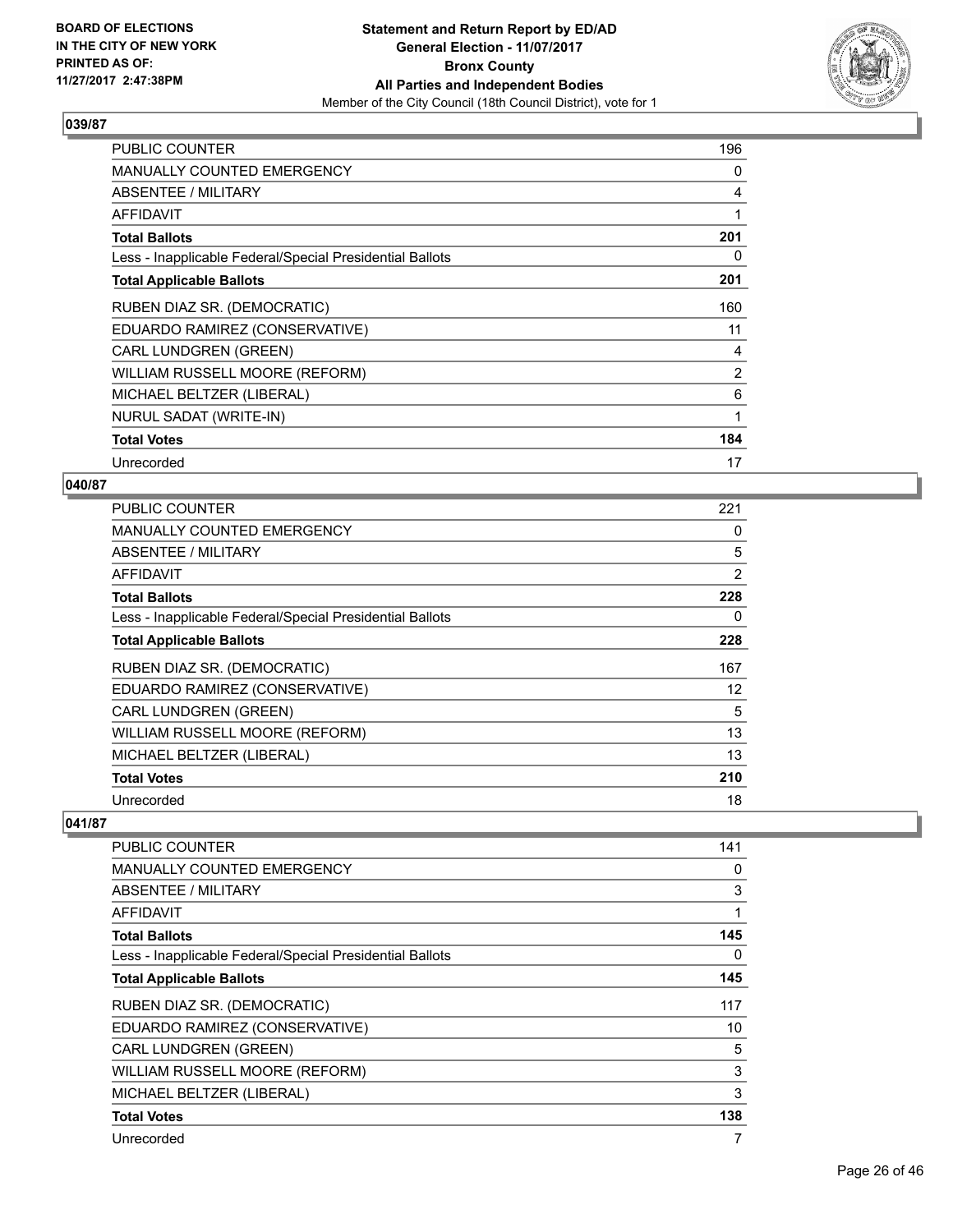

| <b>PUBLIC COUNTER</b>                                    | 198 |
|----------------------------------------------------------|-----|
| <b>MANUALLY COUNTED EMERGENCY</b>                        | 0   |
| ABSENTEE / MILITARY                                      | 4   |
| <b>AFFIDAVIT</b>                                         | 2   |
| <b>Total Ballots</b>                                     | 204 |
| Less - Inapplicable Federal/Special Presidential Ballots | 0   |
| <b>Total Applicable Ballots</b>                          | 204 |
| RUBEN DIAZ SR. (DEMOCRATIC)                              | 138 |
| EDUARDO RAMIREZ (CONSERVATIVE)                           | 4   |
| <b>CARL LUNDGREN (GREEN)</b>                             | 3   |
| WILLIAM RUSSELL MOORE (REFORM)                           | 16  |
| MICHAEL BELTZER (LIBERAL)                                | 31  |
| UNATTRIBUTABLE WRITE-IN (WRITE-IN)                       | 1   |
| <b>Total Votes</b>                                       | 193 |
| Unrecorded                                               | 11  |

#### **046/87**

| PUBLIC COUNTER                                           | 141            |
|----------------------------------------------------------|----------------|
| <b>MANUALLY COUNTED EMERGENCY</b>                        | 0              |
| ABSENTEE / MILITARY                                      | 5              |
| <b>AFFIDAVIT</b>                                         | 1              |
| <b>Total Ballots</b>                                     | 147            |
| Less - Inapplicable Federal/Special Presidential Ballots | 0              |
| <b>Total Applicable Ballots</b>                          | 147            |
| RUBEN DIAZ SR. (DEMOCRATIC)                              | 108            |
| EDUARDO RAMIREZ (CONSERVATIVE)                           | 13             |
| <b>CARL LUNDGREN (GREEN)</b>                             | 1              |
| WILLIAM RUSSELL MOORE (REFORM)                           | $\overline{2}$ |
| MICHAEL BELTZER (LIBERAL)                                | 3              |
| <b>Total Votes</b>                                       | 127            |
| Unrecorded                                               | 20             |

| PUBLIC COUNTER                                           | 234 |
|----------------------------------------------------------|-----|
| <b>MANUALLY COUNTED EMERGENCY</b>                        | 0   |
| ABSENTEE / MILITARY                                      | 9   |
| AFFIDAVIT                                                | 5   |
| <b>Total Ballots</b>                                     | 248 |
| Less - Inapplicable Federal/Special Presidential Ballots | 0   |
| <b>Total Applicable Ballots</b>                          | 248 |
| RUBEN DIAZ SR. (DEMOCRATIC)                              | 177 |
| EDUARDO RAMIREZ (CONSERVATIVE)                           | 7   |
| <b>CARL LUNDGREN (GREEN)</b>                             | 9   |
| WILLIAM RUSSELL MOORE (REFORM)                           | 14  |
| MICHAEL BELTZER (LIBERAL)                                | 21  |
| <b>Total Votes</b>                                       | 228 |
| Unrecorded                                               | 20  |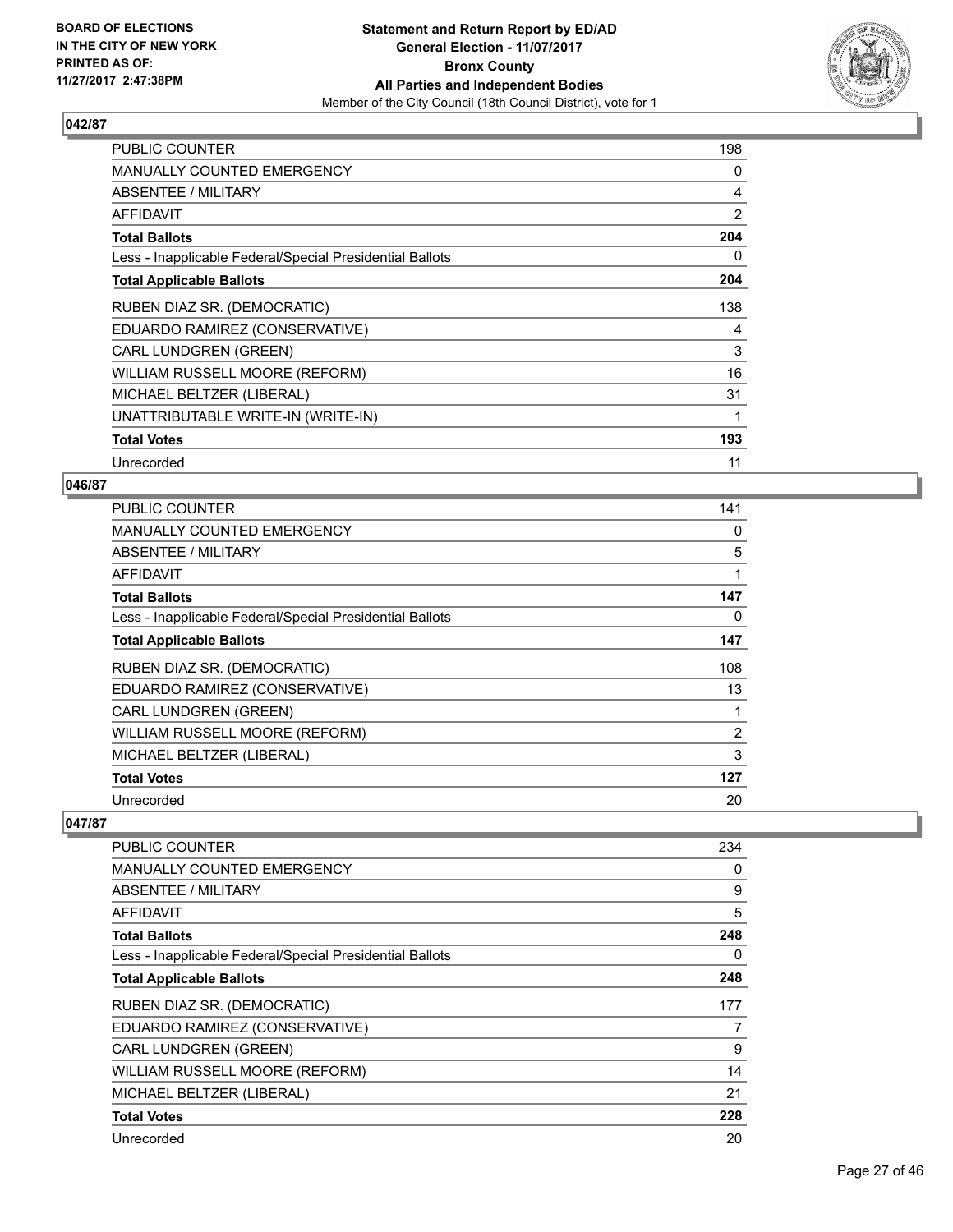

| <b>PUBLIC COUNTER</b>                                    | 262 |
|----------------------------------------------------------|-----|
| <b>MANUALLY COUNTED EMERGENCY</b>                        | 0   |
| ABSENTEE / MILITARY                                      | 3   |
| <b>AFFIDAVIT</b>                                         | 2   |
| <b>Total Ballots</b>                                     | 267 |
| Less - Inapplicable Federal/Special Presidential Ballots | 0   |
| <b>Total Applicable Ballots</b>                          | 267 |
| RUBEN DIAZ SR. (DEMOCRATIC)                              | 211 |
| EDUARDO RAMIREZ (CONSERVATIVE)                           | 3   |
| <b>CARL LUNDGREN (GREEN)</b>                             | 5   |
| WILLIAM RUSSELL MOORE (REFORM)                           | 10  |
| MICHAEL BELTZER (LIBERAL)                                | 18  |
| PAULINE FIGUEROA (WRITE-IN)                              | 1   |
| <b>Total Votes</b>                                       | 248 |
| Unrecorded                                               | 19  |

| <b>PUBLIC COUNTER</b>                                    | 218 |
|----------------------------------------------------------|-----|
| <b>MANUALLY COUNTED EMERGENCY</b>                        | 0   |
| ABSENTEE / MILITARY                                      | 6   |
| AFFIDAVIT                                                | 6   |
| <b>Total Ballots</b>                                     | 230 |
| Less - Inapplicable Federal/Special Presidential Ballots | 0   |
| <b>Total Applicable Ballots</b>                          | 230 |
| RUBEN DIAZ SR. (DEMOCRATIC)                              | 153 |
| EDUARDO RAMIREZ (CONSERVATIVE)                           | 7   |
| <b>CARL LUNDGREN (GREEN)</b>                             | 11  |
| WILLIAM RUSSELL MOORE (REFORM)                           | 16  |
| MICHAEL BELTZER (LIBERAL)                                | 19  |
| ILDEFONSO COLON (WRITE-IN)                               | 1   |
| LARONE SUMPTNER (WRITE-IN)                               | 1   |
| <b>Total Votes</b>                                       | 208 |
| Unrecorded                                               | 22  |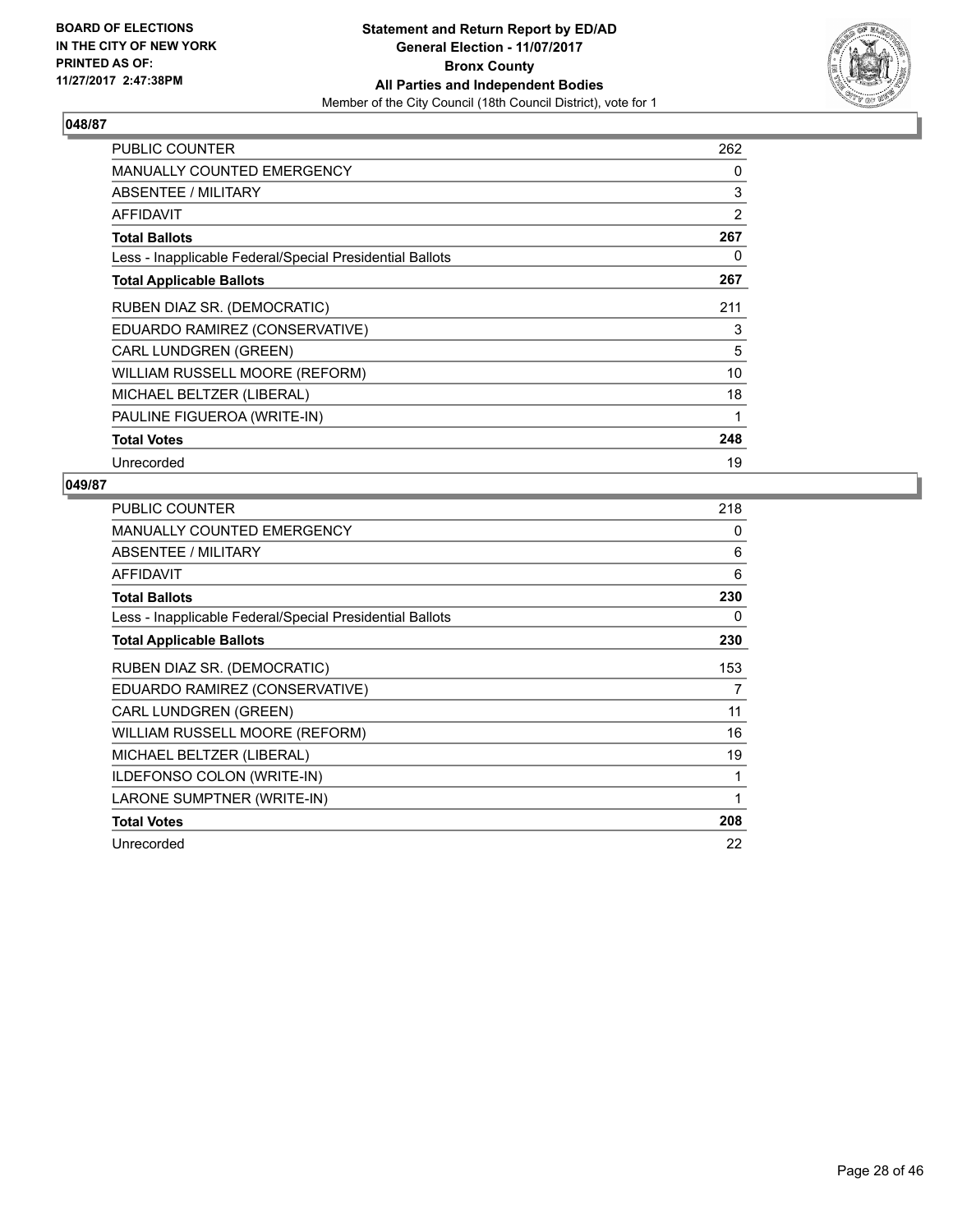

| <b>PUBLIC COUNTER</b>                                    | 235 |
|----------------------------------------------------------|-----|
| <b>MANUALLY COUNTED EMERGENCY</b>                        | 0   |
| <b>ABSENTEE / MILITARY</b>                               | 2   |
| AFFIDAVIT                                                | 3   |
| <b>Total Ballots</b>                                     | 240 |
| Less - Inapplicable Federal/Special Presidential Ballots | 0   |
| <b>Total Applicable Ballots</b>                          | 240 |
| RUBEN DIAZ SR. (DEMOCRATIC)                              | 156 |
| EDUARDO RAMIREZ (CONSERVATIVE)                           | 9   |
| CARL LUNDGREN (GREEN)                                    | 7   |
| WILLIAM RUSSELL MOORE (REFORM)                           | 21  |
| MICHAEL BELTZER (LIBERAL)                                | 24  |
| <b>Total Votes</b>                                       | 217 |
| Unrecorded                                               | 23  |

# **051/87**

| <b>PUBLIC COUNTER</b>                                    | 161 |
|----------------------------------------------------------|-----|
| <b>MANUALLY COUNTED EMERGENCY</b>                        | 0   |
| ABSENTEE / MILITARY                                      | 5   |
| AFFIDAVIT                                                | 1   |
| <b>Total Ballots</b>                                     | 167 |
| Less - Inapplicable Federal/Special Presidential Ballots | 0   |
| <b>Total Applicable Ballots</b>                          | 167 |
| RUBEN DIAZ SR. (DEMOCRATIC)                              | 114 |
| EDUARDO RAMIREZ (CONSERVATIVE)                           | 6   |
| <b>CARL LUNDGREN (GREEN)</b>                             | 8   |
| WILLIAM RUSSELL MOORE (REFORM)                           | 15  |
| MICHAEL BELTZER (LIBERAL)                                | 11  |
| <b>Total Votes</b>                                       | 154 |
| Unrecorded                                               | 13  |

| <b>PUBLIC COUNTER</b>                                    | 208 |
|----------------------------------------------------------|-----|
| <b>MANUALLY COUNTED EMERGENCY</b>                        | 0   |
| <b>ABSENTEE / MILITARY</b>                               | 12  |
| <b>AFFIDAVIT</b>                                         |     |
| <b>Total Ballots</b>                                     | 221 |
| Less - Inapplicable Federal/Special Presidential Ballots | 0   |
| <b>Total Applicable Ballots</b>                          | 221 |
| RUBEN DIAZ SR. (DEMOCRATIC)                              | 165 |
| EDUARDO RAMIREZ (CONSERVATIVE)                           | 8   |
| <b>CARL LUNDGREN (GREEN)</b>                             | 7   |
| WILLIAM RUSSELL MOORE (REFORM)                           | 10  |
| MICHAEL BELTZER (LIBERAL)                                | 16  |
| <b>Total Votes</b>                                       | 206 |
| Unrecorded                                               | 15  |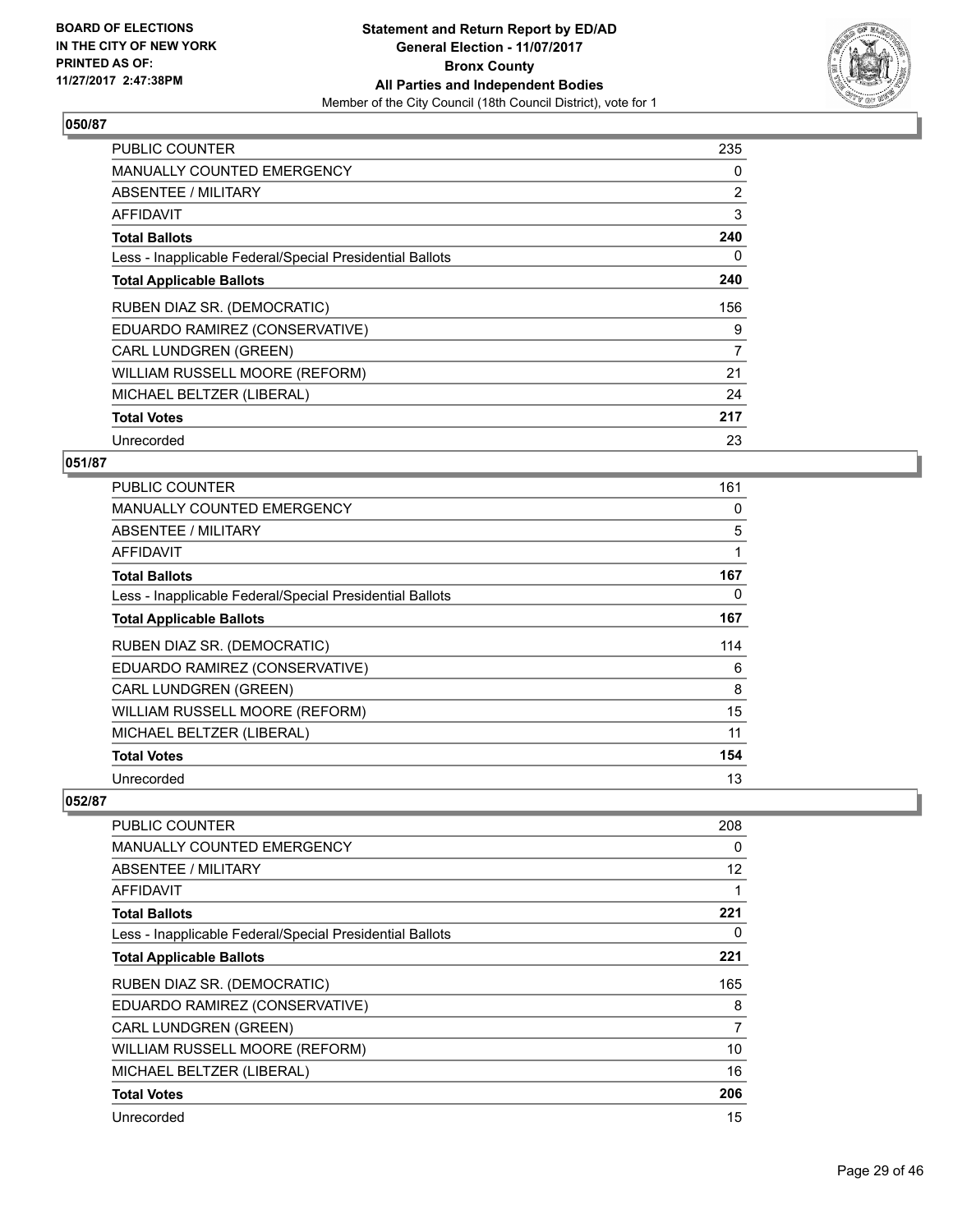

| <b>PUBLIC COUNTER</b>                                    | 206 |
|----------------------------------------------------------|-----|
| <b>MANUALLY COUNTED EMERGENCY</b>                        | 0   |
| <b>ABSENTEE / MILITARY</b>                               | 5   |
| <b>AFFIDAVIT</b>                                         | 4   |
| <b>Total Ballots</b>                                     | 215 |
| Less - Inapplicable Federal/Special Presidential Ballots | 0   |
| <b>Total Applicable Ballots</b>                          | 215 |
|                                                          |     |
| RUBEN DIAZ SR. (DEMOCRATIC)                              | 139 |
| EDUARDO RAMIREZ (CONSERVATIVE)                           | 11  |
| CARL LUNDGREN (GREEN)                                    | 4   |
| WILLIAM RUSSELL MOORE (REFORM)                           | 17  |
| MICHAEL BELTZER (LIBERAL)                                | 24  |
| <b>Total Votes</b>                                       | 195 |

# **054/87**

| <b>PUBLIC COUNTER</b>                                    | 212            |
|----------------------------------------------------------|----------------|
| <b>MANUALLY COUNTED EMERGENCY</b>                        | 0              |
| <b>ABSENTEE / MILITARY</b>                               | 4              |
| AFFIDAVIT                                                | $\overline{2}$ |
| <b>Total Ballots</b>                                     | 218            |
| Less - Inapplicable Federal/Special Presidential Ballots | 0              |
| <b>Total Applicable Ballots</b>                          | 218            |
| RUBEN DIAZ SR. (DEMOCRATIC)                              | 141            |
| EDUARDO RAMIREZ (CONSERVATIVE)                           | 15             |
| CARL LUNDGREN (GREEN)                                    | 9              |
| WILLIAM RUSSELL MOORE (REFORM)                           | 20             |
| MICHAEL BELTZER (LIBERAL)                                | 19             |
| <b>Total Votes</b>                                       | 204            |
| Unrecorded                                               | 14             |

| PUBLIC COUNTER                                           | 206            |
|----------------------------------------------------------|----------------|
| <b>MANUALLY COUNTED EMERGENCY</b>                        | 0              |
| <b>ABSENTEE / MILITARY</b>                               | 6              |
| <b>AFFIDAVIT</b>                                         | $\overline{2}$ |
| <b>Total Ballots</b>                                     | 214            |
| Less - Inapplicable Federal/Special Presidential Ballots | 0              |
| <b>Total Applicable Ballots</b>                          | 214            |
| RUBEN DIAZ SR. (DEMOCRATIC)                              | 149            |
| EDUARDO RAMIREZ (CONSERVATIVE)                           | 12             |
| <b>CARL LUNDGREN (GREEN)</b>                             | 9              |
| WILLIAM RUSSELL MOORE (REFORM)                           | 11             |
| MICHAEL BELTZER (LIBERAL)                                | 18             |
| UNATTRIBUTABLE WRITE-IN (WRITE-IN)                       | 1              |
| <b>Total Votes</b>                                       | 200            |
| Unrecorded                                               | 14             |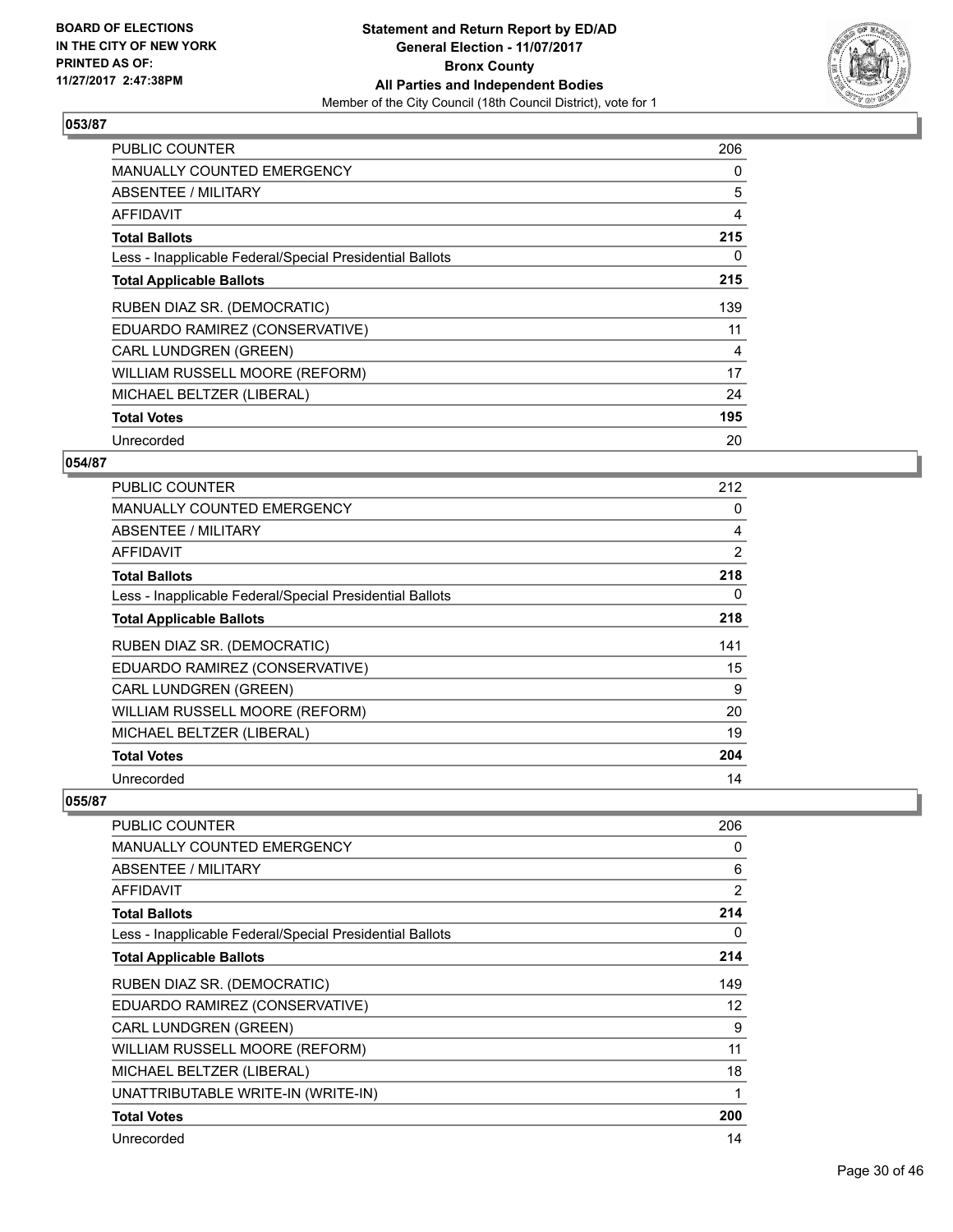

| <b>PUBLIC COUNTER</b>                                    | 250            |
|----------------------------------------------------------|----------------|
| <b>MANUALLY COUNTED EMERGENCY</b>                        | 0              |
| <b>ABSENTEE / MILITARY</b>                               | $\overline{7}$ |
| AFFIDAVIT                                                | 4              |
| <b>Total Ballots</b>                                     | 261            |
| Less - Inapplicable Federal/Special Presidential Ballots | 0              |
| <b>Total Applicable Ballots</b>                          | 261            |
| RUBEN DIAZ SR. (DEMOCRATIC)                              | 158            |
| EDUARDO RAMIREZ (CONSERVATIVE)                           | 17             |
| <b>CARL LUNDGREN (GREEN)</b>                             | 9              |
| WILLIAM RUSSELL MOORE (REFORM)                           | 16             |
| MICHAEL BELTZER (LIBERAL)                                | 46             |
| <b>Total Votes</b>                                       | 246            |
| Unrecorded                                               | 15             |

# **057/87**

| PUBLIC COUNTER                                           | 275 |
|----------------------------------------------------------|-----|
| <b>MANUALLY COUNTED EMERGENCY</b>                        | 0   |
| ABSENTEE / MILITARY                                      | 4   |
| AFFIDAVIT                                                | 7   |
| <b>Total Ballots</b>                                     | 286 |
| Less - Inapplicable Federal/Special Presidential Ballots | 0   |
| <b>Total Applicable Ballots</b>                          | 286 |
| RUBEN DIAZ SR. (DEMOCRATIC)                              | 189 |
| EDUARDO RAMIREZ (CONSERVATIVE)                           | 13  |
| CARL LUNDGREN (GREEN)                                    | 9   |
| WILLIAM RUSSELL MOORE (REFORM)                           | 10  |
| MICHAEL BELTZER (LIBERAL)                                | 39  |
| <b>Total Votes</b>                                       | 260 |
| Unrecorded                                               | 26  |

| PUBLIC COUNTER                                           | 167 |
|----------------------------------------------------------|-----|
| <b>MANUALLY COUNTED EMERGENCY</b>                        | 0   |
| <b>ABSENTEE / MILITARY</b>                               | 8   |
| AFFIDAVIT                                                | 3   |
| <b>Total Ballots</b>                                     | 178 |
| Less - Inapplicable Federal/Special Presidential Ballots | 0   |
| <b>Total Applicable Ballots</b>                          | 178 |
| RUBEN DIAZ SR. (DEMOCRATIC)                              | 127 |
| EDUARDO RAMIREZ (CONSERVATIVE)                           | 5   |
| <b>CARL LUNDGREN (GREEN)</b>                             | 5   |
| WILLIAM RUSSELL MOORE (REFORM)                           | 9   |
| MICHAEL BELTZER (LIBERAL)                                | 21  |
| ELVIN GARCIA (WRITE-IN)                                  | 1   |
| <b>Total Votes</b>                                       | 168 |
| Unrecorded                                               | 10  |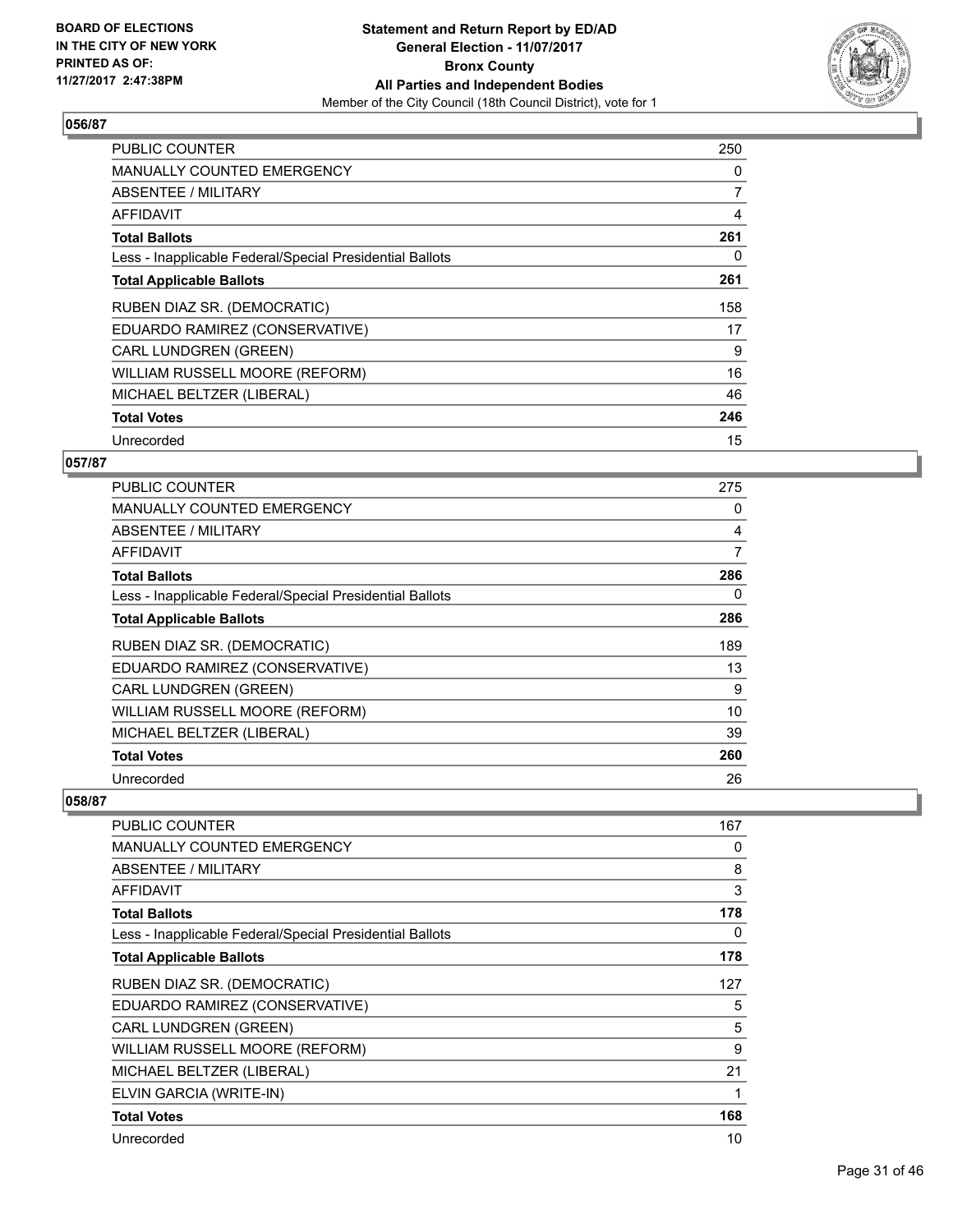

| <b>PUBLIC COUNTER</b>                                    | 146 |
|----------------------------------------------------------|-----|
| <b>MANUALLY COUNTED EMERGENCY</b>                        | 0   |
| <b>ABSENTEE / MILITARY</b>                               | 6   |
| AFFIDAVIT                                                | 0   |
| <b>Total Ballots</b>                                     | 152 |
| Less - Inapplicable Federal/Special Presidential Ballots | 0   |
| <b>Total Applicable Ballots</b>                          | 152 |
| RUBEN DIAZ SR. (DEMOCRATIC)                              | 94  |
| EDUARDO RAMIREZ (CONSERVATIVE)                           | 10  |
| CARL LUNDGREN (GREEN)                                    | 6   |
| WILLIAM RUSSELL MOORE (REFORM)                           | 9   |
| MICHAEL BELTZER (LIBERAL)                                | 23  |
| <b>Total Votes</b>                                       | 142 |
| Unrecorded                                               | 10  |

# **060/87**

| <b>PUBLIC COUNTER</b>                                    | 297 |
|----------------------------------------------------------|-----|
| <b>MANUALLY COUNTED EMERGENCY</b>                        | 0   |
| <b>ABSENTEE / MILITARY</b>                               | 5   |
| AFFIDAVIT                                                | 9   |
| <b>Total Ballots</b>                                     | 311 |
| Less - Inapplicable Federal/Special Presidential Ballots | 0   |
| <b>Total Applicable Ballots</b>                          | 311 |
| RUBEN DIAZ SR. (DEMOCRATIC)                              | 210 |
| EDUARDO RAMIREZ (CONSERVATIVE)                           | 11  |
| <b>CARL LUNDGREN (GREEN)</b>                             | 6   |
| WILLIAM RUSSELL MOORE (REFORM)                           | 18  |
| MICHAEL BELTZER (LIBERAL)                                | 47  |
| UNATTRIBUTABLE WRITE-IN (WRITE-IN)                       | 1   |
| <b>Total Votes</b>                                       | 293 |
| Unrecorded                                               | 18  |

| PUBLIC COUNTER                                           | 201 |
|----------------------------------------------------------|-----|
| <b>MANUALLY COUNTED EMERGENCY</b>                        | 0   |
| ABSENTEE / MILITARY                                      | 6   |
| AFFIDAVIT                                                | 4   |
| <b>Total Ballots</b>                                     | 211 |
| Less - Inapplicable Federal/Special Presidential Ballots | 0   |
| <b>Total Applicable Ballots</b>                          | 211 |
| RUBEN DIAZ SR. (DEMOCRATIC)                              | 145 |
| EDUARDO RAMIREZ (CONSERVATIVE)                           | 6   |
| <b>CARL LUNDGREN (GREEN)</b>                             | 8   |
| WILLIAM RUSSELL MOORE (REFORM)                           | 17  |
| MICHAEL BELTZER (LIBERAL)                                | 21  |
| <b>Total Votes</b>                                       | 197 |
| Unrecorded                                               | 14  |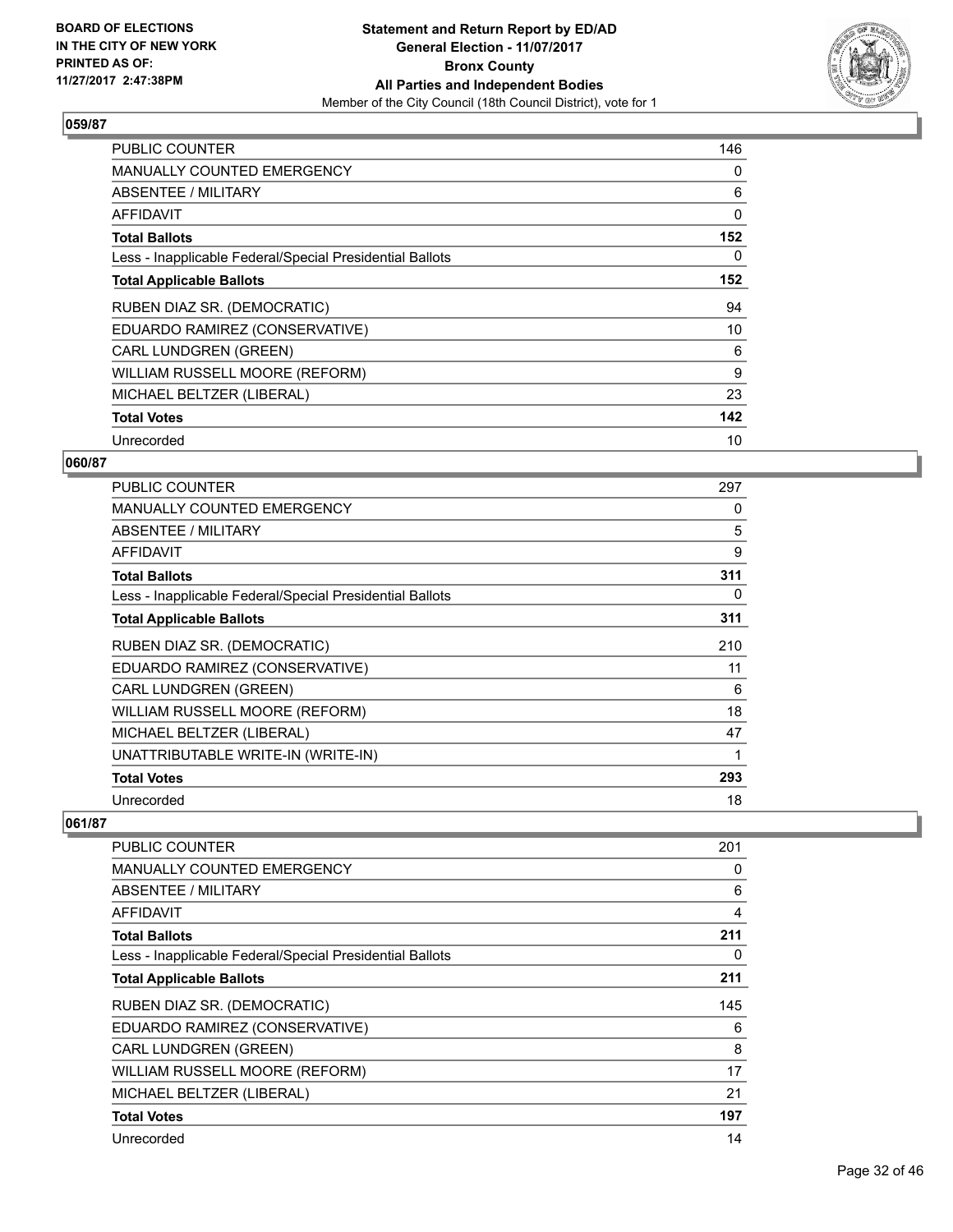

| <b>PUBLIC COUNTER</b>                                    | 128            |
|----------------------------------------------------------|----------------|
| <b>MANUALLY COUNTED EMERGENCY</b>                        | 0              |
| <b>ABSENTEE / MILITARY</b>                               | 4              |
| AFFIDAVIT                                                | 2              |
| <b>Total Ballots</b>                                     | 134            |
| Less - Inapplicable Federal/Special Presidential Ballots | 0              |
| <b>Total Applicable Ballots</b>                          | 134            |
| RUBEN DIAZ SR. (DEMOCRATIC)                              | 111            |
| EDUARDO RAMIREZ (CONSERVATIVE)                           | 4              |
| <b>CARL LUNDGREN (GREEN)</b>                             | $\overline{2}$ |
| WILLIAM RUSSELL MOORE (REFORM)                           | 4              |
| MICHAEL BELTZER (LIBERAL)                                | 6              |
|                                                          |                |
| <b>Total Votes</b>                                       | 127            |

#### **063/87**

| <b>PUBLIC COUNTER</b>                                    | 19             |
|----------------------------------------------------------|----------------|
| <b>MANUALLY COUNTED EMERGENCY</b>                        | 0              |
| ABSENTEE / MILITARY                                      | $\overline{2}$ |
| <b>AFFIDAVIT</b>                                         | 0              |
| <b>Total Ballots</b>                                     | 21             |
| Less - Inapplicable Federal/Special Presidential Ballots | 0              |
| <b>Total Applicable Ballots</b>                          | 21             |
| RUBEN DIAZ SR. (DEMOCRATIC)                              | 12             |
| EDUARDO RAMIREZ (CONSERVATIVE)                           |                |
| <b>CARL LUNDGREN (GREEN)</b>                             | 0              |
| WILLIAM RUSSELL MOORE (REFORM)                           | 3              |
| MICHAEL BELTZER (LIBERAL)                                |                |
| <b>Total Votes</b>                                       | 17             |
| Unrecorded                                               | 4              |
| 064/87 COMBINED into: 063/87                             |                |

| PUBLIC COUNTER                                           | 121            |
|----------------------------------------------------------|----------------|
| MANUALLY COUNTED EMERGENCY                               | 0              |
| ABSENTEE / MILITARY                                      | $\overline{2}$ |
| AFFIDAVIT                                                | 3              |
| <b>Total Ballots</b>                                     | 126            |
| Less - Inapplicable Federal/Special Presidential Ballots | 0              |
| <b>Total Applicable Ballots</b>                          | 126            |
| RUBEN DIAZ SR. (DEMOCRATIC)                              | 95             |
| EDUARDO RAMIREZ (CONSERVATIVE)                           | 9              |
| <b>CARL LUNDGREN (GREEN)</b>                             | $\overline{2}$ |
| WILLIAM RUSSELL MOORE (REFORM)                           | 3              |
| MICHAEL BELTZER (LIBERAL)                                | 7              |
| <b>Total Votes</b>                                       | 116            |
| Unrecorded                                               | 10             |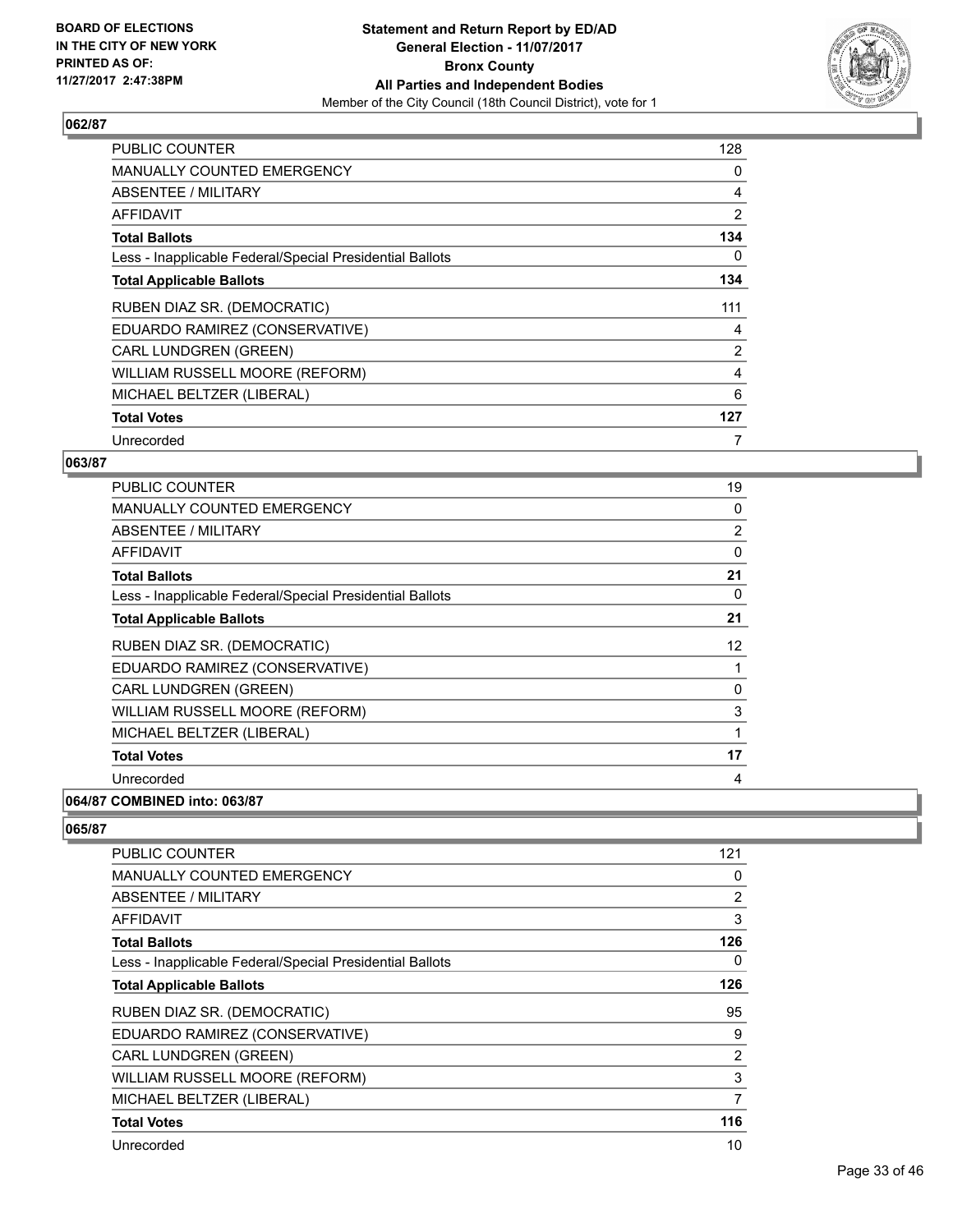

| <b>PUBLIC COUNTER</b>                                    | 163 |
|----------------------------------------------------------|-----|
| <b>MANUALLY COUNTED EMERGENCY</b>                        | 0   |
| <b>ABSENTEE / MILITARY</b>                               | 5   |
| AFFIDAVIT                                                | 6   |
| <b>Total Ballots</b>                                     | 174 |
| Less - Inapplicable Federal/Special Presidential Ballots | 0   |
| <b>Total Applicable Ballots</b>                          | 174 |
| RUBEN DIAZ SR. (DEMOCRATIC)                              | 135 |
| EDUARDO RAMIREZ (CONSERVATIVE)                           | 11  |
| CARL LUNDGREN (GREEN)                                    | 9   |
| WILLIAM RUSSELL MOORE (REFORM)                           | 3   |
| MICHAEL BELTZER (LIBERAL)                                | 3   |
| <b>Total Votes</b>                                       | 161 |
| Unrecorded                                               | 13  |

# **067/87**

| <b>PUBLIC COUNTER</b>                                    | 114            |
|----------------------------------------------------------|----------------|
| <b>MANUALLY COUNTED EMERGENCY</b>                        | 0              |
| ABSENTEE / MILITARY                                      | 3              |
| AFFIDAVIT                                                | 2              |
| <b>Total Ballots</b>                                     | 119            |
| Less - Inapplicable Federal/Special Presidential Ballots | 0              |
| <b>Total Applicable Ballots</b>                          | 119            |
| RUBEN DIAZ SR. (DEMOCRATIC)                              | 92             |
| EDUARDO RAMIREZ (CONSERVATIVE)                           | 9              |
| <b>CARL LUNDGREN (GREEN)</b>                             | 2              |
| WILLIAM RUSSELL MOORE (REFORM)                           | $\overline{2}$ |
| MICHAEL BELTZER (LIBERAL)                                | 5              |
| <b>Total Votes</b>                                       | 110            |
| Unrecorded                                               | 9              |

| <b>PUBLIC COUNTER</b>                                    | 165 |
|----------------------------------------------------------|-----|
| <b>MANUALLY COUNTED EMERGENCY</b>                        | 0   |
| <b>ABSENTEE / MILITARY</b>                               | 3   |
| <b>AFFIDAVIT</b>                                         | 5   |
| <b>Total Ballots</b>                                     | 173 |
| Less - Inapplicable Federal/Special Presidential Ballots | 0   |
| <b>Total Applicable Ballots</b>                          | 173 |
| RUBEN DIAZ SR. (DEMOCRATIC)                              | 131 |
| EDUARDO RAMIREZ (CONSERVATIVE)                           | 7   |
| <b>CARL LUNDGREN (GREEN)</b>                             | 8   |
| WILLIAM RUSSELL MOORE (REFORM)                           | 5   |
| MICHAEL BELTZER (LIBERAL)                                | 6   |
| <b>Total Votes</b>                                       | 157 |
| Unrecorded                                               | 16  |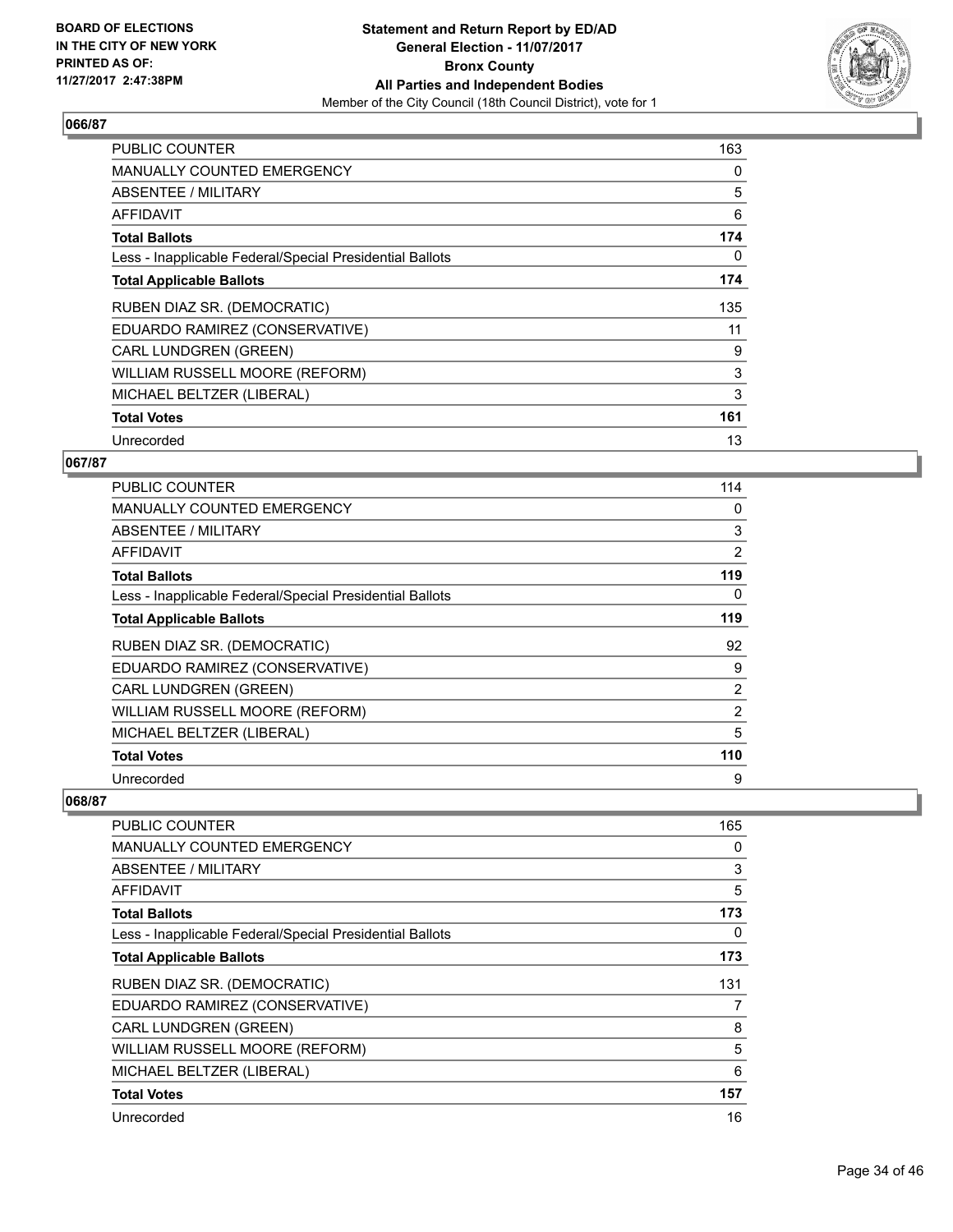

| <b>PUBLIC COUNTER</b>                                    | 148 |
|----------------------------------------------------------|-----|
| <b>MANUALLY COUNTED EMERGENCY</b>                        | 0   |
| <b>ABSENTEE / MILITARY</b>                               | 14  |
| AFFIDAVIT                                                | 4   |
| <b>Total Ballots</b>                                     | 166 |
| Less - Inapplicable Federal/Special Presidential Ballots | 0   |
| <b>Total Applicable Ballots</b>                          | 166 |
| RUBEN DIAZ SR. (DEMOCRATIC)                              | 117 |
| EDUARDO RAMIREZ (CONSERVATIVE)                           | 18  |
| CARL LUNDGREN (GREEN)                                    | 9   |
| WILLIAM RUSSELL MOORE (REFORM)                           | 3   |
| MICHAEL BELTZER (LIBERAL)                                | 5   |
| <b>Total Votes</b>                                       | 152 |
| Unrecorded                                               | 14  |

# **070/87**

| <b>PUBLIC COUNTER</b>                                    | 89 |
|----------------------------------------------------------|----|
| <b>MANUALLY COUNTED EMERGENCY</b>                        | 0  |
| ABSENTEE / MILITARY                                      | 5  |
| AFFIDAVIT                                                | 0  |
| <b>Total Ballots</b>                                     | 94 |
| Less - Inapplicable Federal/Special Presidential Ballots | 0  |
| <b>Total Applicable Ballots</b>                          | 94 |
| RUBEN DIAZ SR. (DEMOCRATIC)                              | 69 |
| EDUARDO RAMIREZ (CONSERVATIVE)                           | 7  |
| <b>CARL LUNDGREN (GREEN)</b>                             | 2  |
| WILLIAM RUSSELL MOORE (REFORM)                           | 1  |
| MICHAEL BELTZER (LIBERAL)                                | 4  |
| <b>BARACK OBAMA (WRITE-IN)</b>                           | 1  |
| <b>Total Votes</b>                                       | 84 |
| Unrecorded                                               | 10 |

| PUBLIC COUNTER                                           | 77 |
|----------------------------------------------------------|----|
| <b>MANUALLY COUNTED EMERGENCY</b>                        | 0  |
| ABSENTEE / MILITARY                                      | 1  |
| AFFIDAVIT                                                | 0  |
| <b>Total Ballots</b>                                     | 78 |
| Less - Inapplicable Federal/Special Presidential Ballots | 0  |
| <b>Total Applicable Ballots</b>                          | 78 |
| RUBEN DIAZ SR. (DEMOCRATIC)                              | 65 |
| EDUARDO RAMIREZ (CONSERVATIVE)                           | 1  |
| <b>CARL LUNDGREN (GREEN)</b>                             | 1  |
| WILLIAM RUSSELL MOORE (REFORM)                           | 3  |
| MICHAEL BELTZER (LIBERAL)                                | 1  |
| <b>Total Votes</b>                                       | 71 |
| Unrecorded                                               | 7  |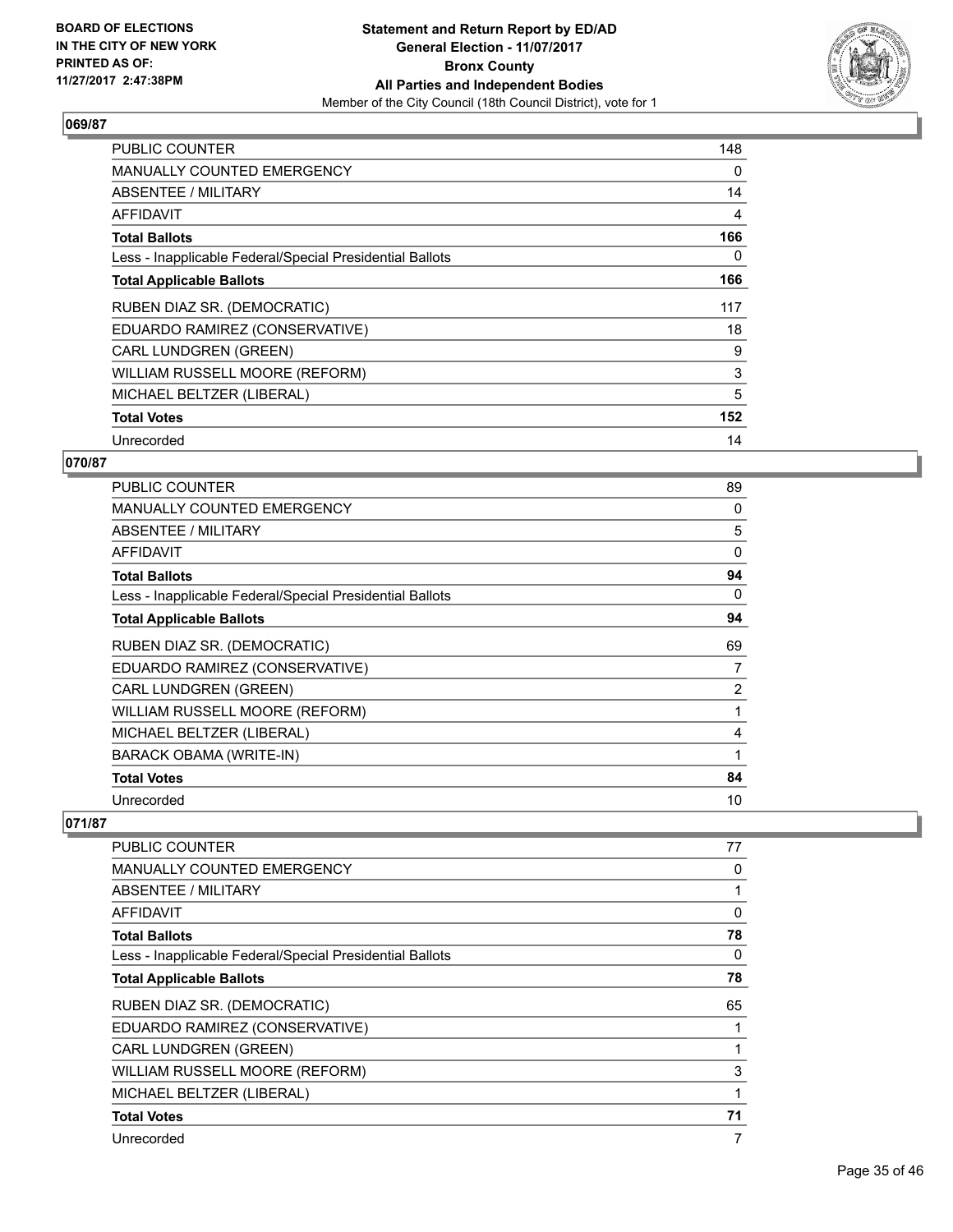

| <b>PUBLIC COUNTER</b>                                    | 102 |
|----------------------------------------------------------|-----|
| MANUALLY COUNTED EMERGENCY                               | 0   |
| ABSENTEE / MILITARY                                      | 6   |
| <b>AFFIDAVIT</b>                                         | 4   |
| <b>Total Ballots</b>                                     | 112 |
| Less - Inapplicable Federal/Special Presidential Ballots | 0   |
| <b>Total Applicable Ballots</b>                          | 112 |
| RUBEN DIAZ SR. (DEMOCRATIC)                              | 73  |
| EDUARDO RAMIREZ (CONSERVATIVE)                           | 12  |
| <b>CARL LUNDGREN (GREEN)</b>                             | 6   |
| WILLIAM RUSSELL MOORE (REFORM)                           | 4   |
| MICHAEL BELTZER (LIBERAL)                                | 5   |
| UNATTRIBUTABLE WRITE-IN (WRITE-IN)                       | 1   |
| <b>Total Votes</b>                                       | 101 |
| Unrecorded                                               | 11  |

# **073/87**

| PUBLIC COUNTER                                           | 37             |
|----------------------------------------------------------|----------------|
| <b>MANUALLY COUNTED EMERGENCY</b>                        | 0              |
| <b>ABSENTEE / MILITARY</b>                               | 0              |
| <b>AFFIDAVIT</b>                                         | $\overline{7}$ |
| <b>Total Ballots</b>                                     | 44             |
| Less - Inapplicable Federal/Special Presidential Ballots | 0              |
| <b>Total Applicable Ballots</b>                          | 44             |
| RUBEN DIAZ SR. (DEMOCRATIC)                              | 25             |
| EDUARDO RAMIREZ (CONSERVATIVE)                           |                |
| <b>CARL LUNDGREN (GREEN)</b>                             | $\overline{2}$ |
| WILLIAM RUSSELL MOORE (REFORM)                           | $\overline{2}$ |
| MICHAEL BELTZER (LIBERAL)                                | 8              |
| <b>Total Votes</b>                                       | 38             |
| Unrecorded                                               | 6              |

| <b>PUBLIC COUNTER</b>                                    | 178            |
|----------------------------------------------------------|----------------|
| MANUALLY COUNTED EMERGENCY                               | 0              |
| ABSENTEE / MILITARY                                      | $\overline{2}$ |
| AFFIDAVIT                                                | 1              |
| <b>Total Ballots</b>                                     | 181            |
| Less - Inapplicable Federal/Special Presidential Ballots | 0              |
| <b>Total Applicable Ballots</b>                          | 181            |
| RUBEN DIAZ SR. (DEMOCRATIC)                              | 122            |
| EDUARDO RAMIREZ (CONSERVATIVE)                           | 18             |
| <b>CARL LUNDGREN (GREEN)</b>                             | 12             |
| WILLIAM RUSSELL MOORE (REFORM)                           | 10             |
| MICHAEL BELTZER (LIBERAL)                                | 5              |
| <b>Total Votes</b>                                       | 167            |
| Unrecorded                                               | 14             |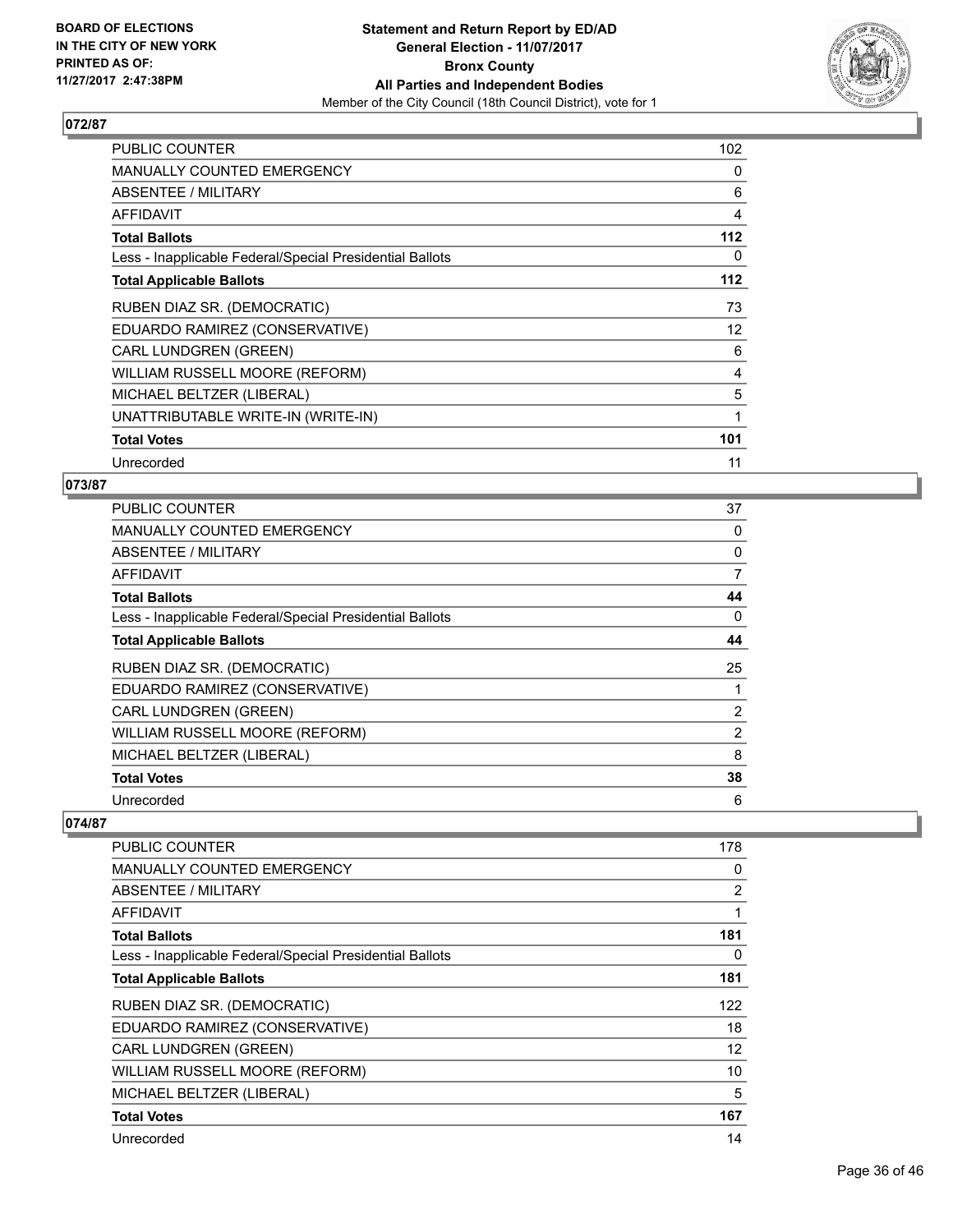

| <b>PUBLIC COUNTER</b>                                    | 156            |
|----------------------------------------------------------|----------------|
| <b>MANUALLY COUNTED EMERGENCY</b>                        | 0              |
| <b>ABSENTEE / MILITARY</b>                               | 3              |
| AFFIDAVIT                                                | $\overline{2}$ |
| <b>Total Ballots</b>                                     | 161            |
| Less - Inapplicable Federal/Special Presidential Ballots | 0              |
| <b>Total Applicable Ballots</b>                          | 161            |
| RUBEN DIAZ SR. (DEMOCRATIC)                              | 115            |
| EDUARDO RAMIREZ (CONSERVATIVE)                           | 10             |
| CARL LUNDGREN (GREEN)                                    | 5              |
| WILLIAM RUSSELL MOORE (REFORM)                           | 6              |
| MICHAEL BELTZER (LIBERAL)                                | 12             |
| <b>Total Votes</b>                                       | 148            |
| Unrecorded                                               | 13             |

# **076/87**

| <b>PUBLIC COUNTER</b>                                    | 123 |
|----------------------------------------------------------|-----|
| <b>MANUALLY COUNTED EMERGENCY</b>                        | 0   |
| ABSENTEE / MILITARY                                      | 1   |
| AFFIDAVIT                                                | 2   |
| <b>Total Ballots</b>                                     | 126 |
| Less - Inapplicable Federal/Special Presidential Ballots | 0   |
| <b>Total Applicable Ballots</b>                          | 126 |
| RUBEN DIAZ SR. (DEMOCRATIC)                              | 78  |
| EDUARDO RAMIREZ (CONSERVATIVE)                           | 18  |
| CARL LUNDGREN (GREEN)                                    | 9   |
| WILLIAM RUSSELL MOORE (REFORM)                           |     |
| MICHAEL BELTZER (LIBERAL)                                | 3   |
| ELVIN GARCIA (WRITE-IN)                                  | 1   |
| <b>Total Votes</b>                                       | 110 |
| Unrecorded                                               | 16  |

| PUBLIC COUNTER                                           | 214 |
|----------------------------------------------------------|-----|
| <b>MANUALLY COUNTED EMERGENCY</b>                        | 0   |
| ABSENTEE / MILITARY                                      | 0   |
| AFFIDAVIT                                                | 3   |
| <b>Total Ballots</b>                                     | 217 |
| Less - Inapplicable Federal/Special Presidential Ballots | 0   |
| <b>Total Applicable Ballots</b>                          | 217 |
| RUBEN DIAZ SR. (DEMOCRATIC)                              | 152 |
| EDUARDO RAMIREZ (CONSERVATIVE)                           | 27  |
| <b>CARL LUNDGREN (GREEN)</b>                             | 8   |
| WILLIAM RUSSELL MOORE (REFORM)                           | 7   |
| MICHAEL BELTZER (LIBERAL)                                | 5   |
| <b>Total Votes</b>                                       | 199 |
| Unrecorded                                               | 18  |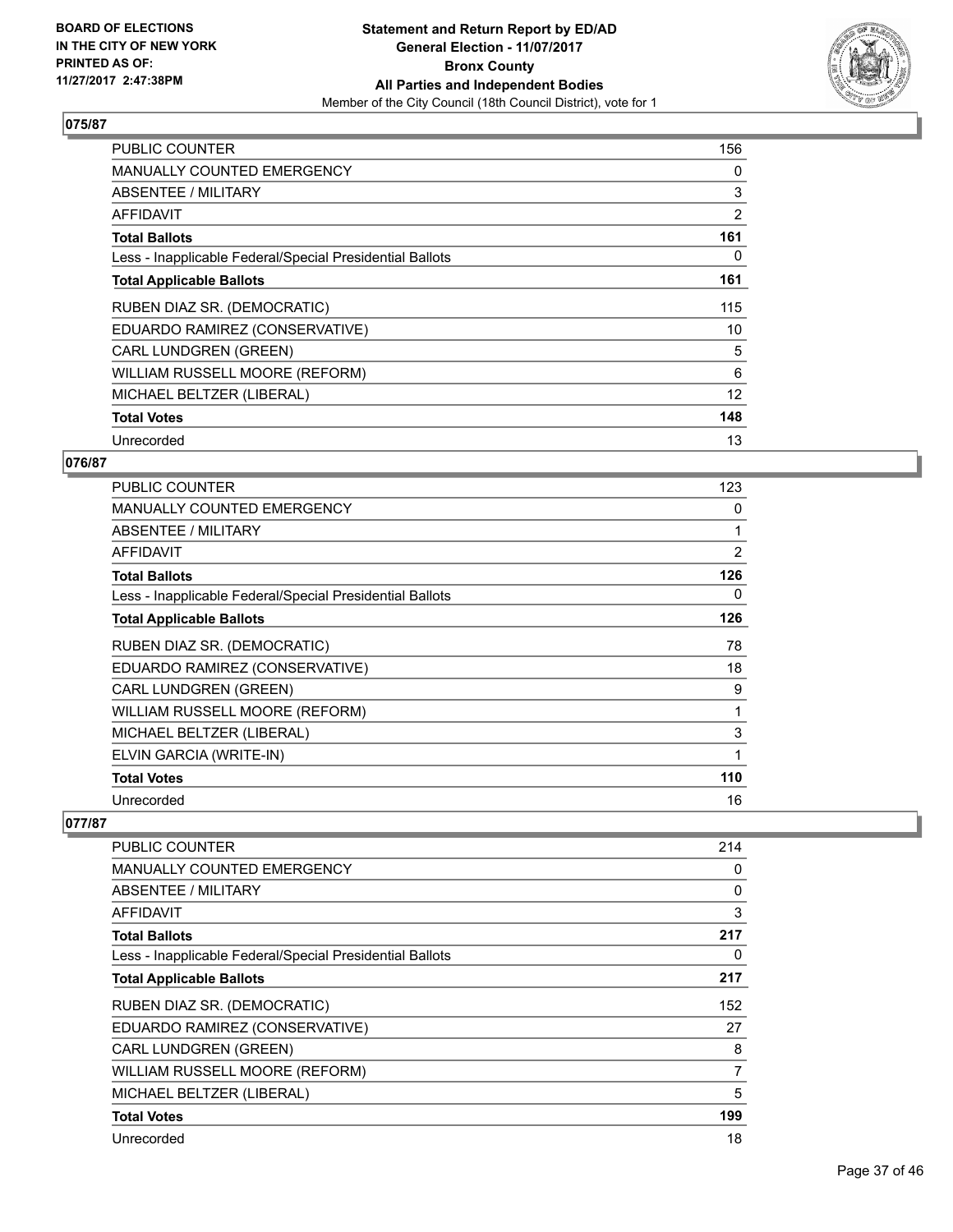

| <b>PUBLIC COUNTER</b>                                    | 176 |
|----------------------------------------------------------|-----|
| <b>MANUALLY COUNTED EMERGENCY</b>                        | 0   |
| ABSENTEE / MILITARY                                      | 4   |
| AFFIDAVIT                                                | 3   |
| <b>Total Ballots</b>                                     | 183 |
| Less - Inapplicable Federal/Special Presidential Ballots | 0   |
| <b>Total Applicable Ballots</b>                          | 183 |
| RUBEN DIAZ SR. (DEMOCRATIC)                              | 138 |
| EDUARDO RAMIREZ (CONSERVATIVE)                           | 8   |
| CARL LUNDGREN (GREEN)                                    | 5   |
| WILLIAM RUSSELL MOORE (REFORM)                           | 4   |
| MICHAEL BELTZER (LIBERAL)                                | 13  |
| LANCE SALOSA (WRITE-IN)                                  | 1   |
| <b>Total Votes</b>                                       | 169 |
| Unrecorded                                               | 14  |

| <b>PUBLIC COUNTER</b>                                    | 38 |
|----------------------------------------------------------|----|
| <b>MANUALLY COUNTED EMERGENCY</b>                        | 0  |
| ABSENTEE / MILITARY                                      | 0  |
| AFFIDAVIT                                                |    |
| <b>Total Ballots</b>                                     | 39 |
| Less - Inapplicable Federal/Special Presidential Ballots | 0  |
| <b>Total Applicable Ballots</b>                          | 39 |
| RUBEN DIAZ SR. (DEMOCRATIC)                              | 33 |
| EDUARDO RAMIREZ (CONSERVATIVE)                           | 4  |
| <b>CARL LUNDGREN (GREEN)</b>                             |    |
| WILLIAM RUSSELL MOORE (REFORM)                           | 0  |
| MICHAEL BELTZER (LIBERAL)                                | 0  |
| <b>Total Votes</b>                                       | 38 |
| Unrecorded                                               | 1  |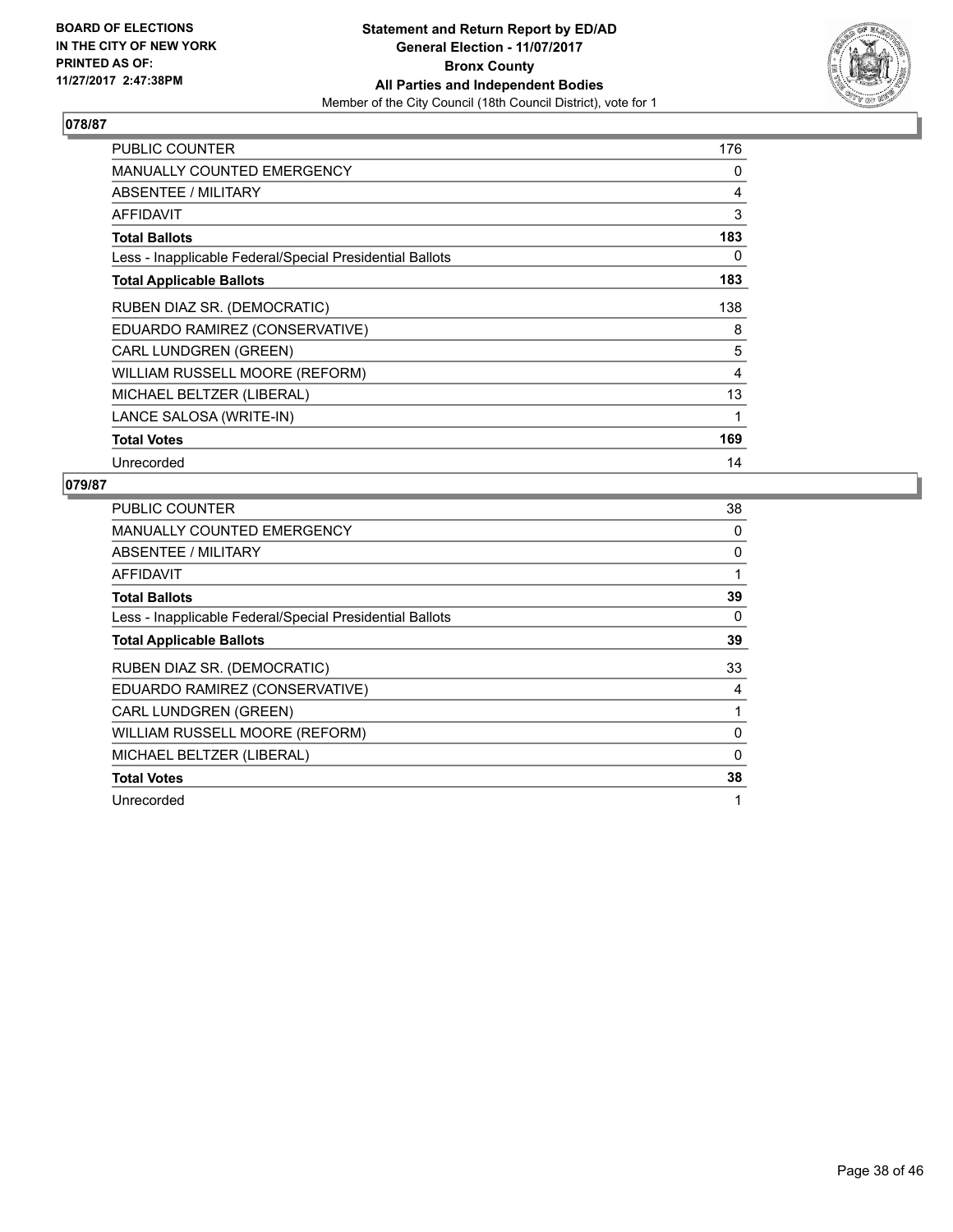

| <b>PUBLIC COUNTER</b>                                    | 122            |
|----------------------------------------------------------|----------------|
| <b>MANUALLY COUNTED EMERGENCY</b>                        | 0              |
| ABSENTEE / MILITARY                                      |                |
| <b>AFFIDAVIT</b>                                         | 1              |
| <b>Total Ballots</b>                                     | 124            |
| Less - Inapplicable Federal/Special Presidential Ballots | 0              |
| <b>Total Applicable Ballots</b>                          | 124            |
| RUBEN DIAZ SR. (DEMOCRATIC)                              | 90             |
| EDUARDO RAMIREZ (CONSERVATIVE)                           | 6              |
| <b>CARL LUNDGREN (GREEN)</b>                             | 4              |
| WILLIAM RUSSELL MOORE (REFORM)                           | $\overline{7}$ |
| MICHAEL BELTZER (LIBERAL)                                | 7              |
| <b>WALTER NESTLER (WRITE-IN)</b>                         | 1              |
| <b>Total Votes</b>                                       | 115            |
| Unrecorded                                               | 9              |

# **081/87**

| <b>PUBLIC COUNTER</b>                                    | 144 |
|----------------------------------------------------------|-----|
| <b>MANUALLY COUNTED EMERGENCY</b>                        | 0   |
| ABSENTEE / MILITARY                                      | 0   |
| AFFIDAVIT                                                | 0   |
| <b>Total Ballots</b>                                     | 144 |
| Less - Inapplicable Federal/Special Presidential Ballots | 0   |
| <b>Total Applicable Ballots</b>                          | 144 |
| RUBEN DIAZ SR. (DEMOCRATIC)                              | 111 |
| EDUARDO RAMIREZ (CONSERVATIVE)                           | 6   |
| <b>CARL LUNDGREN (GREEN)</b>                             | 6   |
| WILLIAM RUSSELL MOORE (REFORM)                           | 1   |
| MICHAEL BELTZER (LIBERAL)                                | 10  |
| <b>Total Votes</b>                                       | 134 |
| Unrecorded                                               | 10  |

| PUBLIC COUNTER                                           | 98             |
|----------------------------------------------------------|----------------|
| <b>MANUALLY COUNTED EMERGENCY</b>                        | 0              |
| ABSENTEE / MILITARY                                      | 2              |
| AFFIDAVIT                                                | 0              |
| <b>Total Ballots</b>                                     | 100            |
| Less - Inapplicable Federal/Special Presidential Ballots | 0              |
| <b>Total Applicable Ballots</b>                          | 100            |
| RUBEN DIAZ SR. (DEMOCRATIC)                              | 74             |
| EDUARDO RAMIREZ (CONSERVATIVE)                           | 8              |
| <b>CARL LUNDGREN (GREEN)</b>                             | $\overline{2}$ |
| WILLIAM RUSSELL MOORE (REFORM)                           | 7              |
| MICHAEL BELTZER (LIBERAL)                                | 2              |
| <b>Total Votes</b>                                       | 93             |
| Unrecorded                                               | 7              |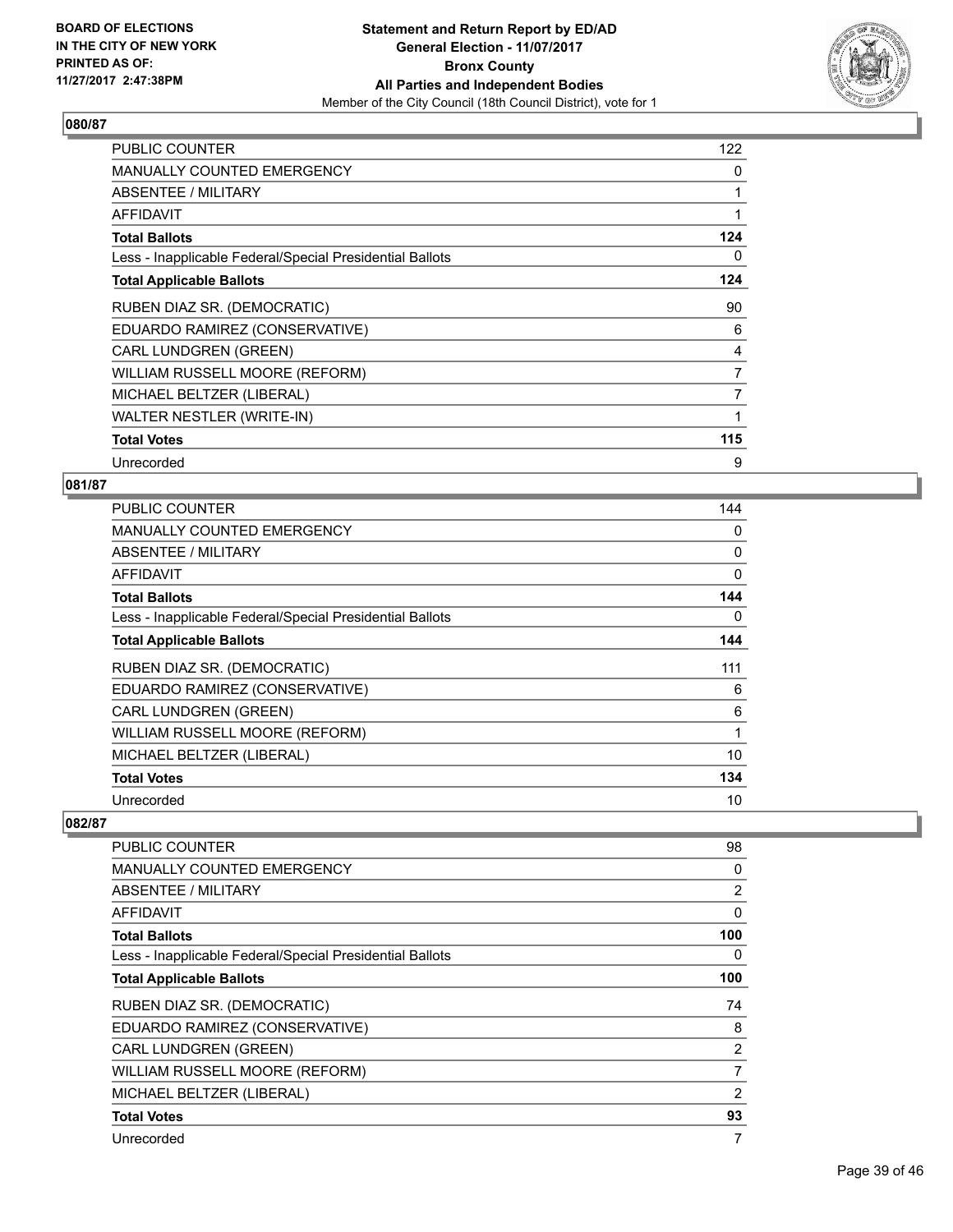

| <b>PUBLIC COUNTER</b>                                    | 0  |
|----------------------------------------------------------|----|
| <b>MANUALLY COUNTED EMERGENCY</b>                        | 0  |
| <b>ABSENTEE / MILITARY</b>                               | 19 |
| <b>AFFIDAVIT</b>                                         | 0  |
| <b>Total Ballots</b>                                     | 19 |
| Less - Inapplicable Federal/Special Presidential Ballots | 0  |
| <b>Total Applicable Ballots</b>                          | 19 |
| RUBEN DIAZ SR. (DEMOCRATIC)                              | 12 |
| EDUARDO RAMIREZ (CONSERVATIVE)                           | 0  |
| <b>CARL LUNDGREN (GREEN)</b>                             |    |
| WILLIAM RUSSELL MOORE (REFORM)                           |    |
| MICHAEL BELTZER (LIBERAL)                                | 0  |
| <b>Total Votes</b>                                       | 14 |
| Unrecorded                                               | 5  |

# **084/87**

| <b>PUBLIC COUNTER</b>                                    | 147         |
|----------------------------------------------------------|-------------|
| <b>MANUALLY COUNTED EMERGENCY</b>                        | 0           |
| ABSENTEE / MILITARY                                      | 0           |
| AFFIDAVIT                                                | $\mathbf 0$ |
| <b>Total Ballots</b>                                     | 147         |
| Less - Inapplicable Federal/Special Presidential Ballots | 0           |
| <b>Total Applicable Ballots</b>                          | 147         |
| RUBEN DIAZ SR. (DEMOCRATIC)                              | 105         |
| EDUARDO RAMIREZ (CONSERVATIVE)                           | 7           |
| <b>CARL LUNDGREN (GREEN)</b>                             | 2           |
| WILLIAM RUSSELL MOORE (REFORM)                           |             |
| MICHAEL BELTZER (LIBERAL)                                | 21          |
| <b>Total Votes</b>                                       | 136         |
| Unrecorded                                               | 11          |

| PUBLIC COUNTER                                           | 231 |
|----------------------------------------------------------|-----|
| <b>MANUALLY COUNTED EMERGENCY</b>                        | 0   |
| <b>ABSENTEE / MILITARY</b>                               | 2   |
| AFFIDAVIT                                                | 0   |
| <b>Total Ballots</b>                                     | 233 |
| Less - Inapplicable Federal/Special Presidential Ballots | 0   |
| <b>Total Applicable Ballots</b>                          | 233 |
| RUBEN DIAZ SR. (DEMOCRATIC)                              | 162 |
| EDUARDO RAMIREZ (CONSERVATIVE)                           | 5   |
| <b>CARL LUNDGREN (GREEN)</b>                             | 2   |
| WILLIAM RUSSELL MOORE (REFORM)                           | 5   |
| MICHAEL BELTZER (LIBERAL)                                | 42  |
| AMANDA FARIAS (WRITE-IN)                                 | 1   |
| <b>Total Votes</b>                                       | 217 |
| Unrecorded                                               | 16  |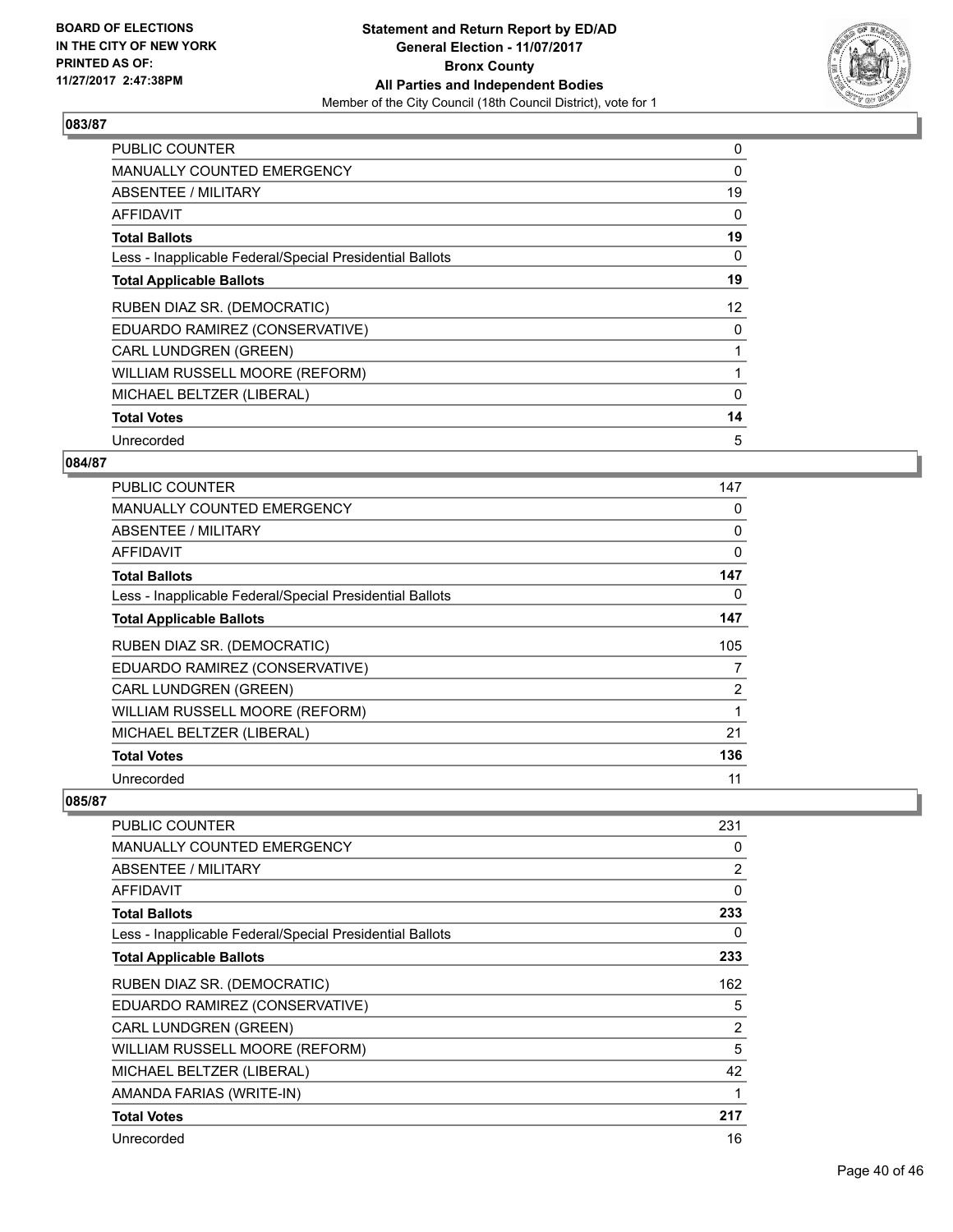

| <b>PUBLIC COUNTER</b>                                    | 185 |
|----------------------------------------------------------|-----|
| <b>MANUALLY COUNTED EMERGENCY</b>                        | 0   |
| ABSENTEE / MILITARY                                      | 3   |
| AFFIDAVIT                                                | 1   |
| <b>Total Ballots</b>                                     | 189 |
| Less - Inapplicable Federal/Special Presidential Ballots | 0   |
| <b>Total Applicable Ballots</b>                          | 189 |
| RUBEN DIAZ SR. (DEMOCRATIC)                              | 111 |
| EDUARDO RAMIREZ (CONSERVATIVE)                           | 4   |
| CARL LUNDGREN (GREEN)                                    | 6   |
| WILLIAM RUSSELL MOORE (REFORM)                           | 8   |
| MICHAEL BELTZER (LIBERAL)                                | 47  |
| UNATTRIBUTABLE WRITE-IN (WRITE-IN)                       | 2   |
| <b>Total Votes</b>                                       | 178 |
| Unrecorded                                               | 11  |

| <b>PUBLIC COUNTER</b>                                    | 379 |
|----------------------------------------------------------|-----|
| <b>MANUALLY COUNTED EMERGENCY</b>                        | 0   |
| ABSENTEE / MILITARY                                      | 9   |
| <b>AFFIDAVIT</b>                                         | 3   |
| <b>Total Ballots</b>                                     | 391 |
| Less - Inapplicable Federal/Special Presidential Ballots | 0   |
| <b>Total Applicable Ballots</b>                          | 391 |
| RUBEN DIAZ SR. (DEMOCRATIC)                              | 265 |
| EDUARDO RAMIREZ (CONSERVATIVE)                           | 11  |
| <b>CARL LUNDGREN (GREEN)</b>                             | 13  |
| WILLIAM RUSSELL MOORE (REFORM)                           | 8   |
| MICHAEL BELTZER (LIBERAL)                                | 74  |
| UNATTRIBUTABLE WRITE-IN (WRITE-IN)                       | 1   |
| <b>Total Votes</b>                                       | 372 |
| Unrecorded                                               | 19  |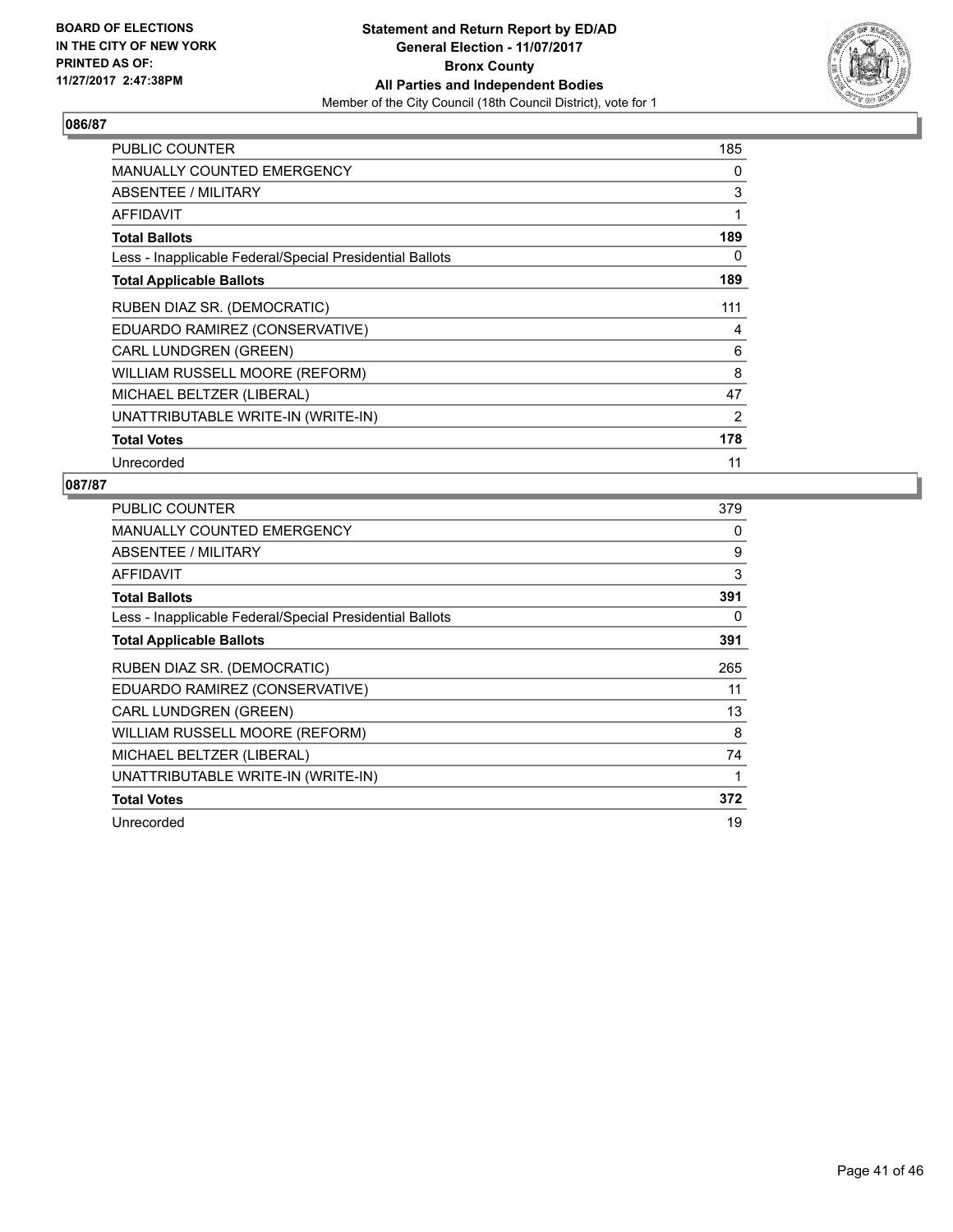

| <b>PUBLIC COUNTER</b>                                    | 85             |
|----------------------------------------------------------|----------------|
| <b>MANUALLY COUNTED EMERGENCY</b>                        | 0              |
| <b>ABSENTEE / MILITARY</b>                               | 2              |
| AFFIDAVIT                                                | 0              |
| <b>Total Ballots</b>                                     | 87             |
| Less - Inapplicable Federal/Special Presidential Ballots | 0              |
| <b>Total Applicable Ballots</b>                          | 87             |
| RUBEN DIAZ SR. (DEMOCRATIC)                              | 66             |
| EDUARDO RAMIREZ (CONSERVATIVE)                           | $\overline{2}$ |
| <b>CARL LUNDGREN (GREEN)</b>                             | 2              |
| WILLIAM RUSSELL MOORE (REFORM)                           | 3              |
| MICHAEL BELTZER (LIBERAL)                                |                |
| <b>Total Votes</b>                                       | 74             |
| Unrecorded                                               | 13             |

# **089/87**

| <b>PUBLIC COUNTER</b>                                    | 113            |
|----------------------------------------------------------|----------------|
| <b>MANUALLY COUNTED EMERGENCY</b>                        | 0              |
| ABSENTEE / MILITARY                                      | 3              |
| AFFIDAVIT                                                | $\Omega$       |
| <b>Total Ballots</b>                                     | 116            |
| Less - Inapplicable Federal/Special Presidential Ballots | 0              |
| <b>Total Applicable Ballots</b>                          | 116            |
| RUBEN DIAZ SR. (DEMOCRATIC)                              | 102            |
| EDUARDO RAMIREZ (CONSERVATIVE)                           | 3              |
| <b>CARL LUNDGREN (GREEN)</b>                             |                |
| WILLIAM RUSSELL MOORE (REFORM)                           | $\overline{2}$ |
| MICHAEL BELTZER (LIBERAL)                                | 3              |
| <b>Total Votes</b>                                       | 111            |
| Unrecorded                                               | 5              |

| PUBLIC COUNTER                                           | 79 |
|----------------------------------------------------------|----|
|                                                          |    |
| MANUALLY COUNTED EMERGENCY                               | 0  |
| ABSENTEE / MILITARY                                      | 0  |
| <b>AFFIDAVIT</b>                                         | 0  |
| <b>Total Ballots</b>                                     | 79 |
| Less - Inapplicable Federal/Special Presidential Ballots | 0  |
| <b>Total Applicable Ballots</b>                          | 79 |
| RUBEN DIAZ SR. (DEMOCRATIC)                              | 64 |
| EDUARDO RAMIREZ (CONSERVATIVE)                           | 4  |
| <b>CARL LUNDGREN (GREEN)</b>                             | 2  |
| WILLIAM RUSSELL MOORE (REFORM)                           | 0  |
| MICHAEL BELTZER (LIBERAL)                                | 4  |
| ELVIN GARCIA (WRITE-IN)                                  | 1  |
| <b>Total Votes</b>                                       | 75 |
| Unrecorded                                               | 4  |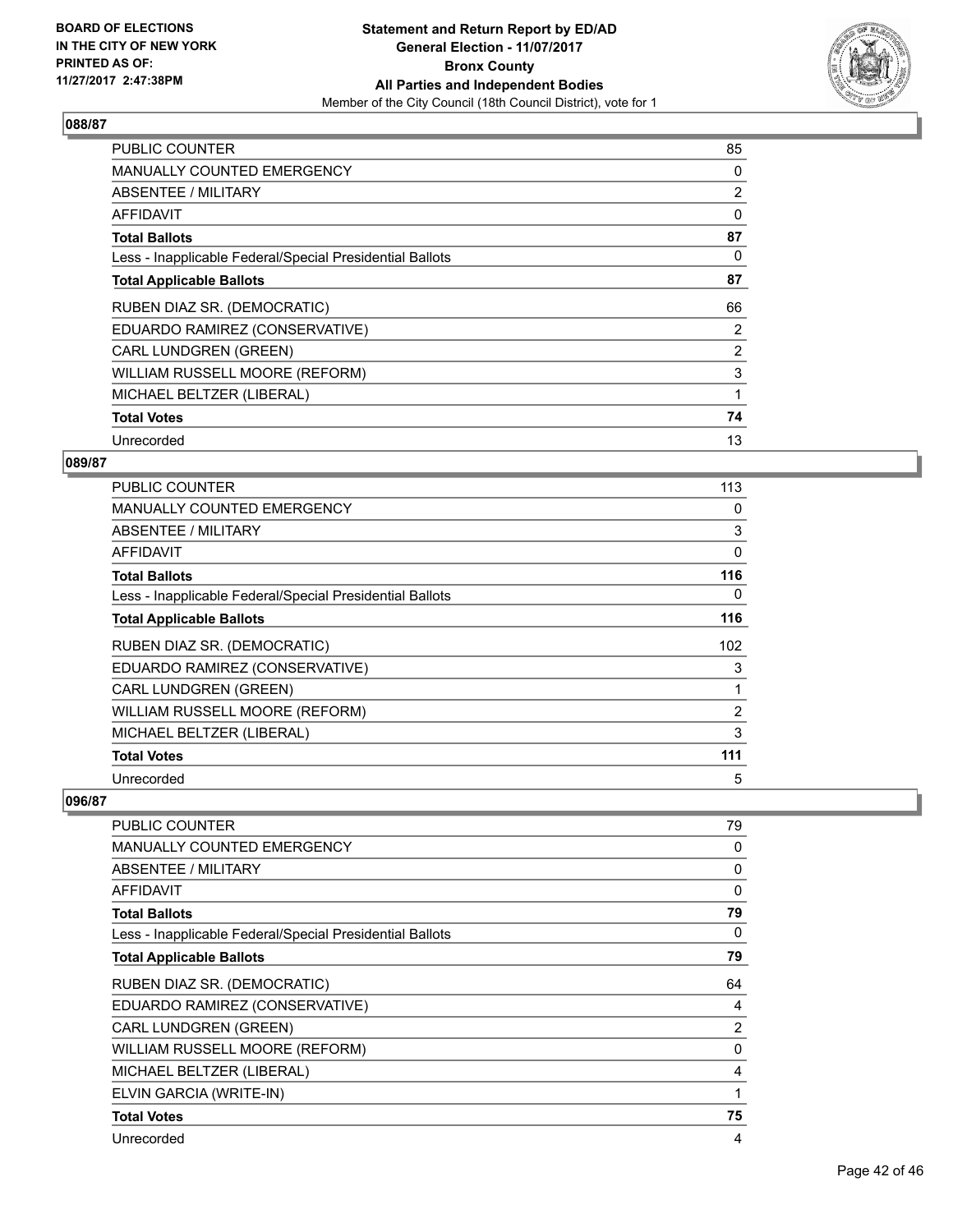

| <b>PUBLIC COUNTER</b>                                    | 98  |
|----------------------------------------------------------|-----|
| <b>MANUALLY COUNTED EMERGENCY</b>                        | 0   |
| <b>ABSENTEE / MILITARY</b>                               | 4   |
| AFFIDAVIT                                                |     |
| <b>Total Ballots</b>                                     | 103 |
| Less - Inapplicable Federal/Special Presidential Ballots | 0   |
| <b>Total Applicable Ballots</b>                          | 103 |
|                                                          |     |
| RUBEN DIAZ SR. (DEMOCRATIC)                              | 77  |
| EDUARDO RAMIREZ (CONSERVATIVE)                           | 5   |
| <b>CARL LUNDGREN (GREEN)</b>                             | 3   |
| WILLIAM RUSSELL MOORE (REFORM)                           | 0   |
| MICHAEL BELTZER (LIBERAL)                                | 10  |
| <b>Total Votes</b>                                       | 95  |

| <b>PUBLIC COUNTER</b>                                    | 158 |
|----------------------------------------------------------|-----|
| <b>MANUALLY COUNTED EMERGENCY</b>                        | 0   |
| ABSENTEE / MILITARY                                      | 4   |
| <b>AFFIDAVIT</b>                                         | 3   |
| <b>Total Ballots</b>                                     | 165 |
| Less - Inapplicable Federal/Special Presidential Ballots | 0   |
| <b>Total Applicable Ballots</b>                          | 165 |
| RUBEN DIAZ SR. (DEMOCRATIC)                              | 120 |
| EDUARDO RAMIREZ (CONSERVATIVE)                           | 5   |
| <b>CARL LUNDGREN (GREEN)</b>                             | 6   |
| WILLIAM RUSSELL MOORE (REFORM)                           | 5   |
| MICHAEL BELTZER (LIBERAL)                                | 13  |
| ELVIN GARCIA (WRITE-IN)                                  | 1   |
| <b>Total Votes</b>                                       | 150 |
| Unrecorded                                               | 15  |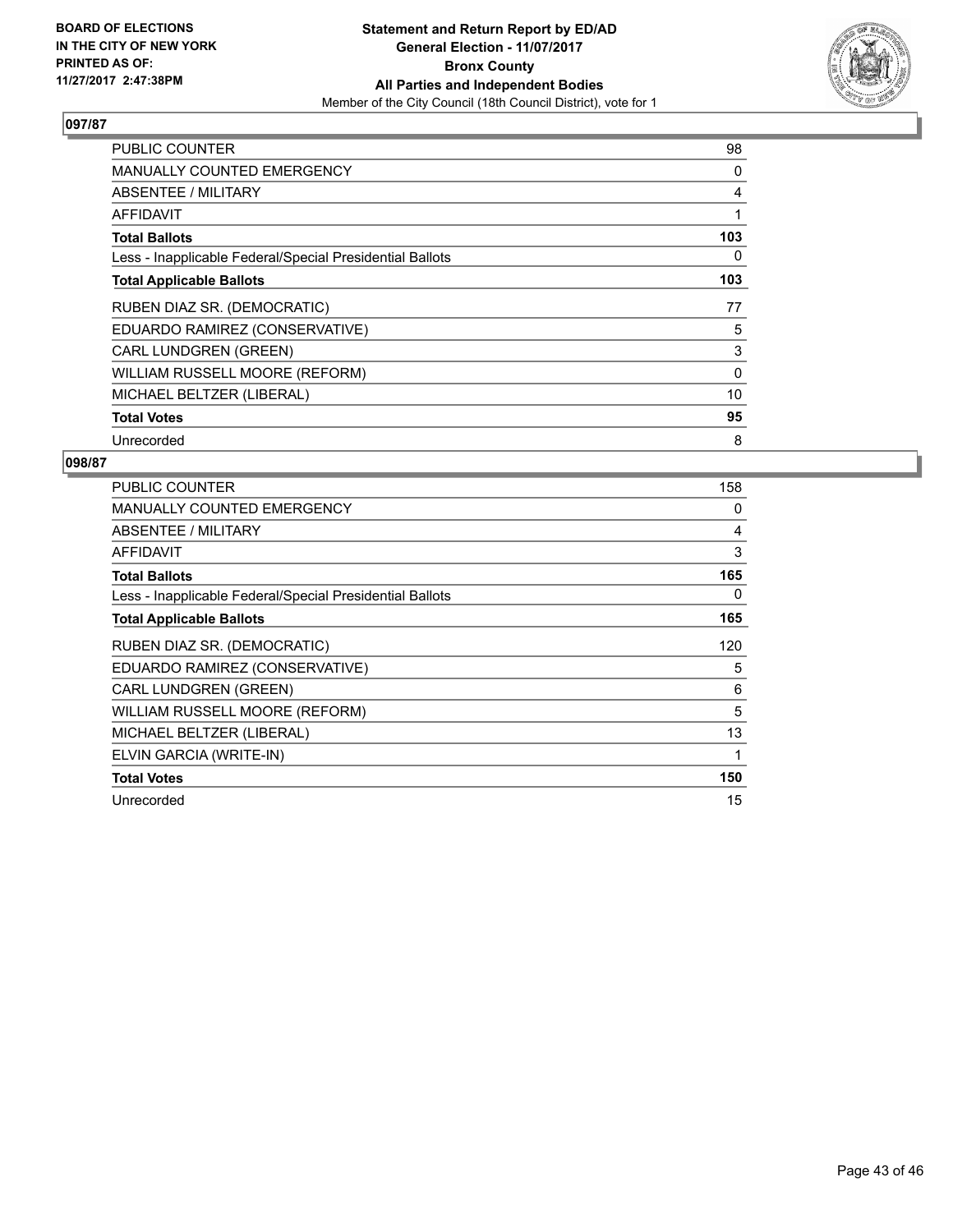

| PUBLIC COUNTER                                           | 141            |
|----------------------------------------------------------|----------------|
| MANUALLY COUNTED EMERGENCY                               | 0              |
| <b>ABSENTEE / MILITARY</b>                               | $\overline{7}$ |
| <b>AFFIDAVIT</b>                                         | 2              |
| <b>Total Ballots</b>                                     | 150            |
| Less - Inapplicable Federal/Special Presidential Ballots | 0              |
| <b>Total Applicable Ballots</b>                          | 150            |
| RUBEN DIAZ SR. (DEMOCRATIC)                              | 105            |
| EDUARDO RAMIREZ (CONSERVATIVE)                           | 4              |
| <b>CARL LUNDGREN (GREEN)</b>                             | 4              |
| WILLIAM RUSSELL MOORE (REFORM)                           | 14             |
| MICHAEL BELTZER (LIBERAL)                                | 8              |
| ELVIN GARCIA (WRITE-IN)                                  | 1              |
| <b>Total Votes</b>                                       | 136            |
| Unrecorded                                               | 14             |

| <b>PUBLIC COUNTER</b>                                    | 114 |
|----------------------------------------------------------|-----|
| <b>MANUALLY COUNTED EMERGENCY</b>                        | 0   |
| ABSENTEE / MILITARY                                      | 2   |
| AFFIDAVIT                                                | 1   |
| <b>Total Ballots</b>                                     | 117 |
| Less - Inapplicable Federal/Special Presidential Ballots | 0   |
| <b>Total Applicable Ballots</b>                          | 117 |
| RUBEN DIAZ SR. (DEMOCRATIC)                              | 80  |
| EDUARDO RAMIREZ (CONSERVATIVE)                           | 6   |
| <b>CARL LUNDGREN (GREEN)</b>                             | 4   |
| WILLIAM RUSSELL MOORE (REFORM)                           | 10  |
| MICHAEL BELTZER (LIBERAL)                                | 6   |
| UNATTRIBUTABLE WRITE-IN (WRITE-IN)                       | 1   |
| <b>Total Votes</b>                                       | 107 |
| Unrecorded                                               | 10  |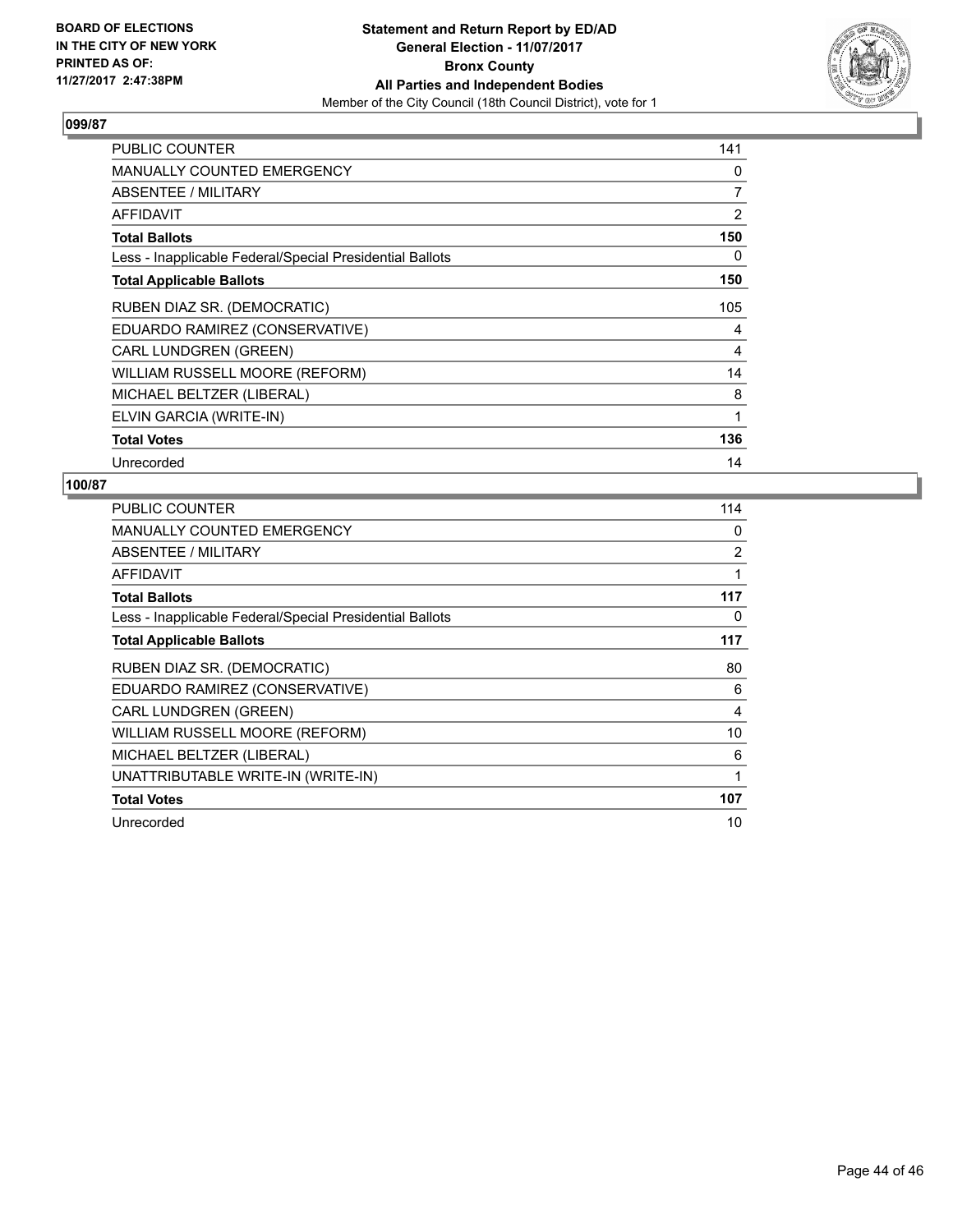

| <b>PUBLIC COUNTER</b>                                    | 138 |
|----------------------------------------------------------|-----|
| <b>MANUALLY COUNTED EMERGENCY</b>                        | 0   |
| <b>ABSENTEE / MILITARY</b>                               | 7   |
| AFFIDAVIT                                                | 0   |
| <b>Total Ballots</b>                                     | 145 |
| Less - Inapplicable Federal/Special Presidential Ballots | 0   |
| <b>Total Applicable Ballots</b>                          | 145 |
| RUBEN DIAZ SR. (DEMOCRATIC)                              | 102 |
| EDUARDO RAMIREZ (CONSERVATIVE)                           | 4   |
| CARL LUNDGREN (GREEN)                                    | 6   |
| WILLIAM RUSSELL MOORE (REFORM)                           | 14  |
| MICHAEL BELTZER (LIBERAL)                                | 14  |
| <b>Total Votes</b>                                       | 140 |
| Unrecorded                                               | 5   |

| <b>PUBLIC COUNTER</b>                                    | 96       |
|----------------------------------------------------------|----------|
| <b>MANUALLY COUNTED EMERGENCY</b>                        | 0        |
| ABSENTEE / MILITARY                                      | 8        |
| AFFIDAVIT                                                | $\Omega$ |
| <b>Total Ballots</b>                                     | 104      |
| Less - Inapplicable Federal/Special Presidential Ballots | 0        |
| <b>Total Applicable Ballots</b>                          | 104      |
| RUBEN DIAZ SR. (DEMOCRATIC)                              | 81       |
| EDUARDO RAMIREZ (CONSERVATIVE)                           | 7        |
| CARL LUNDGREN (GREEN)                                    |          |
| WILLIAM RUSSELL MOORE (REFORM)                           | 4        |
| MICHAEL BELTZER (LIBERAL)                                | 4        |
| <b>Total Votes</b>                                       | 97       |
| Unrecorded                                               | 7        |